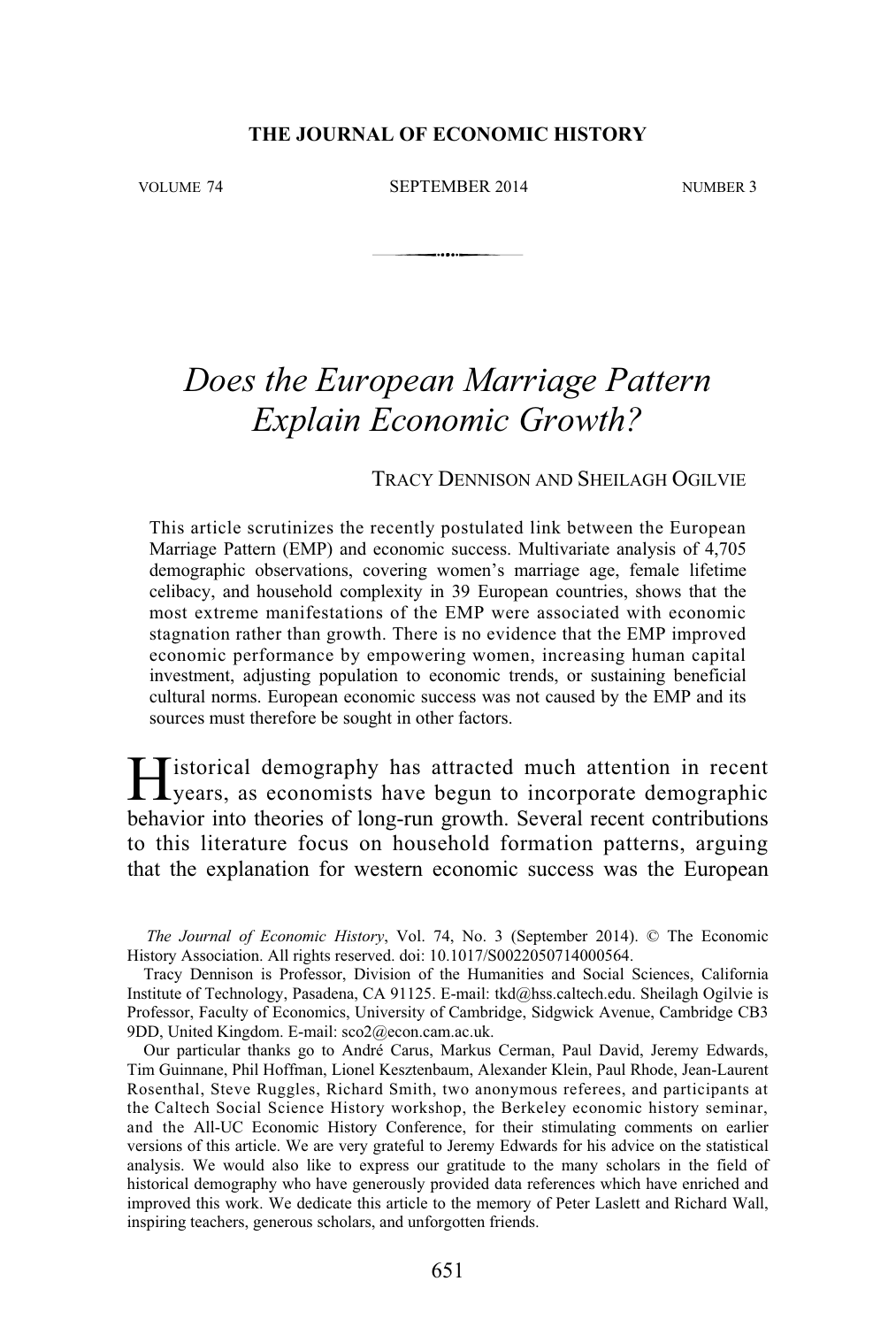Marriage Pattern (henceforth EMP), a demographic system involving late marriage for women (above 23–24 years), high proportions never marrying (above c. 10–15 percent), and predominantly nuclear families (above c. 80 percent). $1$  The EMP was originally put forward by John Hajnal (1965, 1982, 1983) not as a cause of economic success, but as an empirical regularity—a demographic pattern that could be observed across Europe west of an imaginary line from St. Petersburg to Trieste. Between the 1960s and the 1990s scholars occasionally speculated about links between the EMP and economic growth (Landes 1969; Todd 1983; Laslett 1988; Solar 1995), but the vast bulk of research on the EMP was empirical, investigating its prevalence, functioning, and social context. A number of recent works, however, argue that the EMP played a major causal role in European economic growth (Greif 2006; Greif and Tabellini 2010; De Moor and Van Zanden 2010; Foreman-Peck 2011; Voigtländer and Voth 2006, 2013).

 Proponents of this argument hold that the EMP was crucial for the "Great Divergence" between Europe and the rest of the world, particularly China (Greif 2006; Greif and Tabellini 2010; De Moor and Van Zanden 2010; Voigtländer and Voth 2006). They also argue that the EMP can explain the "Little Divergence" between northwest Europe and the rest of the continent after the Black Death (De Moor and Van Zanden 2010; Voigtländer and Voth 2006, 2013; Foreman-Peck 2011). Some contend that the EMP can be found in its most "pure" or "extreme" manifestation in England and the Low Countries in the early modern period, where it is supposed to have been central to these societies' successful economic growth and, in the case of England, early industrialization (De Moor and Van Zanden 2010, p. 4; Voigtländer and Voth 2006, pp. 323, 348). As we discuss in later sections of this article, the different proponents of this view emphasize different (though often overlapping) causal mechanisms, variously arguing that the EMP benefited economic growth by improving women's position, increasing human capital investment, adjusting population growth to economic trends, sustaining beneficial cultural norms, or fostering corporative institutions. But all contend that the EMP played a central role in European economic growth in the centuries before and during industrialization.

 These are strong claims and, if true, would have far-reaching implications for growth theories and policy interventions. It is therefore important to establish whether these arguments can be justified.

 <sup>1</sup> On these quantitative indicators, see Hajnal (1965, pp. 102–03, 108; 1982, p. 482; 1983, p. 69). Fauve-Chamoux (2001, pp. 224–25) suggests that the boundaries should be set at the somewhat higher female age at first marriage of 25 and at 8–14 percent female lifetime celibacy.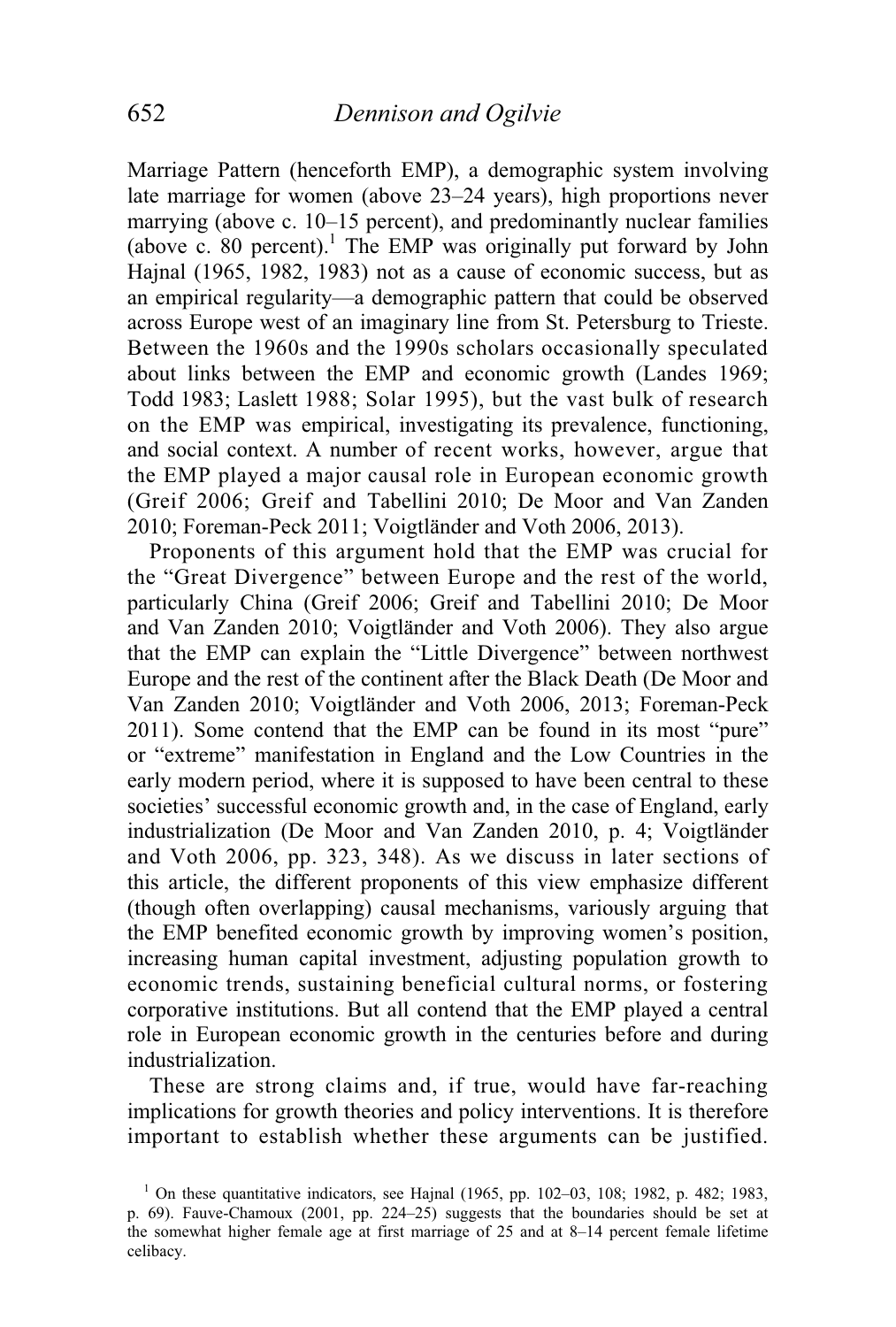This article presents the results of a quantitative analysis of over four thousand observations of demographic behavior, covering marriage age, lifetime celibacy, and family complexity, in more than thirty European societies between 1500 and 1900, drawn from 365 publications in historical demography. We use these data, together with research on the interaction between demography and the economy across early modern Europe, to investigate recent claims that the EMP was the key to economic growth. Our findings cast serious doubt on the idea that this demographic system can be used to explain European economic success. Rather, they indicate strongly that the causes of historical economic growth must be sought in other factors.

 The article begins, in Section 2, by presenting our large data set drawn from the historical demography literature, which we use in Section 3 to investigate whether the most "pure" or "extreme" manifestations of the EMP were indeed found in those European societies where economic growth was rapid and industrialization was early. Section 4 turns to the first of several mechanisms by which the EMP is supposed to have caused economic growth, by guaranteeing women a high economic status. A second causal mechanism is explored in Section 5, which assesses the relationship between the EMP, human capital investment, and early modern growth. Section 6 examines the argument that the EMP encouraged faster economic growth in England (or Europe) by ensuring better demographic responsiveness to economic conditions. Section 7 investigates the idea that the EMP was associated with distinctively European cultural beliefs that contributed to European economic success. Section 8 draws together the implications of our findings for understanding the demographic and institutional bases for long-term economic growth.

## *A Data Set on European Historical Demography*

 Fortunately, there is abundant evidence on demographic behavior across premodern Europe. From 365 research studies in European historical demography (listed in the Online Appendix), we have compiled a data set of 4,705 observations of demographic behavior and family forms. As Table 1 shows, these data comprise 2,622 observations of female age at first marriage, 1,172 observations of female lifetime celibacy, and 911 observations of the kin complexity of households, covering 39 European countries between the early sixteenth and the late nineteenth century. Our data set is thus an order of magnitude larger than the most sizable previous compilations: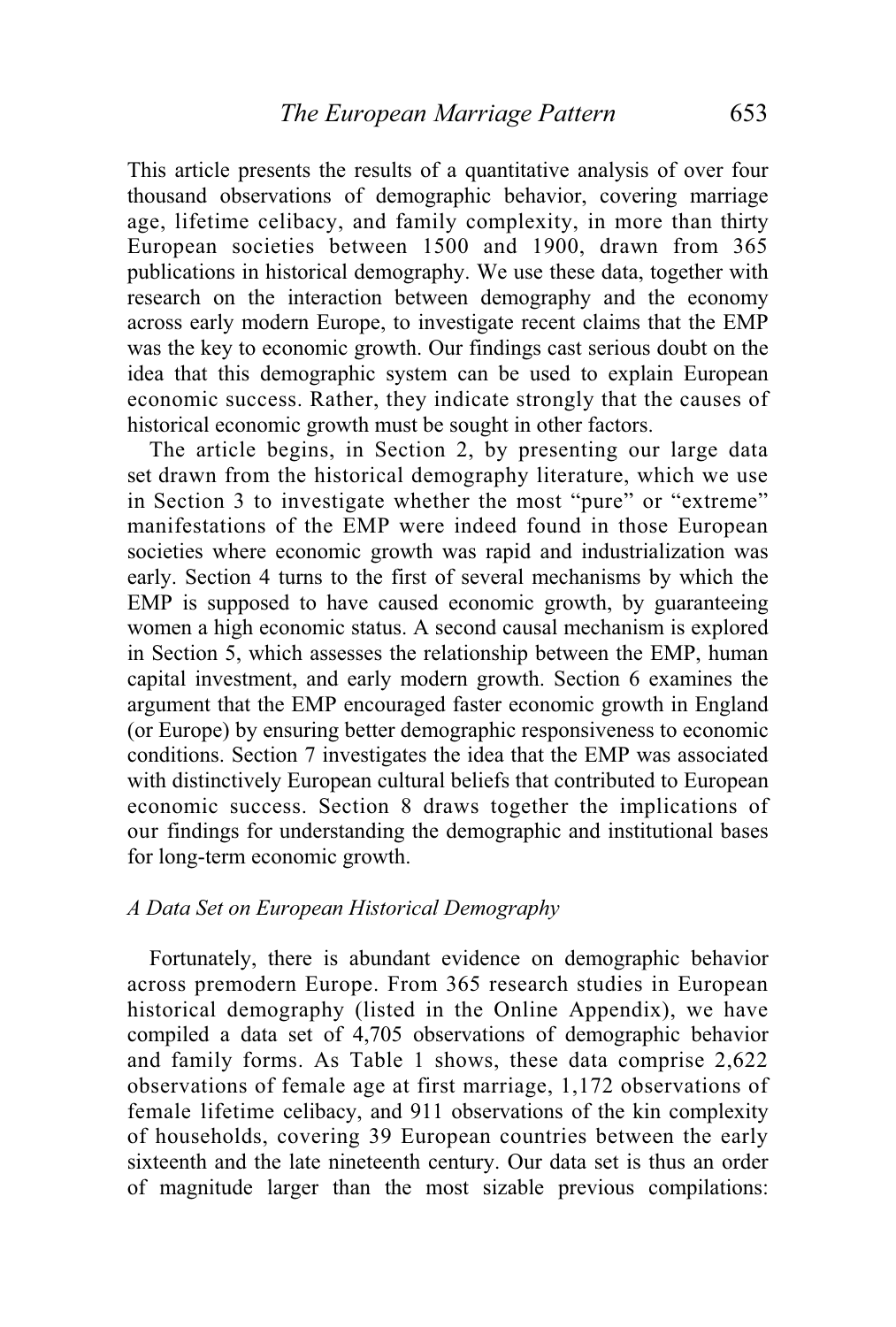# 654 *Dennison and Ogilvie*

| Variable          |                         | Female Age at<br>First Marriage<br>(years) |                  | Female Lifetime<br>Celibacy<br>$(\%)$ | Household<br>Complexity<br>$(\%)$ |                          | Total            |
|-------------------|-------------------------|--------------------------------------------|------------------|---------------------------------------|-----------------------------------|--------------------------|------------------|
|                   | $\cal N$                | Mean                                       | $\boldsymbol{N}$ | Mean                                  | $\boldsymbol{N}$                  | Mean                     | $\boldsymbol{N}$ |
| Country           |                         |                                            |                  |                                       |                                   |                          |                  |
| Austria           | 33                      | 26.8                                       | 25               | 28.0                                  | 24                                | 19.2                     | 82               |
| <b>Baltics</b>    | $\,$ 8 $\,$             | 25.8                                       | 20               | 18.1                                  | 65                                | 48.3                     | 93               |
| <b>Belarus</b>    | $\overline{2}$          | 18.5                                       | $\mathbf{0}$     |                                       | $\overline{c}$                    | 56.5                     | $\overline{4}$   |
| Belgium           | 197                     | 26.4                                       | 17               | 20.4                                  | 6                                 | 13.1                     | 220              |
| Bohemia           | 100                     | 25.2                                       | 59               | 14.4                                  | 11                                | 9.4                      | 170              |
| Bulgaria          | 17                      | 19.1                                       | $\overline{7}$   | 0.6                                   | 9                                 | 36.1                     | 33               |
| Croatia           | 1                       | 20.0                                       | $\mathbf{1}$     | 2.0                                   | 5                                 | 67.7                     | 7                |
| Denmark           | 46                      | 27.8                                       | 32               | 11.3                                  | 11                                | 14.9                     | 89               |
| England           | 250                     | 25.2                                       | 45               | 11.3                                  | 70                                | 15.7                     | 365              |
| Finland           | 25                      | 24.8                                       | 1                | 15.0                                  | 42                                | 43.2                     | 68               |
| France (all)      | 93                      | 24.8                                       | 86               | 12.0                                  | $\boldsymbol{0}$                  |                          | 179              |
| France (northern) | 192                     | 25.3                                       | 137              | 11.5                                  | 27                                | 16.1                     | 356              |
| France (central)  | 11                      | 23.3                                       | 23               | 10.9                                  | 5                                 | 44.0                     | 39               |
| France (southern) | 46                      | 24.3                                       | 73               | 12.9                                  | 30                                | 27.3                     | 149              |
| Germany           | 486                     | 26.1                                       | 103              | 11.4                                  | 28                                | 12.0                     | 617              |
| Greece            | 14                      | 21.9                                       | 7                | 5.3                                   | 13                                | 16.7                     | 34               |
| Hungary           | 76                      | 20.4                                       | 9                | 4.0                                   | 45                                | 51.6                     | 130              |
| Iceland           | 3                       | 28.1                                       | 3                | 25.9                                  | 15                                | 24.2                     | 21               |
| Ireland           | 74                      | 24.2                                       | 53               | 15.8                                  | 16                                | 25.5                     | 143              |
| Italy (all)       | 5                       | 23.7                                       | 5                | 11.9                                  | $\mathbf{0}$                      |                          | 10               |
| Italy (northern)  | 113                     | 24.1                                       | 43               | 11.8                                  | 86                                | 34.4                     | 242              |
| Italy (southern)  | 134                     | 22.1                                       | 38               | 12.1                                  | 87                                | 20.9                     | 259              |
| Malta             | $\overline{2}$          | 22.8                                       | 5                | 21.8                                  | $\mathbf{0}$                      | $\overline{\phantom{a}}$ | 7                |
| Netherlands       | 213                     | 26.5                                       | 16               | 9.5                                   | 37                                | 17.6                     | 266              |
| Norway            | 22                      | 27.1                                       | 23               | 17.3                                  | 21                                | 21.9                     | 66               |
| Poland            | 19                      | 22.8                                       | 12               | 6.2                                   | 46                                | 27.0                     | 77               |
| Portugal          | 34                      | 25.0                                       | 22               | 22.7                                  | 3                                 | 26.7                     | 59               |
| Romania           | 5                       | 20.3                                       | 3                | 2.9                                   | $\boldsymbol{0}$                  |                          | 8                |
| Russia            | 57                      | 20.0                                       | 24               | 9.3                                   | 69                                | 60.6                     | 150              |
| Scotland          | 42                      | 26.0                                       | 103              | 20.7                                  | 6                                 | 25.5                     | 151              |
| Serbia            | 9                       | 19.6                                       | 5                | 1.1                                   | $\overline{4}$                    | 44.9                     | 18               |
| Slovakia          | 3                       | 20.9                                       | $\boldsymbol{0}$ |                                       | $\boldsymbol{2}$                  | 40.5                     | 5                |
| Slovenia          | 9                       | 27.7                                       | $\mathbf{1}$     | 0.1                                   | $\,$ 8 $\,$                       | 32.5                     | 18               |
| Spain (all)       | $\,$ $\,$               | 23.5                                       | $10\,$           | 11.6                                  | $\boldsymbol{0}$                  |                          | 18               |
| Spain (northern)  | 149                     | 24.2                                       | 57               | $10.0\,$                              | 52                                | 20.3                     | 258              |
| Spain (central)   | $18\,$                  | 22.9                                       | 21               | 7.2                                   | $\boldsymbol{7}$                  | 32.1                     | 46               |
| Spain (southern)  | 16                      | 22.1                                       | 22               | 10.4                                  | 5                                 | 5.5                      | 43               |
| Sweden            | 56                      | 26.6                                       | 45               | 12.8                                  | 36                                | 21.4                     | 137              |
| Switzerland       | 30                      | 25.9                                       | 15               | 19.6                                  | 16                                | 19.9                     | 61               |
| Ukraine           | $\overline{\mathbf{4}}$ | 19.6                                       | $\mathbf{1}$     | 2.0                                   | $\boldsymbol{2}$                  | 42.8                     | 7                |

TABLE 1 DESCRIPTIVE STATISTICS FOR REGRESSION VARIABLES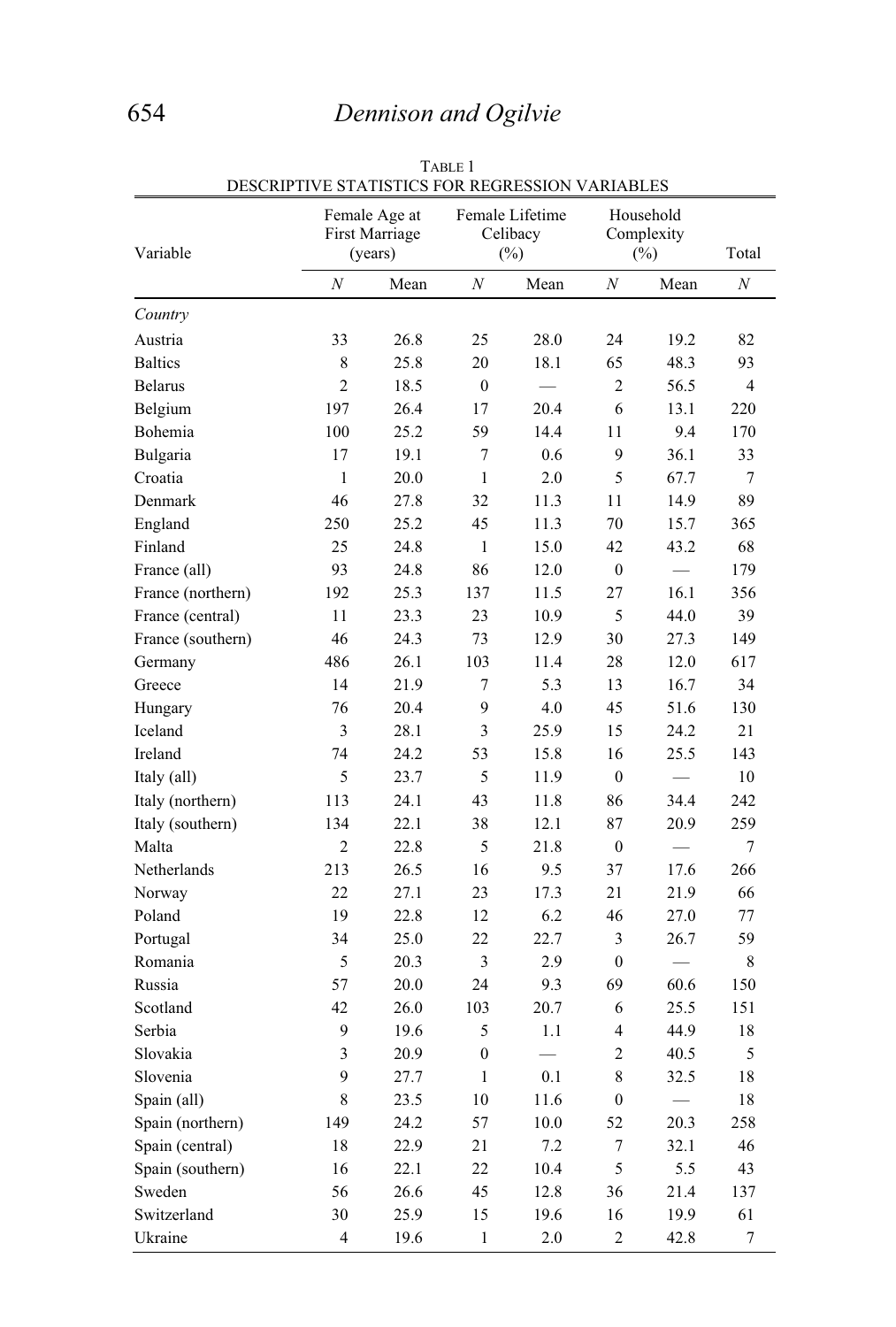|                            |                                                   |      | TABLE 1 - continued |                                       |                  |                                   |                |
|----------------------------|---------------------------------------------------|------|---------------------|---------------------------------------|------------------|-----------------------------------|----------------|
| Variable                   | Female Age at<br><b>First Marriage</b><br>(years) |      |                     | Female Lifetime<br>Celibacy<br>$(\%)$ |                  | Household<br>Complexity<br>$(\%)$ |                |
|                            | $\boldsymbol{N}$                                  | Mean | $\overline{N}$      | Mean                                  | $\boldsymbol{N}$ | Mean                              | $\overline{N}$ |
| Century                    |                                                   |      |                     |                                       |                  |                                   |                |
| Sixteenth century          | 48                                                | 22.3 | 16                  | 13.8                                  | 19               | 31.3                              | 83             |
| Seventeenth century        | 257                                               | 24.6 | 94                  | 10.6                                  | 61               | 20.0                              | 412            |
| Eighteenth century         | 970                                               | 24.9 | 464                 | 12.8                                  | 363              | 29.4                              | 1,797          |
| Nineteenth century         | 1,347                                             | 25.2 | 598                 | 14.3                                  | 468              | 31.7                              | 2,413          |
| Date approximate           | 108                                               | 23.9 | 54                  | 13.2                                  | 23               | 25.2                              | 185            |
| Unit of observation        |                                                   |      |                     |                                       |                  |                                   |                |
| Nation                     | 274                                               | 24.9 | 239                 | 12.9                                  | 3                | 23.9                              | 516            |
| Region                     | 500                                               | 24.6 | 570                 | 13.5                                  | 137              | 34.0                              | 1,207          |
| Community                  | 1,476                                             | 25.0 | 324                 | 13.0                                  | 707              | 29.8                              | 2,507          |
| Group                      | 372                                               | 25.4 | 39                  | 17.7                                  | 64               | 23.3                              | 475            |
| Rural or urban             |                                                   |      |                     |                                       |                  |                                   |                |
| City                       | 233                                               | 25.1 | 82                  | 14.7                                  | 80               | 13.5                              | 395            |
| Small town                 | 337                                               | 24.7 | 88                  | 13.6                                  | 103              | 17.3                              | 528            |
| Village/rural              | 1,499                                             | 25.0 | 311                 | 13.3                                  | 690              | 34.2                              | 2,500          |
| Mixed rural/urban          | 553                                               | 24.9 | 691                 | 13.2                                  | 38               | 23.1                              | 1,282          |
| Publication type           |                                                   |      |                     |                                       |                  |                                   |                |
| Monograph                  | 652                                               | 25.7 | 135                 | 14.7                                  | 67               | 21.9                              | 854            |
| Journal article            | 1,145                                             | 24.8 | 702                 | 13.1                                  | 405              | 31.9                              | 2,252          |
| Working paper              | 53                                                | 23.6 | 41                  | 11.9                                  | 20               | 39.6                              | 114            |
| Volume chapter             | 132                                               | 24.0 | 42                  | 10.8                                  | 146              | 32.4                              | 320            |
| Secondary source           | 640                                               | 24.8 | 252                 | 14.0                                  | 273              | 27.1                              | 1,165          |
| Sources and methods        |                                                   |      |                     |                                       |                  |                                   |                |
| AFM reconstitution         | 1,239                                             | 25.3 | $\boldsymbol{0}$    |                                       | $\boldsymbol{0}$ |                                   | 1,239          |
| AFM census                 | 510                                               | 23.7 | $\boldsymbol{0}$    |                                       | $\mathbf{0}$     |                                   | 510            |
| AFM other                  | 296                                               | 25.2 | $\mathbf{0}$        |                                       | $\mathbf{0}$     |                                   | 296            |
| AFM unknown method         | 577                                               | 25.3 | $\boldsymbol{0}$    |                                       | $\mathbf{0}$     | $\overline{\phantom{0}}$          | 577            |
| Celibacy deaths            | $\boldsymbol{0}$                                  |      | 387                 | 12.3                                  | $\mathbf{0}$     |                                   | 387            |
| Celibacy census            | $\boldsymbol{0}$                                  |      | 705                 | 13.9                                  | 0                |                                   | 705            |
| Celibacy other             | $\mathbf{0}$                                      |      | 54                  | 12.6                                  | $\mathbf{0}$     |                                   | 54             |
| Celibacy unknown<br>method | $\mathbf{0}$                                      |      | 26                  | 15.7                                  | $\mathbf{0}$     |                                   | 26             |
| Total observations         | 2,622                                             | 25.0 | 1,172               | 13.4                                  | 911              | 30.0                              | 4,705          |

*Notes:* Household complexity = kin complexity of households (types 4 and 5 in Laslett-Hammel classification).

Baltics = Estonia, Latvia, Lithuania (hypothesis testing showed no significant demographic differences).

Date approximate = date reported with some degree of approximation (e.g., "mid-eighteenth century").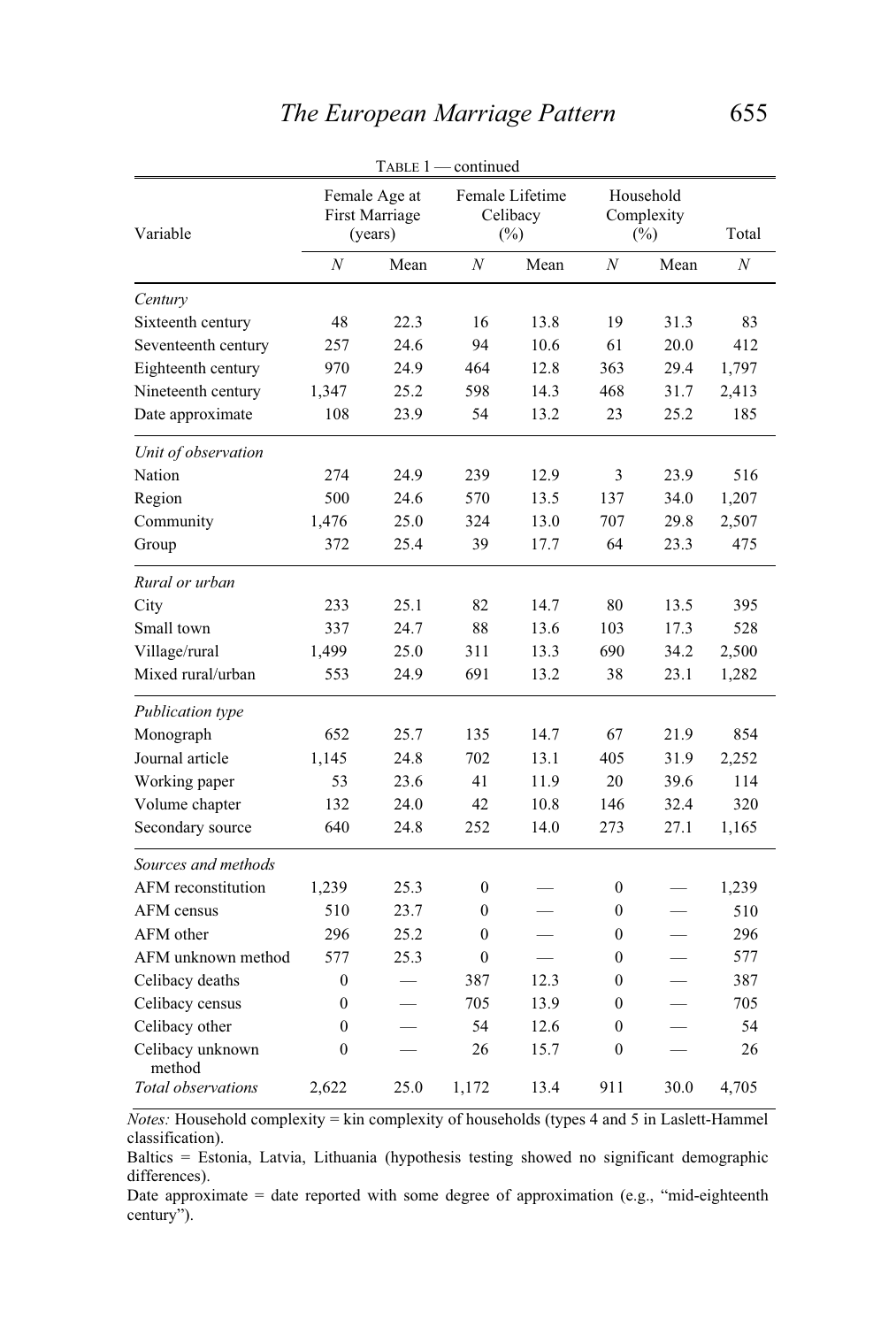TABLE 1 — continued

Nation = unit of observation is an entire country.

Region = unit of observation is province, district, feudal estate, or other subnational unit.

Community = unit of observation is single city, town, village, hamlet, or other settlement.

Group = unit of observation is subgroup of larger population (stratum, religion, occupation, wealth-group, etc.).

 $City = settlement(s)$  with urban status and population over 10,000.

Small town = settlement(s) with urban status and population  $2,000-10,000$ .

Village/rural = settlement(s) lacking urban status and/or with population under  $2,000$ .

Mixed rural/urban = population combining inhabitants of urban and rural settlements.

Monograph = observation derived from book reporting author's own research findings.

Journal article = observation derived from journal article reporting author's own research findings.

Working paper = observation derived from working paper or unpublished dissertation reporting author's own research findings.

Volume chapter = observation derived from chapter in edited volume reporting author's own research findings.

Secondary source = observation reported in a secondary source by author other than original researcher.

AFM reconstitution = marriage age calculated from registers of vital events using family reconstitution.

AFM census = marriage age calculated from census using Hajnal's SMAM method.

AFM other = marriage age calculated using other sources/methods (marriage licenses, inventories, etc.).

AFM unknown method = marriage age calculated using unreported sources/methods.

Celibacy deaths = celibacy calculated from burial registers using marital status at death.

Celibacy census = celibacy calculated from censuses using marital status at post-reproductive ages.

Celibacy other = celibacy calculated using other sources/methods (inventories, court records, etc.).

Celibacy unknown method = celibacy calculated using unreported sources/methods.

*Sources*: The 365 research studies in historical demography (see the text and the Online Appendix).

the 83 household complexity rates for 11 European societies presented by Peter Laslett (1977); the 52 household complexity rates for 12 European societies published by Brian Bradley and Franklin Mendels (1978); the 139 female marriage ages for seven western European societies assembled by Michael Flinn (1981); or the 71 female celibacy rates for 3 eastern-central European societies compiled by Markus Cerman (2001). The size and comprehensive coverage of our data set provide a robust basis for assessing recent theories about the EMP.

 These recent theories largely focus on cross-cultural rather than chronological differences after the Black Death.<sup>2</sup> Our multivariate analyses, by contrast, use century dummies to ensure that apparent country differences are not merely reflecting biased availability of

<sup>&</sup>lt;sup>2</sup> Most contributions to this new literature date the emergence of the EMP to the Black Death; the exceptions are Greif (2006, pp. 308–19) and Greif and Tabellini (2010, pp. 137–38) who hold that a nuclear-family-based pattern began to benefit European growth as early as the ninth century.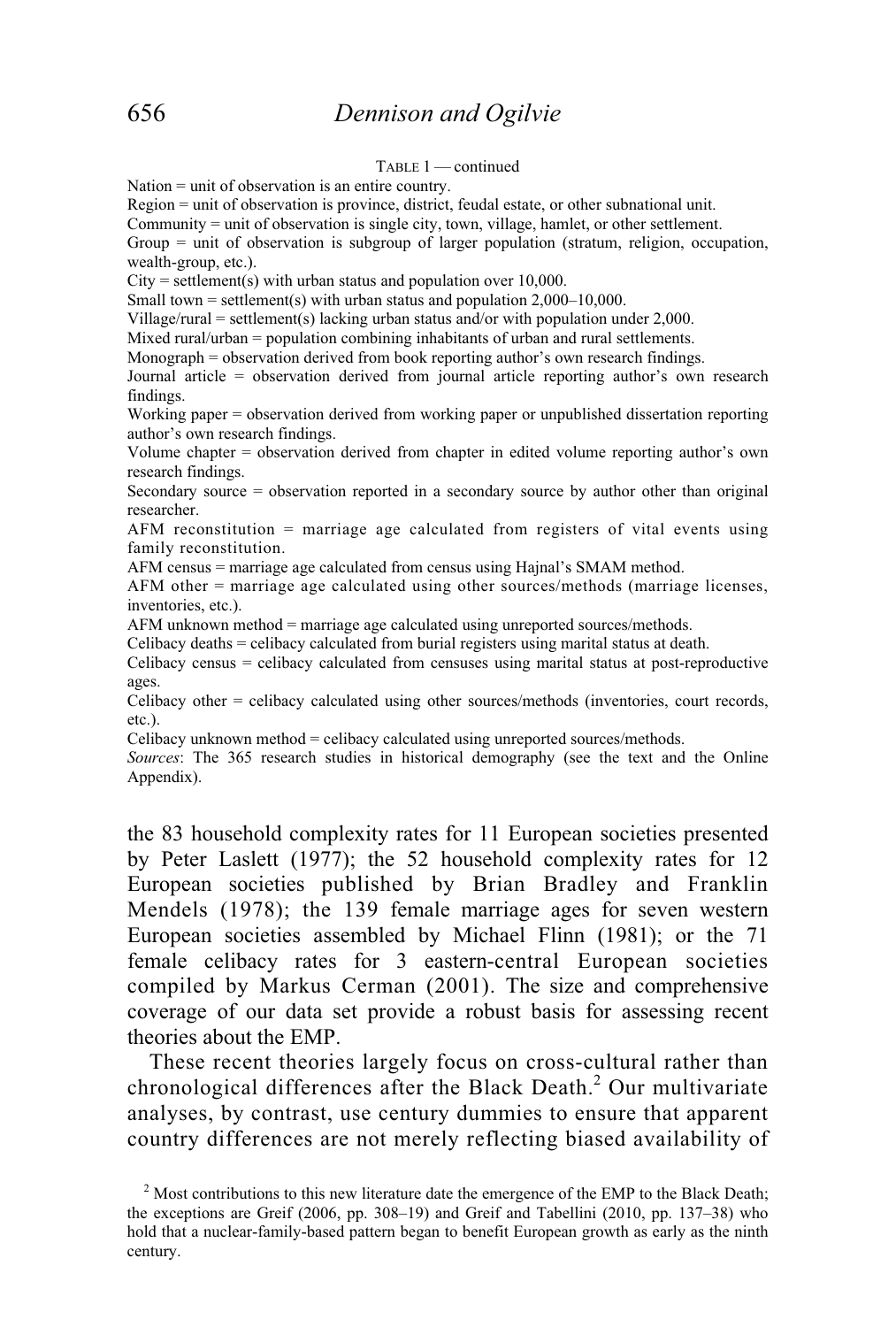data for different societies at different periods. Studies in historical demography report their findings for different time periods depending on survival of archival sources, hypotheses to be tested, and analytical convenience. Without access to the underlying data, our compilation could not impose a standardized periodization. Some observations in the data set thus refer to individual years, others to single decades, quartercenturies, or centuries, and still others to irregular periods determined by documentary survival or other factors. For all research studies used, all observations for all periods reported were included in the data set, regardless of the length of the periods. In the multivariate analysis below, we discuss broad changes over time for Europe as a whole, though space constraints in this article preclude detailed discussion of the separate chronological trajectories of different demographic indicators in different countries.

 Before the nineteenth century, national-level statistics are rare, so our data are drawn from studies carried out at different levels of aggregation, with only 11 percent of observations at the level of entire countries, 26 percent at the level of regions (provinces, administrative districts, feudal estates, clusters of settlements for which archival sources survive), and 53 percent at the level of individual communities (cities, towns, villages, hamlets).<sup>3</sup> The remaining 10 percent of observations referred to particular social strata (wealthy, middling, poor), occupational groups (sharecroppers, merchants, craftsmen, factory workers), religious confessions (Protestants, Catholics, Orthodox Christians), or places of origin (migrants, natives, migrants' spouses). All data were coded for unit of observation so that the multivariate analyses could control for potential biases.

 Documentary sources and hence data availability in historical demography also differ considerably between cities, towns and villages. Urban centers were better (and differently) documented than villages, even though villagers made up a large majority of European populations throughout most of the period under analysis. To control for biases that might be imparted by such differences in documentation, all data were coded for whether they referred to large cities (about 8 percent of observations), small towns (11 percent), villages (53 percent), or mixed populations of villagers and townspeople (27 percent).

 A survey such as ours must take into account potential publication bias: the possibility that the form in which research findings are disseminated is correlated with their content. Unpublished studies may

<sup>&</sup>lt;sup>3</sup> Regional studies cannot always be clearly distinguished from community studies: for instance, when an entire administrative district or feudal estate contained only a few hundred inhabitants scattered in small hamlets, each with only a few households, it is arguably more appropriate to treat the entire unit as a "community."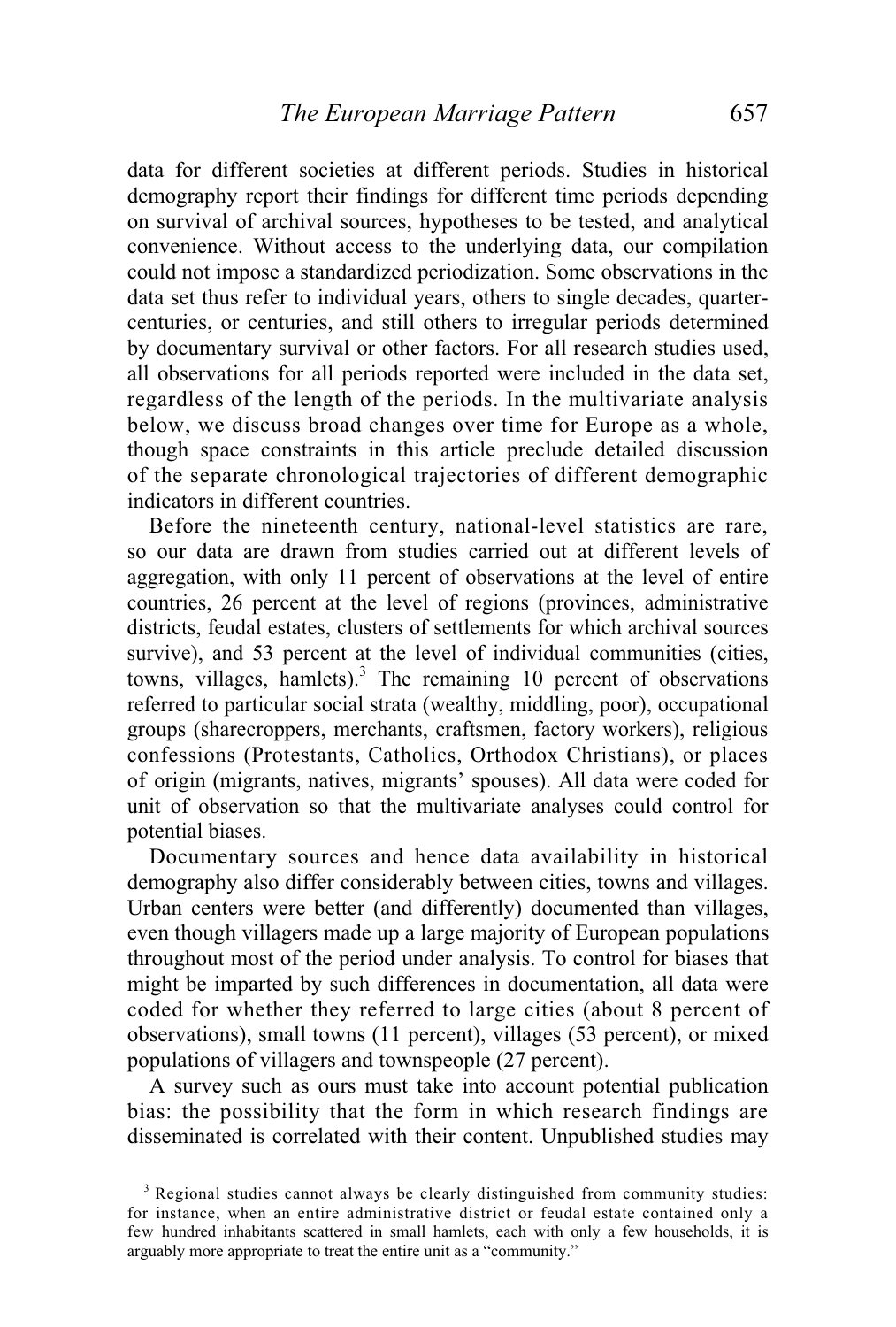be less reliable because they have not been able to achieve publication, but may also be more representative since their results have not been censored by an established consensus. Different types of published study may reflect differing degrees and types of peer review. To control for the possibility that published studies are not representative of all valid studies undertaken, or that type of publication may cause other forms of sample selection bias, we coded all data according to whether they were presented as the original research of the author in a journal article (48 percent of our observations), a monograph (18 percent), a volume chapter (7 percent), an unpublished working paper or dissertation (under 3 percent), or alternatively were reported as another author's finding in a secondary source (25 percent of observations); we regarded it as important to include data from secondary sources so as to overcome any selection bias towards national languages and literatures with which we were more familiar.

 We also took account of the potential for differing sources and methods to bias historical demographic results (for important reflections on this issue, see Ruggles 1999). For age at first marriage, each observation was coded according to whether it was calculated by applying the method of family reconstitution to registers of vital events (which was the case with 47 percent of observations), by using Hajnal's Singulate Mean Age at Marriage (SMAM) method on census-type listings (19 percent), by other recorded sources and methods such as ages reported in marriage licenses or marriage contracts (11 percent), or by unreported sources and methods (which was the case for 22 percent of observations, mainly those from secondary studies). For female lifetime celibacy, each observation was coded according to whether it was calculated from marital status at death using burial registers (33 percent of observations), marital status in post-reproductive agegroups using census-type listings (60 percent), other recorded sources and methods such as biographical details in court records or probate inventories (less than 5 percent), or not reported at all (just over 2 percent of observations, mainly from secondary studies).

 In this article, we use these data to explore recent claims that the most successful early modern economies, England and the Netherlands, had the most pure or extreme manifestation of the EMP, since this empirical assertion is widely adduced as demonstrating the causal effect of the EMP on economic growth. We list the research studies on which the data set is based in an Online Appendix, to facilitate further consultation by other scholars.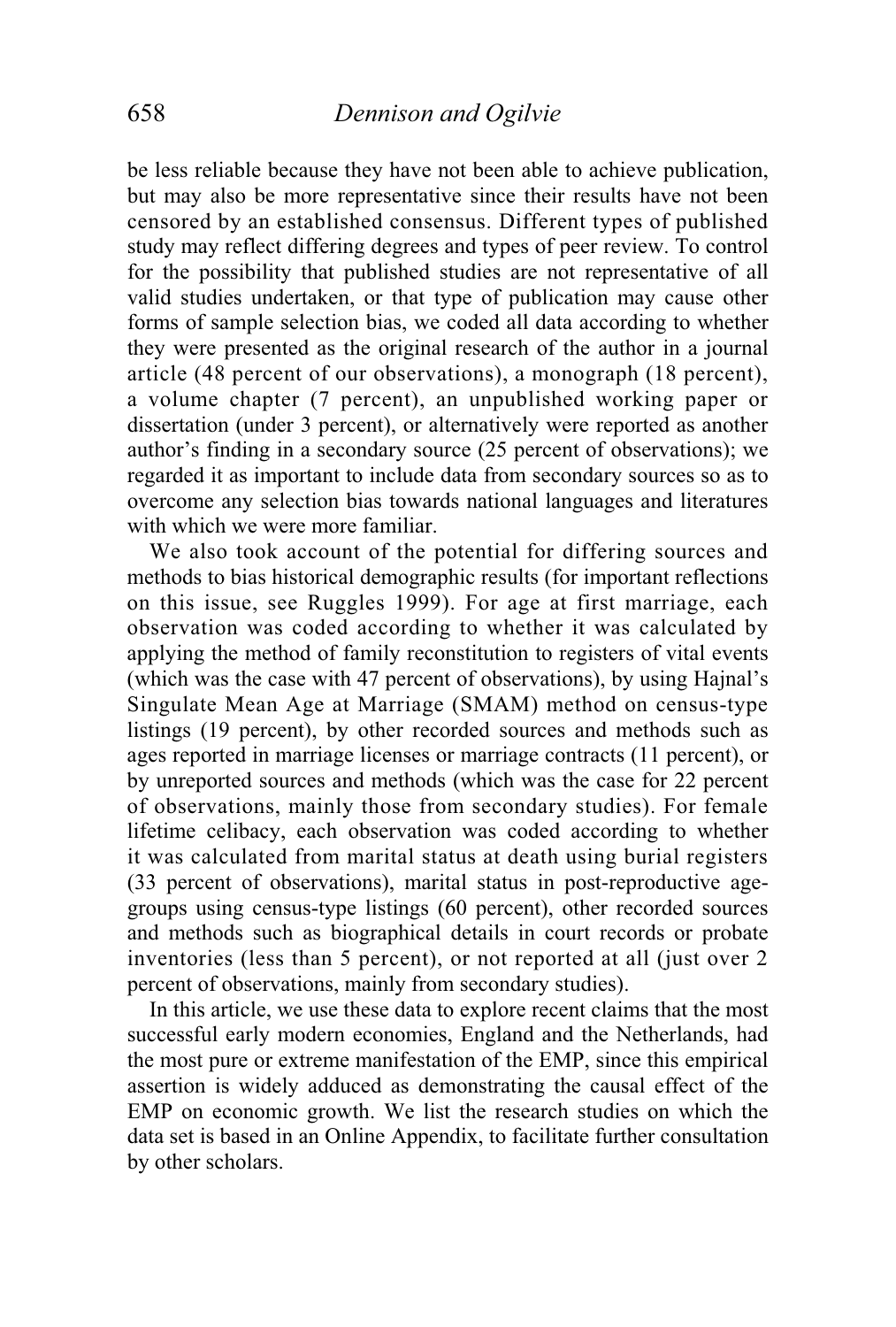## *Multivariate Analysis of European Marriage Patterns*

 If the EMP was responsible for economic growth, one would expect to find it in rich and rapidly growing economies and not in poor and slowly growing ones. This is precisely the argument advanced by the recent literature, which claims that the EMP was a distinctive characteristic of the Netherlands, the miracle economy of Europe up to c. 1670, and England, which grew rapidly after c. 1700 and experienced the first Industrial Revolution after c. 1780. According to Tine de Moor and Jan Luiten van Zanden (2010, p. 4), for instance, the EMP emerged "in the North Sea area—in England and the Low Countries in particular—and it was ... the long-term dynamism of this structure which helps to explain the long-term success of this region in the world economy of the early modern period." In this account, the "core area" of the EMP consisted of Flanders, the coastal Netherlands, and eastern England, while a less "pure" manifestation of the pattern was found in the wider North Sea area. Nico Voigtländer and Hans-Joachim Voth (2006, pp. 323, 348) adopt the even more restrictive view that "England practiced an extreme form of the 'European marriage pattern'"; this, they claim, created the "low-pressure" demographic conditions for England's economic superiority compared to China, southern and eastern Europe, and even France.

 England and the Netherlands certainly displayed early and rapid economic growth by European standards. Macroeconomic estimates for Europe before 1800 have many recognized weaknesses, and lack the precision, coverage, and degree of disaggregation required to attach them to observations in our data set. However, the series compiled by Angus Maddison is widely used as a basis for rough comparisons across national units (see the data and documentation available online at http://www.ggdc.net/maddison/maddison-project/home.htm). Figure 1 shows the Maddison estimates of per capita GDP in a number of northwest European societies during the 350 years after 1500, the period during which the EMP is supposed to have played a causal role in economic growth. Per capita GDP in England and the Netherlands clearly surpassed that in the other countries shown in Figure 1, and indeed all the other countries for which Maddison provides estimates between 1500 and 1850. Future research studies will certainly improve these estimates in detail, but seem unlikely to cast doubt on English and Dutch economic primacy; indeed, recent revisions increase the lead of the Netherlands over other European economies before 1820 (Bolt and Van Zanden 2013). Without question, England and the Netherlands had the most successful economies in Europe throughout the early modern period.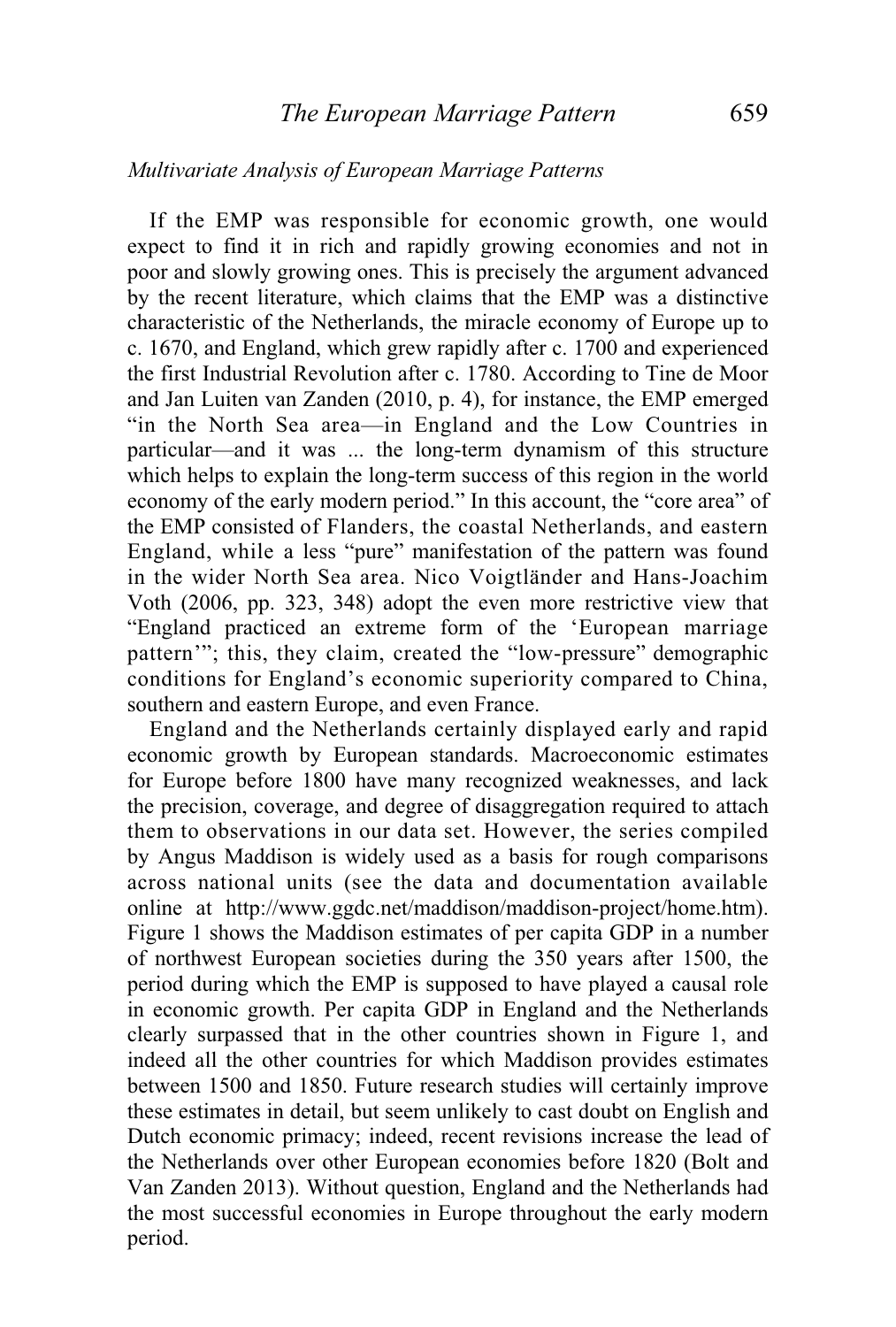

FIGURE 1 PER CAPITA GDP AND EXTREMENESS OF THE EUROPEAN MARRIAGE PATTERN, 1500–1850

 But did they manifest a more "pure" or "extreme" form of the EMP? Hardly. Table 2 presents a multivariate analysis of the 2,622 observations of female age at first marriage for the 39 European societies in our data set. It covers the four centuries between c. 1500 and c. 1900, the period during which, it is claimed, the exceptional strength of the EMP in England and the Netherlands played a causal role in their economic success. The regression confirms the importance of controlling for time in cross-cultural analyses of demographic behavior, since it reveals a significant rise in marriage age between the sixteenth and the nineteenth century.<sup>4</sup>

 The regression also confirms the importance of controlling for characteristics of the underlying research studies. Hypothesis testing on the results in Table 2 reveals that community- and group-level studies reported significantly (though only slightly) higher marriage

*Source*: Angus Maddison, Statistics on World Population, GDP and Per Capita GDP, 1-2008 AD (Vertical file, copyright Angus Maddison, University of Groningen) [http://www.ggdc.net/maddison/Historical\_Statistics/vertical-file\_02-2010.xls].

 <sup>4</sup> Throughout this article, "significant" means the null hypothesis is rejected at the 0.05 level.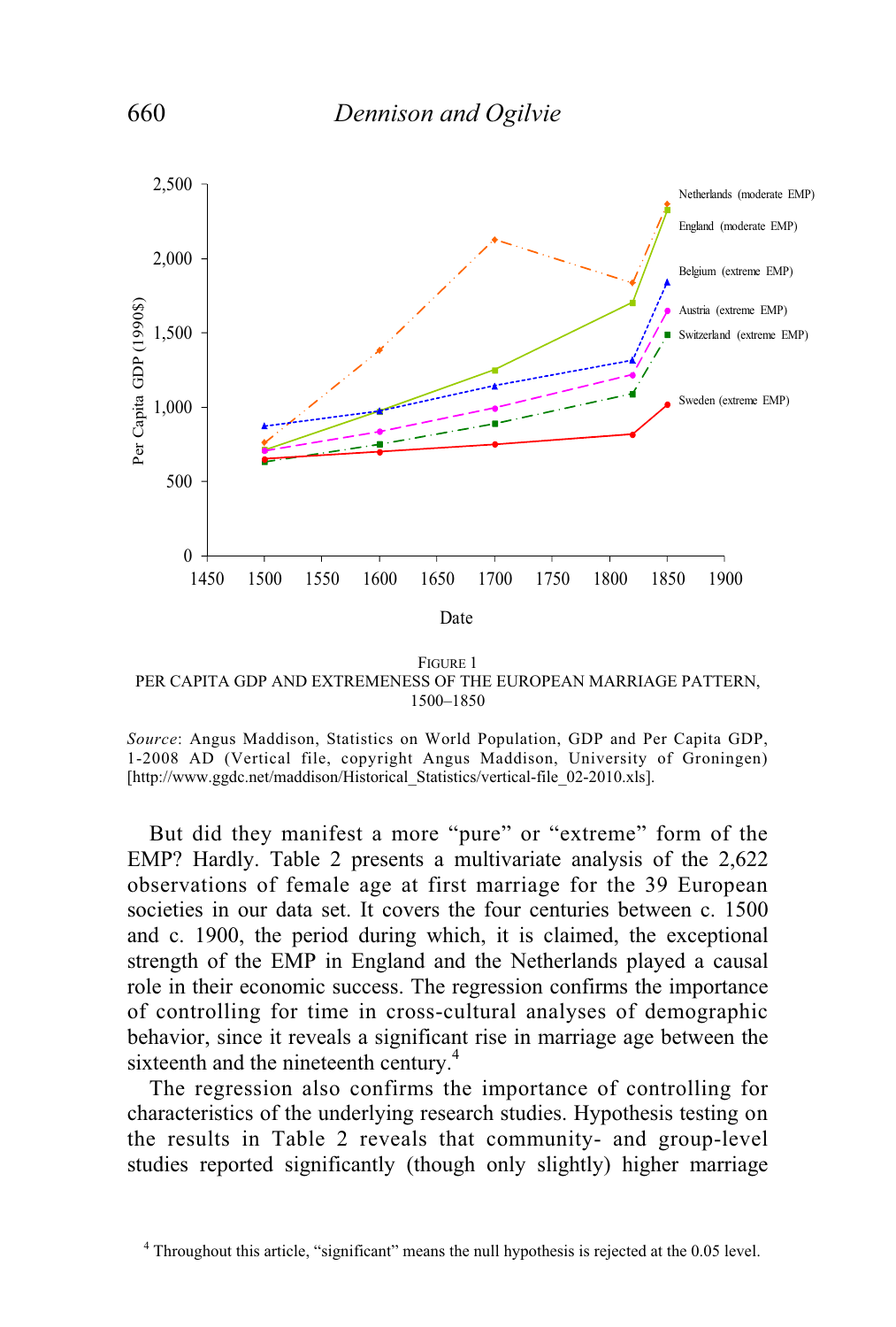| Variable          | Coefficient | <b>Standard Error</b> |
|-------------------|-------------|-----------------------|
| Country           |             |                       |
| Denmark           | 2.36        | $0.32***$             |
| Iceland           | 2.07        | $1.04**$              |
| Slovenia          | 1.66        | $0.61***$             |
| Norway            | 1.22        | $0.41***$             |
| Sweden            | 1.21        | $0.27***$             |
| Austria           | 1.03        | $0.34***$             |
| Belgium           | 0.79        | $0.19***$             |
| Netherlands       | 0.74        | $0.19***$             |
| Switzerland       | 0.72        | $0.35**$              |
| Scotland          | 0.69        | $0.33**$              |
| Germany           | 0.65        | $0.15***$             |
| France (northern) | 0.03        | 0.18                  |
| <b>Baltics</b>    | $-0.01$     | 0.65                  |
| Bohemia           | $-0.21$     | 0.23                  |
| Portugal          | $-0.51$     | 0.34                  |
| France (all)      | $-0.76$     | $0.26***$             |
| Finland           | $-0.90$     | $0.38**$              |
| France (central)  | $-0.95$     | $0.56*$               |
| Spain (northern)  | $-1.28$     | $0.20***$             |
| France (southern) | $-1.29$     | $0.29***$             |
| Ireland           | $-1.44$     | $0.26***$             |
| Italy (northern)  | $-1.48$     | $0.22***$             |
| Italy (all)       | $-2.11$     | $0.81***$             |
| Spain (all)       | $-2.15$     | $0.65***$             |
| Spain (central)   | $-2.39$     | $0.44***$             |
| Poland            | $-2.77$     | $0.44***$             |
| Malta             | $-2.79$     | $1.26**$              |
| Italy (southern)  | $-3.18$     | $0.23***$             |
| Spain (southern)  | $-3.38$     | $0.47***$             |
| Greece            | $-3.65$     | $0.50***$             |
| Slovakia          | $-4.97$     | $1.04***$             |
| Hungary           | $-5.29$     | $0.24***$             |
| Romania           | $-5.56$     | $0.81***$             |
| Russia            | $-5.70$     | $0.29***$             |
| Ukraine           | $-6.00$     | $0.90***$             |
| Croatia           | $-6.00$     | 1.78***               |
| Serbia            | $-6.22$     | $0.62***$             |
| Bulgaria          | $-6.76$     | $0.46***$             |
| <b>Belarus</b>    | $-6.81$     | 1.29***               |

TABLE 2 FEMALE AGE AT FIRST MARRIAGE: REGRESSION RESULTS (omitted country is England)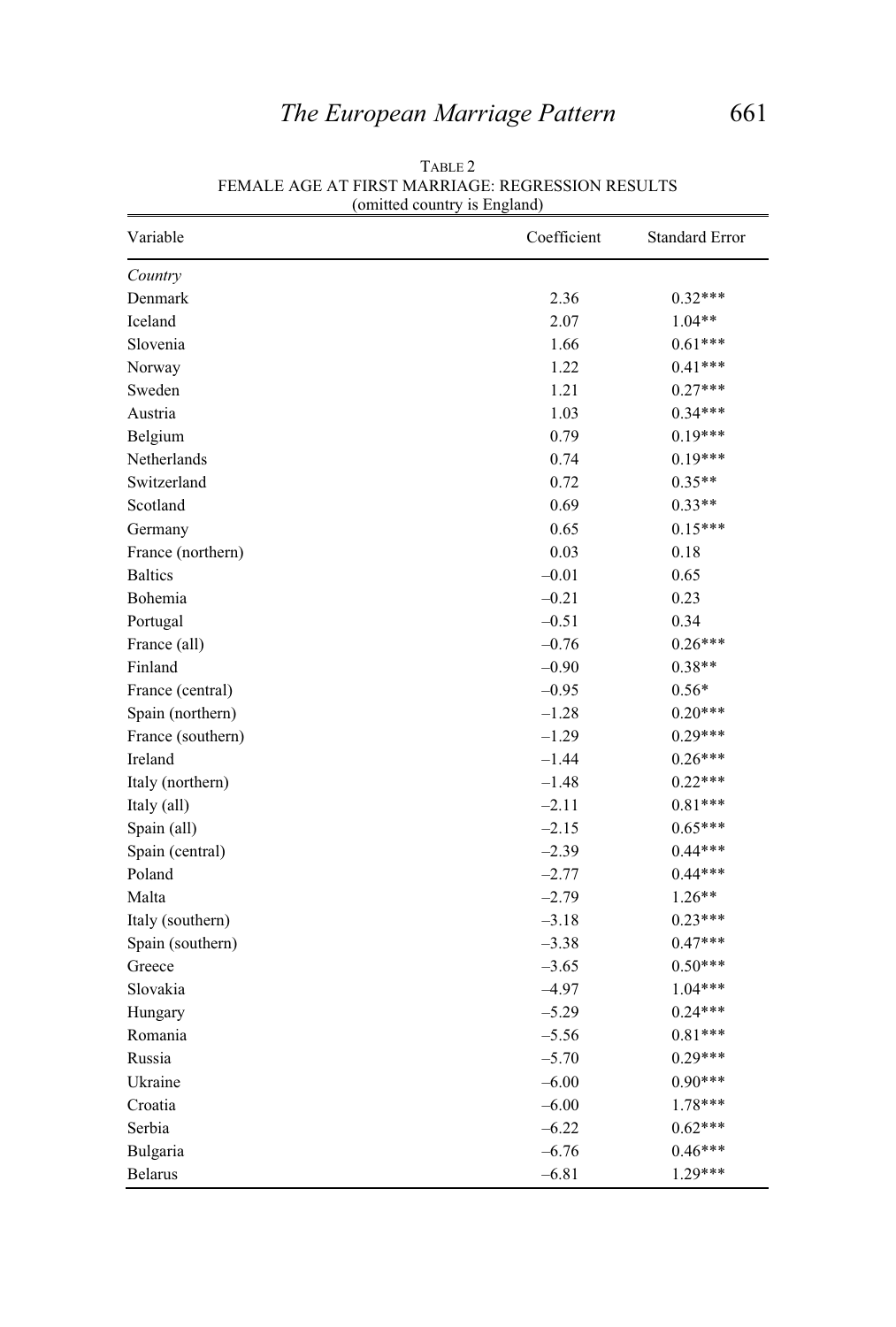# 662 *Dennison and Ogilvie*

| $1$ ABLE $2$ — continued |                       |
|--------------------------|-----------------------|
| Coefficient              | <b>Standard Error</b> |
|                          |                       |
| $-2.65$                  | $0.28***$             |
| $-0.90$                  | $0.13***$             |
| $-0.33$                  | $0.09***$             |
|                          |                       |
| 0.14                     | 0.20                  |
| 0.43                     | $0.23*$               |
| 0.55                     | $0.23**$              |
|                          |                       |
| $-0.52$                  | $0.16***$             |
| 0.05                     | 0.14                  |
| 0.49                     | $0.19***$             |
|                          |                       |
| $-0.08$                  | 0.11                  |
| 0.17                     | 0.28                  |
| $-0.04$                  | 0.17                  |
| $-0.12$                  | 0.11                  |
|                          |                       |
| 0.02                     | 0.14                  |
| $-0.02$                  | 0.15                  |
| 0.32                     | $0.12***$             |
| 25.26                    | $0.28***$             |
|                          |                       |

 $T_{\text{ADL}} = 2$  continued

\* Significant at the 0.10 level.

\*\* Significant at the 0.05 level.

\*\*\* Significant at the 0.01 level.

*Notes*:  $N = 2,622$ . Adj.  $R^2 = 0.5227$ .

Variable definitions: See Table 1.

Country: omitted category is England. Century: omitted category is nineteenth.

Unit of observation: omitted category is nation. Rural/urban: omitted category is city.

Publication type: omitted category is journal article.

Sources and methods: omitted category is AFM reconstitution.

Constant is the overall effect of all the omitted categories (England, nineteenth century, nation, city, journal article, AFM reconstitution).

*Sources*: The 365 research studies in historical demography (see the text and the Online Appendix).

ages than national or regional ones, and that big cities reported higher marriage ages than small towns but lower ones than villages. Reassuringly, however, unpublished findings on female marriage age were not significantly different from published ones, journal articles were no different from other publications, and family reconstitutions of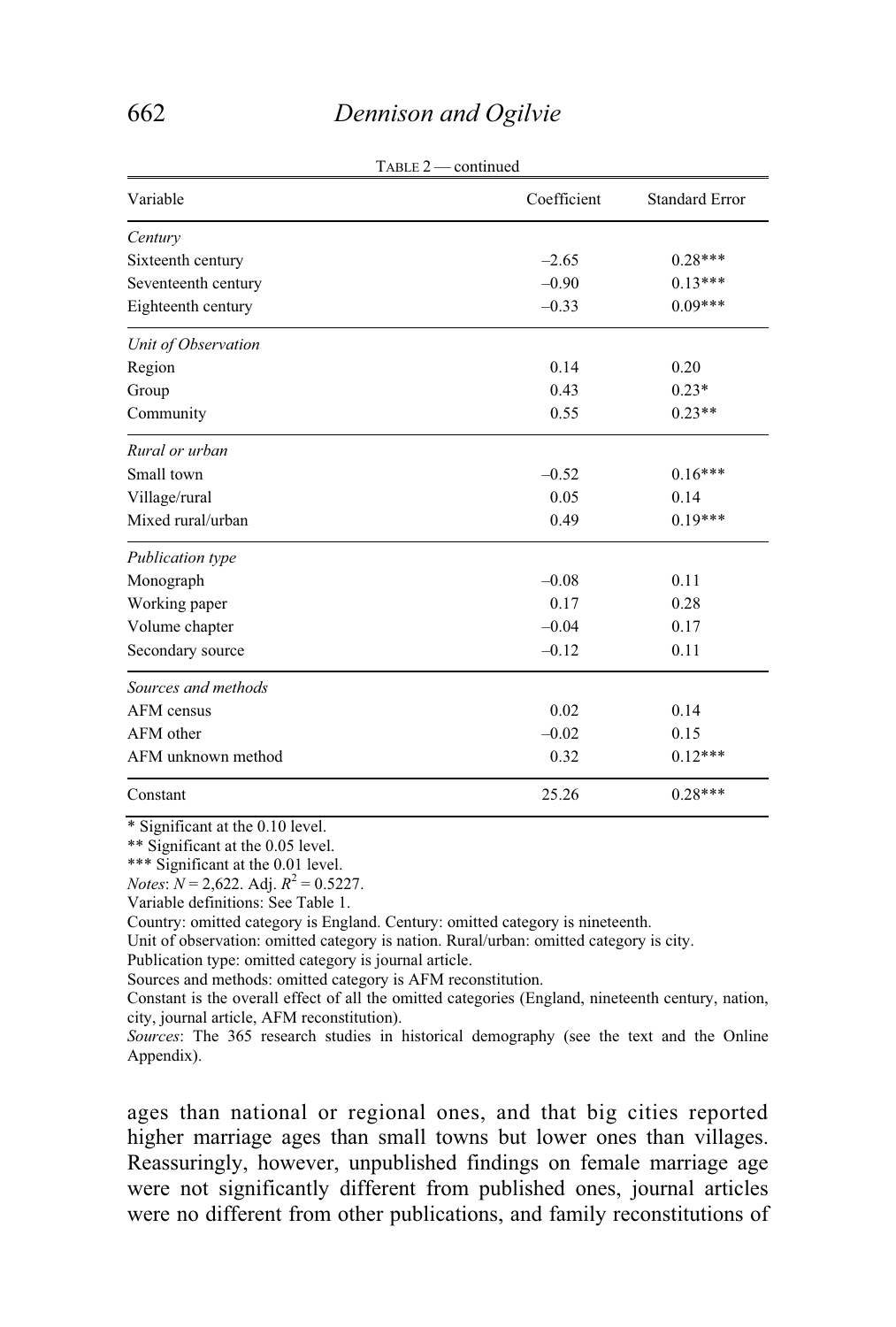vital registers did not yield marriage ages significantly different from applying Hajnal's SMAM method to censuses.

 Controlling for all these study characteristics, there were indeed significant differences in marriage age across countries. These differences present a more complex picture than any of the "lines" or "zones" which Hajnal or other researchers have hitherto been in a position to map out. Although the country differences in Table 2 are broadly consistent with Hajnal's proposition of earlier female marriage, on average, in eastern and southern than in western and northern Europe, they also reveal societies with late (sometimes extremely late) female marriage in Slavic Europe (such as Slovenia and Bohemia), societies with early marriage in the zone west of the Hajnal line (such as parts of France), and highly significant differences inside countries (for example, between northern, central, and southern regions of France, Spain, and Italy).

 Most seriously for the recent literature on the EMP, the results in Table 2 decisively refute the idea that economically successful England and the Low Countries had the most "pure" or "extreme" form of the EMP. Table 2 lists European countries in descending order of compliance with the EMP according to women's marriage age, with England as the omitted category. Thus, for instance, the coefficient for Denmark shows that its female age at first marriage was 2.36 years higher than England's, controlling for time period, unit of observation, settlement size, publication type, and sources and methods used; and that this difference compared to England is significant at the 0.01 level. As Table 2 shows, female age at first marriage in England was significantly lower than that of 11 countries and was not significantly different from 4 others, demonstrating that its marriage pattern was moderate rather than "extreme" by European standards. All 11 countries whose female marriage age significantly exceeded England's industrialized later than England, and all but the Netherlands had slower economic growth throughout the early modern period. The Netherlands, with rapid economic growth at least until 1670 and high per capita incomes for much longer, had female marriage age significantly lower than much poorer Denmark and Sweden, and not significantly different from slow-growing Iceland, Norway, Slovenia, Austria, Switzerland, Scotland, Germany, and the Baltic countries. Among the 39 European societies listed in Table 2, some 15 complied with a strict definition of the EMP in the sense of having female marriage age over c. 25 years (Fauve-Chamoux 2001, pp. 224–25).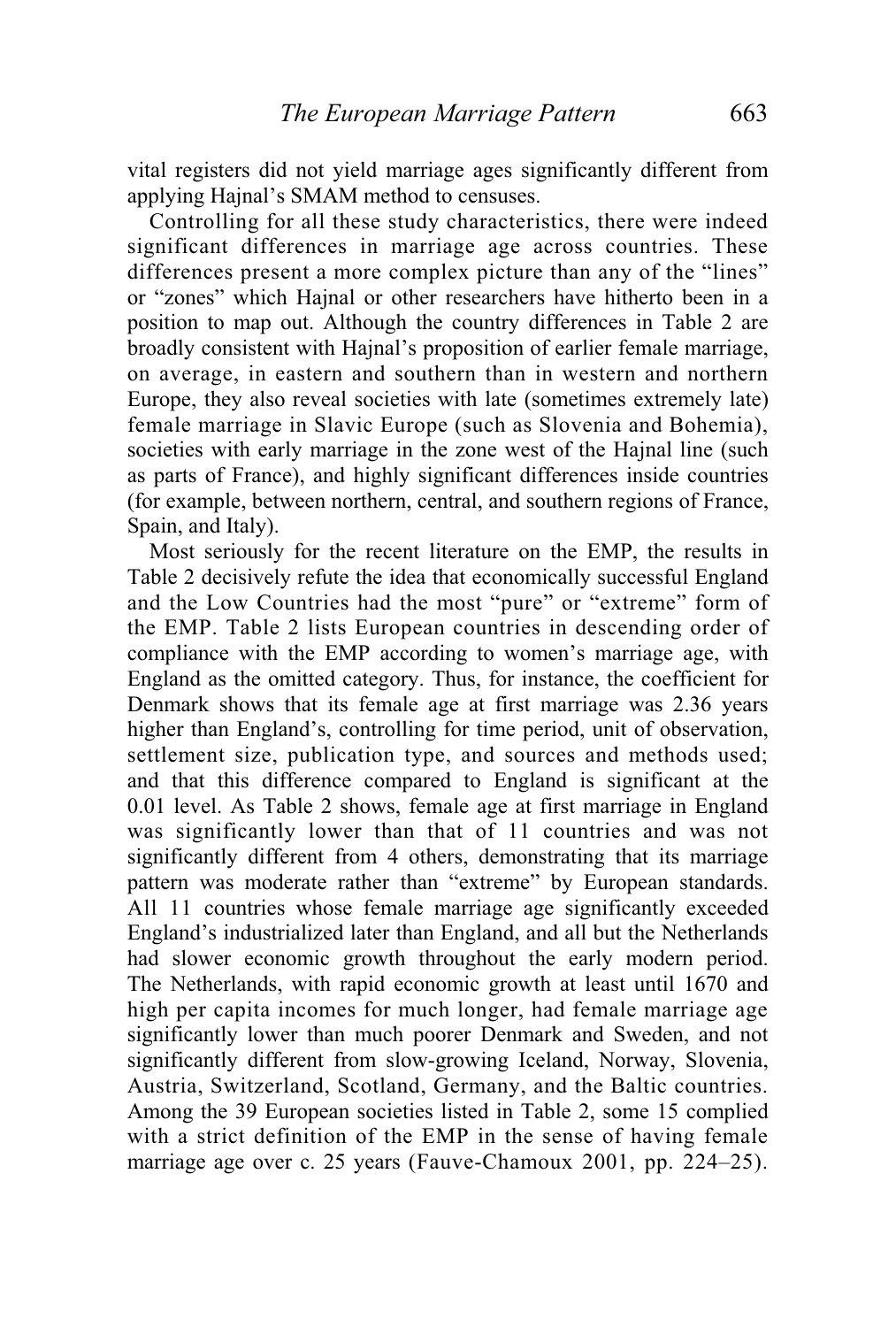Among these countries, the extremes of late female marriage age are dominated by Scandinavia, Scotland, and central and eastern-central Europe (Switzerland, Germany, Austria, Slovenia), not by England or the Netherlands.

 The analysis of female lifetime celibacy in Table 3 likewise finds that England and the Netherlands displayed a moderate rather than an extreme manifestation of the EMP. Again, the results demonstrate the importance of controlling for change over time, since celibacy was significantly lower in the seventeenth century than during any other part of the early modern period. Few study characteristics significantly affected the findings, though observations where date was approximated (fortunately less than 5 percent of the total) or which were derived from secondary sources (21 percent of the total) had significantly lower celibacy rates, while those giving no methods or sources had significantly higher ones.

 Controlling for study characteristics and time period, we find differences across European societies which are statistically significant, but not consistent either with Hajnal's original division of Europe into discrete "zones" or with claims in the new literature that the most extreme values of female lifetime celibacy and thus the strongest manifestations of the EMP were to be found in the most economically successful societies. Counter to Hajnal's conjecture, high female lifetime celibacy (over c. 10–15 percent) can be observed not just in western Europe but also in several societies in the supposedly universally marrying Mediterranean (Malta, Portugal, Spain) and Slavic Europe (Bohemia). There were also significant differences in female celibacy inside particular countries (for example, Spain and France). Most seriously for the recent literature on the EMP, Table 3 shows that female lifetime celibacy in England was significantly lower than that of 11 European countries and not significantly different from 15 others. Again, England's marriage pattern was moderate rather than "extreme" by European standards. All 11 countries with significantly higher female celibacy industrialized later than England, as did the 15 from which its celibacy rate did not significantly differ. Female celibacy in the Netherlands was lower than in 12 European societies and not significantly different from at least as many others. Among the 37 European societies analyzed in Table 3, the extremes of female celibacy are found not in England and the Netherlands but in Scandinavia, Scotland, and central and eastern-central Europe (Austria, Switzerland, Bohemia), as well as two Latin countries, Portugal and Malta.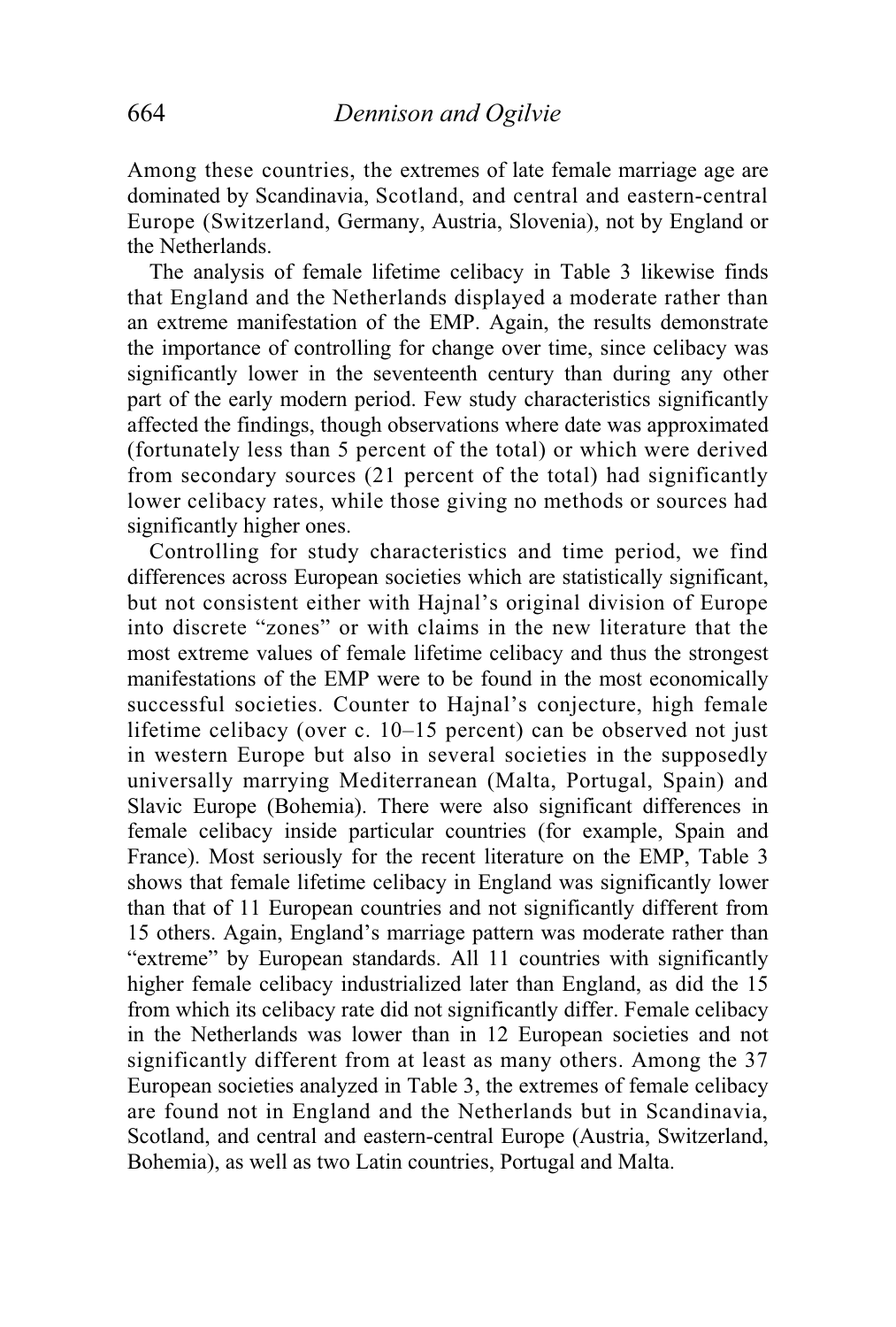| Variable            | Coefficient | <b>Standard Error</b> |
|---------------------|-------------|-----------------------|
| Country             |             |                       |
| Austria             | 18.33       | 1.75***               |
| Iceland             | 14.03       | 3.76***               |
| Portugal            | 10.48       | 1.75***               |
| Malta               | 9.51        | $3.07***$             |
| Scotland            | 8.73        | 1.33***               |
| Belgium             | 7.74        | 1.88***               |
| Switzerland         | 7.16        | 2.18***               |
| Norway              | 5.32        | $1.71***$             |
| Bohemia             | 4.92        | $1.50***$             |
| Ireland             | 3.86        | $1.40***$             |
| Finland             | 3.83        | 6.34                  |
| <b>Baltics</b>      | 3.03        | 2.06                  |
| Sweden              | 2.70        | $1.36**$              |
| Italy (all)         | 0.68        | 3.03                  |
| Italy (southern)    | 0.13        | 1.57                  |
| Spain (all)         | $-0.34$     | 2.25                  |
| France (southern)   | $-0.42$     | 1.47                  |
| Italy (northern)    | $-0.47$     | 1.54                  |
| France (all)        | $-0.47$     | 1.27                  |
| Germany             | $-0.66$     | 1.31                  |
| France (northern)   | $-1.66$     | 1.34                  |
| Denmark             | $-1.74$     | 2.22                  |
| Spain (southern)    | $-2.21$     | 1.83                  |
| Netherlands         | $-2.24$     | 1.93                  |
| France (central)    | $-2.48$     | 1.84                  |
| Russia              | $-2.53$     | 1.75                  |
| Spain (northern)    | $-2.89$     | $1.46**$              |
| Spain (central)     | $-5.41$     | $1.86***$             |
| Poland              | $-7.00$     | $2.20***$             |
| Croatia             | $-7.20$     | 6.45                  |
| Ukraine             | $-7.20$     | 6.45                  |
| Greece              | $-7.31$     | $2.65***$             |
| Hungary             | $-8.12$     | $2.45***$             |
| Romania             | $-8.30$     | 3.80**                |
| Serbia              | $-11.19$    | $3.02***$             |
| Slovenia            | $-12.12$    | $6.38*$               |
| Bulgaria            | $-12.57$    | $2.63***$             |
| Century             |             |                       |
| Sixteenth century   | $-2.14$     | 1.74                  |
| Seventeenth century | $-4.97$     | $0.90***$             |
| Eighteenth century  | $-0.68$     | 0.59                  |
| Date approximate    | $-3.04$     | $1.21**$              |

TABLE 3 FEMALE LIFETIME CELIBACY: REGRESSION RESULTS (omitted country is England)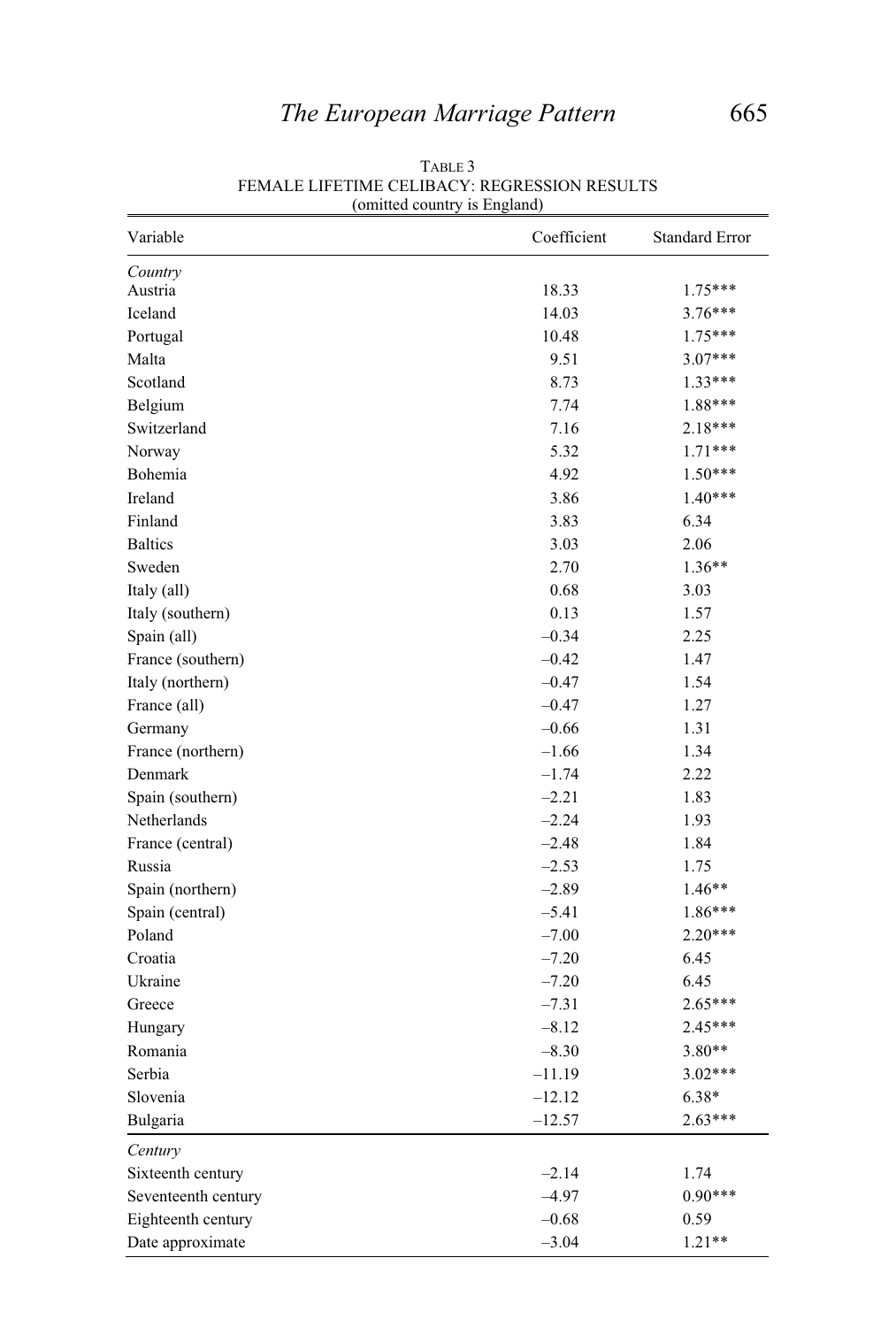| $1$ ADLE $J =$ Continued |                       |  |
|--------------------------|-----------------------|--|
| Coefficient              | <b>Standard Error</b> |  |
|                          |                       |  |
| 0.26                     | 0.83                  |  |
| 1.71                     | 1.66                  |  |
| $-0.79$                  | 1.17                  |  |
|                          |                       |  |
| $-0.15$                  | 1.08                  |  |
| $-1.74$                  | $0.90*$               |  |
| $-1.77$                  | $1.06*$               |  |
|                          |                       |  |
| $-0.73$                  | 0.77                  |  |
| $-0.81$                  | 1.79                  |  |
| $-1.41$                  | 1.12                  |  |
| $-1.79$                  | $0.58***$             |  |
|                          |                       |  |
| $-0.96$                  | 0.72                  |  |
| $-1.64$                  | 1.21                  |  |
| 3.97                     | $1.61**$              |  |
| 15.69                    | $1.66***$             |  |
|                          |                       |  |

 $T_{\text{ADIP}}$  3  $\alpha$  continued

\* Significant at the 0.10 level.

\*\* Significant at the 0.05 level.

\*\*\* Significant at the 0.01 level.

*Notes*:  $N = 1,172$ . Adj.  $R^2 = 0.3629$ . Variable definitions: See Table 1. Omitted categories as for Table 2, except for sources and methods, where omitted category is celibacy deaths. Constant is the overall effect of all the omitted categories (England, nineteenth century, nation, city, journal article, celibacy deaths).

*Sources*: The 365 research studies in historical demography (see the text and the Online Appendix).

 The recent literature also portrays a third feature of the EMP—the predominance of nuclear families—as explaining Europe's economic success compared to the rest of the world. According to one version of this view, by the late medieval period, "[l]arge kinship groups remained only on Europe's social and geographical margins (e.g., Scotland)" (Greif and Tabellini 2010, p. 137). Other variants argue that it was specifically the "North Sea area" (the Low Countries and England) where an unusually "pure" form of the EMP caused an extreme prevalence of neolocal marriages and nuclear families, which in turn generated corporative welfare and insurance institutions that benefited economic growth (De Moor and Van Zanden 2010, pp. 23–25).

 The first view, according to which extended families and large kinship organizations were absent from Europe after the medieval period except on the social and geographical periphery, is decisively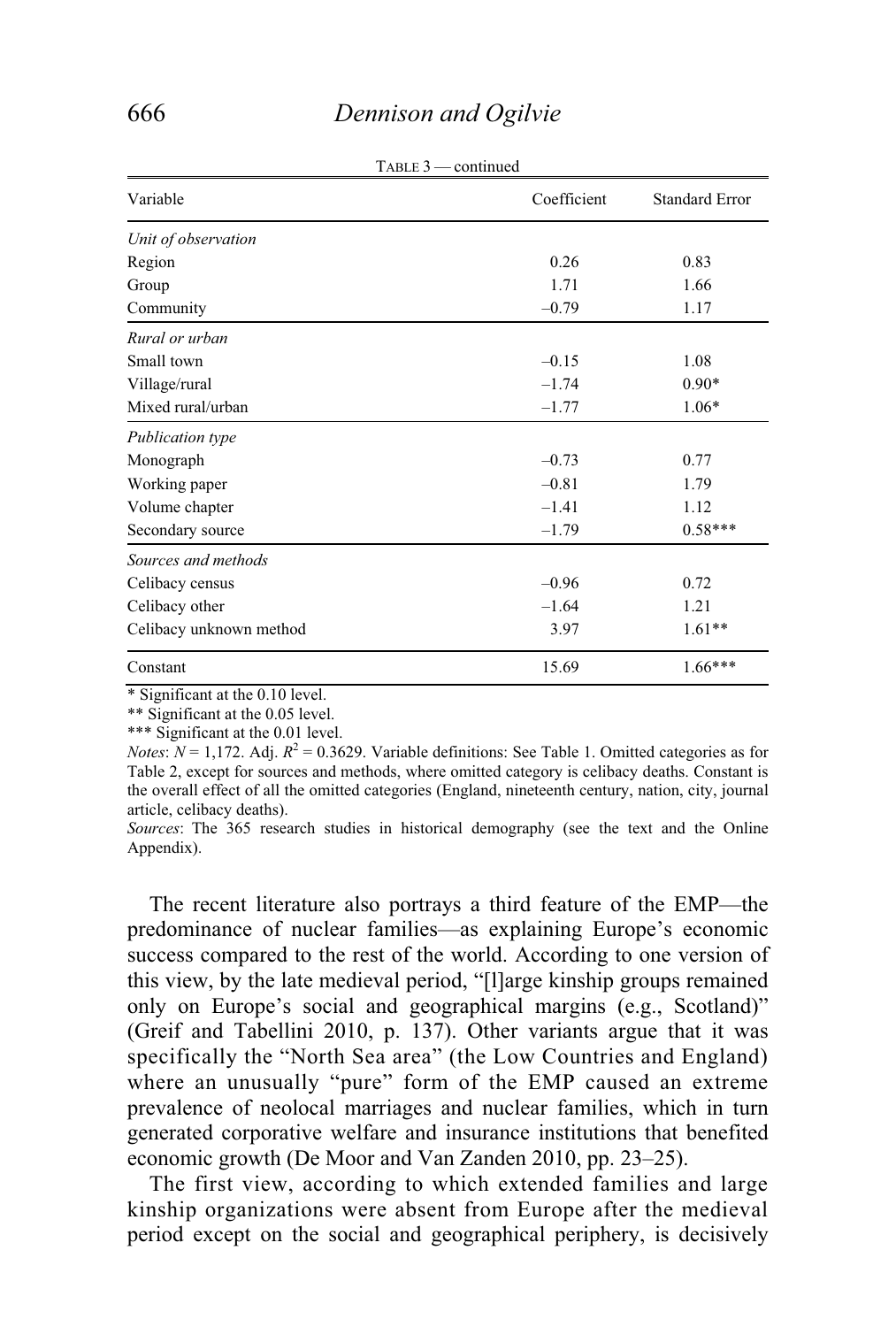refuted by our 911 observations of household complexity covering 34 European societies. The unconditional averages in Table 1 already show that complex households containing kin outside the nuclear family were quite uncommon (below c. 20 percent of the total) in a wide variety of early modern societies, including southern Spain, Greece, Bohemia, Denmark, Germany, northern France, and England, but quite widespread (above c. 40 percent of the total) in societies as various as central France, Finland, the Baltic countries, Hungary, and Russia. The multivariate analysis in Table 4 confirms this extremely wide range of variation, even controlling for time period and study characteristics. The societies on the margins of Europe were not the ones in which high kin complexity survived into the early modern period: geographically peripheral Scandinavia, Bohemia, Greece, and southern Spain had unusually low levels of kin complexity by European standards, and peripheral Scotland had very moderate kin complexity. Northern Italy, by contrast, was one of the most successful European economies in the late medieval period, with estimated per capita GDP higher than England's in 1600 and still almost equal to England's in 1700; at the same time, it had one of the highest levels of household kin complexity in Europe (as shown in Table 4), as well as early female marriage and low celibacy (as shown in Tables  $2-3$ ).<sup>5</sup> Counter to the recent literature, therefore, complex-family households survived in a considerable number of European societies after the medieval period, including in core regions such as central France and prosperous northern Italy. Conversely, low kin complexity could also be observed across early modern Europe in a wide variety of societies, many of them characterized by low per capita GDP, slow economic growth, and late industrialization.

 Our data on the kin complexity of European households also refute the second claim in the recent literature, namely that the nuclear family component of the EMP took its purest manifestation in economically successful England and the Low Countries. Among the 34 societies compared in Table 4, there was a large group of 15 whose levels of household complexity were not significantly different from one another. This group included England, the Netherlands and Belgium, but also encompassed southern Spain, Denmark, Germany, northern France, Bohemia, Switzerland, Norway, Austria, Sweden, Greece, Iceland, Portugal and Scotland. These findings, based on over nine hundred observations of kin complexity over a period of four

<sup>&</sup>lt;sup>5</sup> Per capita GDP measured in 1990\$ was 1,100 in Italy and 974 in England in 1600; it was 1,100 in Italy and 1,144 in England in 1700. Available online at http://www.ggdc.net/maddison/Historical\_Statistics/ vertical-file\_02-2010.xls.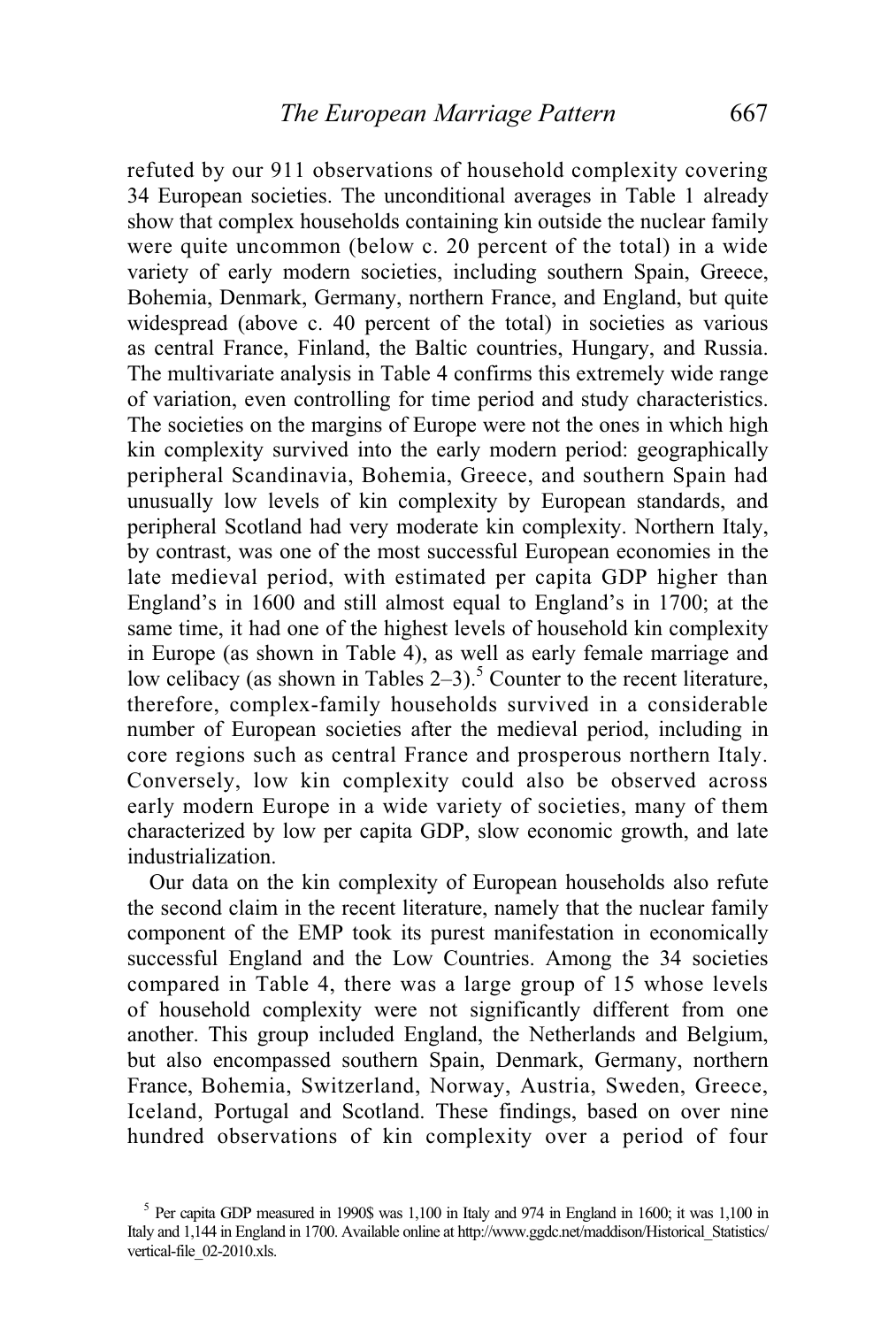# 668 *Dennison and Ogilvie*

| Variable            | Coefficient | <b>Standard Error</b> |
|---------------------|-------------|-----------------------|
| Country             |             |                       |
| Spain (southern)    | $-4.35$     | 6.86                  |
| Belgium             | $-1.74$     | 6.34                  |
| Denmark             | 1.28        | 5.01                  |
| Germany             | 1.57        | 3.58                  |
| France (northern)   | 4.09        | 3.75                  |
| Bohemia             | 4.19        | 5.56                  |
| Netherlands         | 4.35        | 3.53                  |
| Switzerland         | 4.92        | 4.39                  |
| Norway              | 5.65        | 4.15                  |
| Austria             | 5.77        | $3.48*$               |
| Sweden              | 5.93        | $3.25*$               |
| Greece              | 6.23        | 4.69                  |
| Spain (northern)    | 7.68        | $3.20**$              |
| Iceland             | 7.91        | 4.45*                 |
| Ireland             | 9.52        | $4.34**$              |
| Portugal            | 9.83        | 8.58                  |
| Scotland            | 11.20       | $6.30*$               |
| Poland              | 11.31       | $3.43***$             |
| France (southern)   | 11.94       | 3.50***               |
| Italy (southern)    | 11.96       | 3.13***               |
| Slovenia            | 16.21       | 5.64***               |
| Spain (central)     | 17.24       | $6.31***$             |
| Italy (northern)    | 20.98       | $2.87***$             |
| Bulgaria            | 23.78       | 5.41***               |
| Finland             | 26.46       | $3.27***$             |
| France (central)    | 28.26       | $7.02***$             |
| <b>Baltics</b>      | 30.59       | 2.65***               |
| Slovakia            | 31.09       | 10.47***              |
| Ukraine             | 33.95       | 10.87***              |
| Hungary             | 34.76       | $3.21***$             |
| Serbia              | 35.98       | 7.69***               |
| Russia              | 43.41       | 2.83***               |
| <b>Belarus</b>      | 48.95       | $10.95***$            |
| Croatia             | 48.98       | $6.86***$             |
| Century             |             |                       |
| Sixteenth century   | $-4.38$     | 3.61                  |
| Seventeenth century | $-7.23$     | $2.16***$             |
| Eighteenth century  | $-2.13$     | $1.24*$               |

#### TABLE 4 HOUSEHOLD COMPLEXITY: REGRESSION RESULTS (omitted country is England)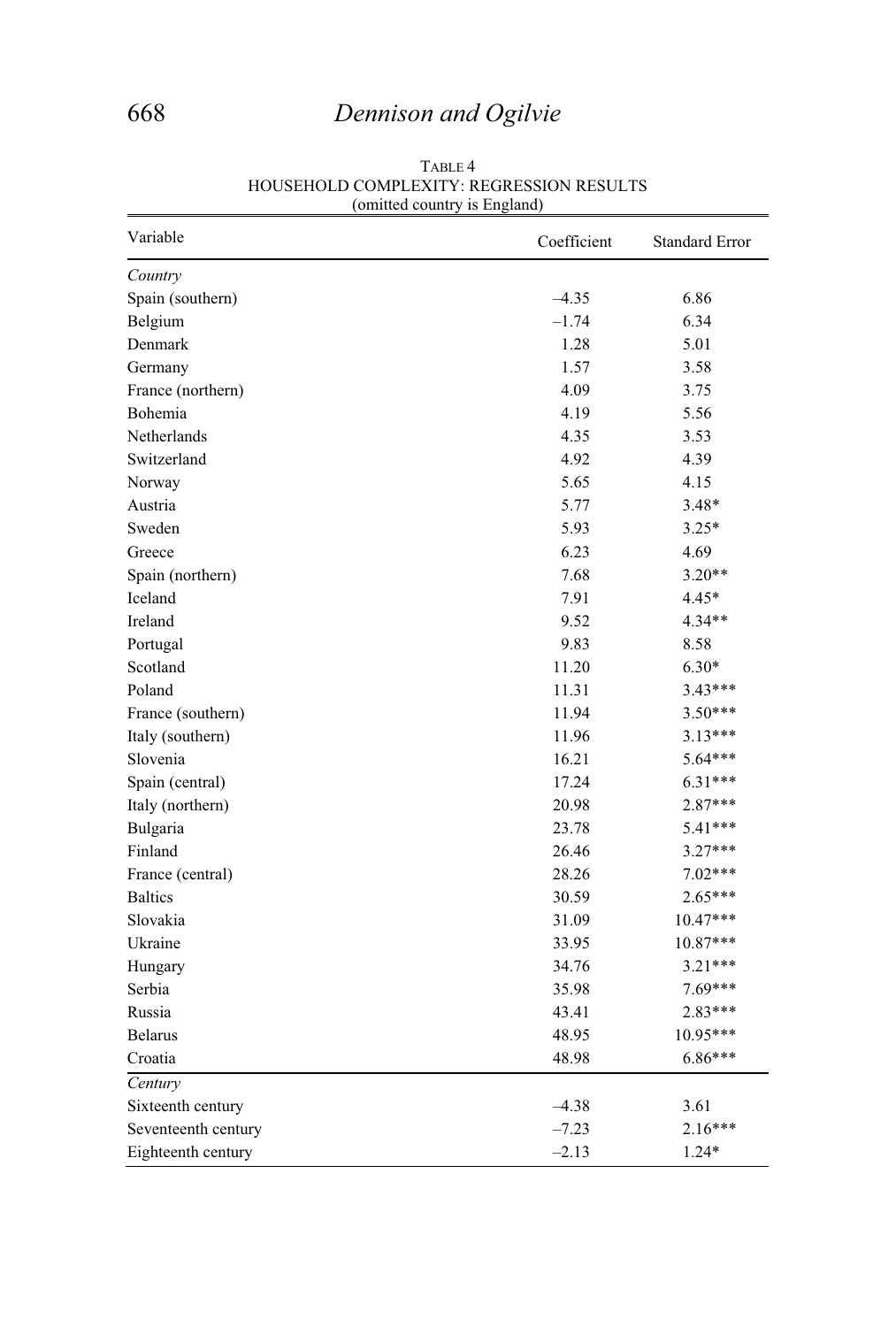| Variable            | Coefficient | <b>Standard Error</b> |
|---------------------|-------------|-----------------------|
| Unit of observation |             |                       |
| Region              | $-10.82$    | 9.13                  |
| Group               | $-13.90$    | 9.23                  |
| Community           | $-12.84$    | 9.24                  |
| Rural or urban      |             |                       |
| Small town          | 2.92        | 2.34                  |
| Village/rural       | 10.57       | $1.92***$             |
| Mixed rural/urban   | 1.57        | 3.68                  |
| Publication type    |             |                       |
| Monograph           | $-3.24$     | 2.41                  |
| Working paper       | $-2.51$     | 3.48                  |
| Volume chapter      | 2.59        | 2.05                  |
| Secondary source    | $-1.62$     | 1.51                  |
| Constant            | 20.18       | $9.42**$              |

 $T = 4$  — continued

\* Significant at the 0.10 level.

\*\* Significant at the 0.05 level.

\*\*\* Significant at the 0.01 level.

*Notes*:  $N = 911$ . Adj.  $R^2 = 0.5217$ . Variable definitions: See Table 1. Omitted categories as in Table 2. No omitted category for sources and methods. Constant is the overall effect of all the omitted categories (England, nineteenth century, nation, city, journal article).

*Sources*: The 365 research studies in historical demography (see the text and the Online Appendix).

centuries, do not support the idea that the distinctive economic success enjoyed by England and the Netherlands can be ascribed to their having a particularly "pure" manifestation of the predominance of nuclear families under the EMP.

 Table 4 also reaffirms the importance of examining change over time, not just differences among countries. Hypothesis testing of the coefficients on the century variables shows that controlling for other variables in the regression, European household complexity rose significantly between the seventeenth and the eighteenth century, and rose again, with marginal statistical significance, between the eighteenth and the nineteenth. Contrary to the idea that a more accentuated compliance with the EMP was associated with growth of the economy, the 34 European societies represented in Table 4 were moving further away from extreme compliance with the EMP as their economies grew across the early modern period.

 Table 5 presents the results of a Borda ranking of the 33 European societies which appear in all three of Tables 2–4. Societies are ranked according to the three EMP criteria—female marriage age,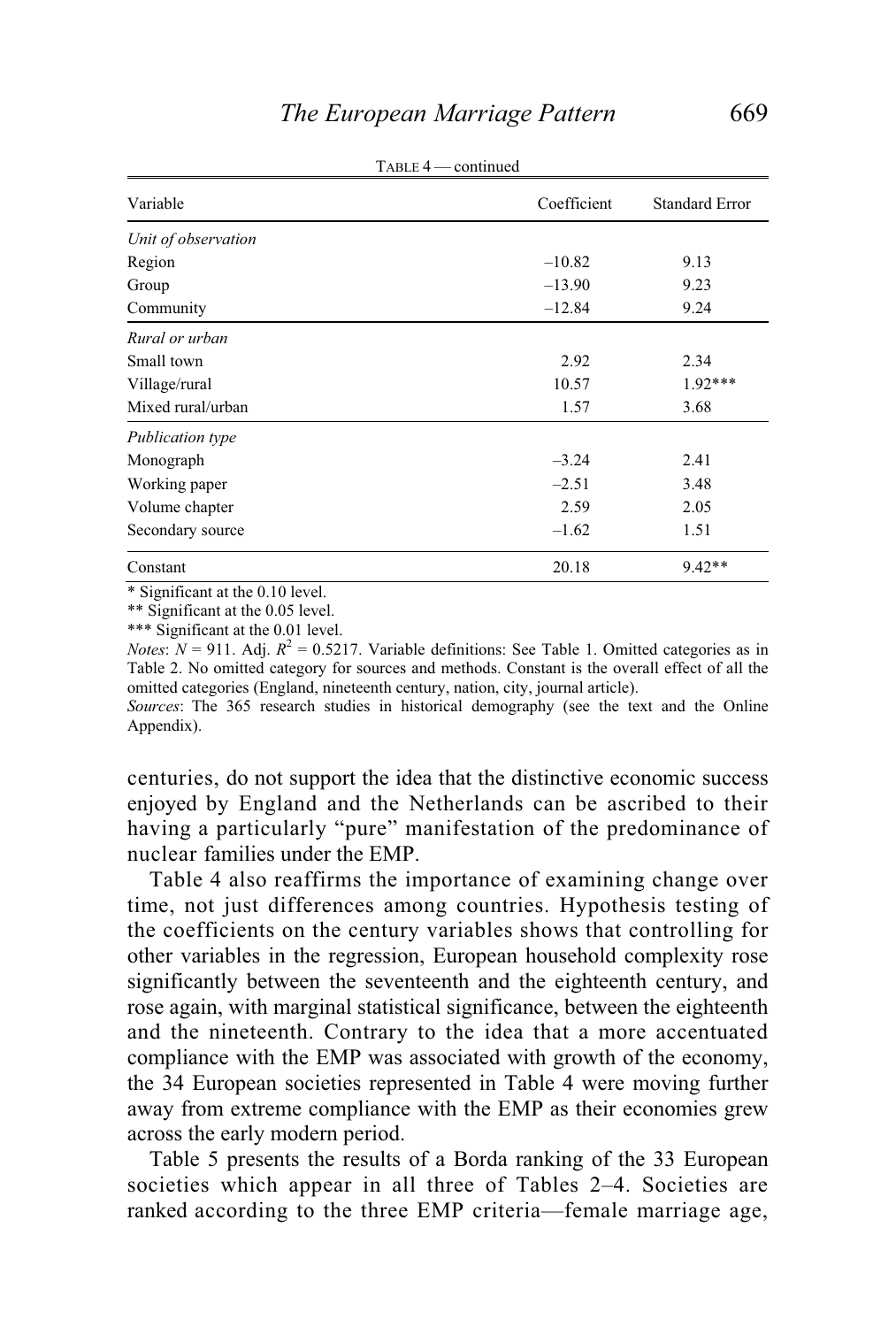# 670 *Dennison and Ogilvie*

| Country           | Female<br>Marriage<br>Age Rank | Female<br>Celibacy<br>Rank | Household<br>Complexity<br>Rank | Combined<br>Score | <b>Borda</b><br>Rank |
|-------------------|--------------------------------|----------------------------|---------------------------------|-------------------|----------------------|
| Belgium           | 7                              | 5                          | $\overline{2}$                  | 14                | $\mathbf{1}$         |
| Austria           | 6                              | $\mathbf{1}$               | 11                              | 18                | $\overline{2}$       |
| Iceland           | $\overline{c}$                 | $\overline{c}$             | 15                              | 19                | 3                    |
| Norway            | 4                              | 7                          | 10                              | 21                | $\overline{4}$       |
| Denmark           | 1                              | 19                         | 4                               | 24                | 5                    |
| Switzerland       | 9                              | 6                          | 9                               | 24                | 5                    |
| Sweden            | 5                              | 12                         | 12                              | 29                | 7                    |
| Bohemia           | 15                             | 8                          | $\tau$                          | 30                | 8                    |
| England           | 13                             | 14                         | 3                               | 30                | 8                    |
| Scotland          | 10                             | $\overline{4}$             | 18                              | 32                | 10                   |
| Germany           | 11                             | 17                         | 5                               | 33                | 11                   |
| France (northern) | 12                             | 18                         | 6                               | 36                | 12                   |
| Portugal          | 16                             | 3                          | 17                              | 36                | 12                   |
| Netherlands       | $\,8\,$                        | 21                         | 8                               | 37                | 14                   |
| Ireland           | 21                             | 9                          | 16                              | 46                | 15                   |
| Spain (southern)  | 26                             | 20                         | 1                               | 47                | 16                   |
| <b>Baltics</b>    | 14                             | 11                         | 28                              | 53                | 17                   |
| Finland           | 17                             | 10                         | 26                              | 53                | 17                   |
| France (southern) | 20                             | 15                         | 20                              | 55                | 19                   |
| Slovenia          | 3                              | 32                         | 22                              | 57                | 20                   |
| Spain (northern)  | 19                             | 24                         | 14                              | 57                | 20                   |
| Italy (southern)  | 25                             | 13                         | 21                              | 59                | 22                   |
| Italy (northern)  | 22                             | 16                         | 24                              | 62                | 23                   |
| France (central)  | 18                             | 22                         | 27                              | 67                | 24                   |
| Greece            | 27                             | 29                         | 13                              | 69                | 25                   |
| Poland            | 24                             | 26                         | 19                              | 69                | 25                   |
| Spain (central)   | 23                             | 25                         | 23                              | 71                | 27                   |
| Russia            | 29                             | 23                         | 32                              | 84                | 28                   |
| Ukraine           | 30                             | 28                         | 29                              | 87                | 29                   |
| Hungary           | 28                             | 30                         | 30                              | 88                | 30                   |
| Bulgaria          | 33                             | 33                         | 25                              | 91                | 31                   |
| Croatia           | 31                             | 27                         | 33                              | 91                | 31                   |
| Serbia            | 32                             | 31                         | 31                              | 94                | 33                   |

TABLE 5 BORDA RANKING OF COUNTRIES ACCORDING TO EXTREMENESS OF EUROPEAN MARRIAGE PATTERN

*Notes:* Ranking is based on the coefficients in Tables 2–4; since hypothesis-testing showed that countries do not fall into discrete sets, the value of the estimated coefficient is used, regardless of whether it is statistically significantly different from adjacent coefficients. Ranking covers all countries in the data set for which there are observations on all three measures of the European Marriage Pattern (female marriage age, female lifetime celibacy, and household structure). *Sources:* The 365 research studies in historical demography (see the text and the Online Appendix).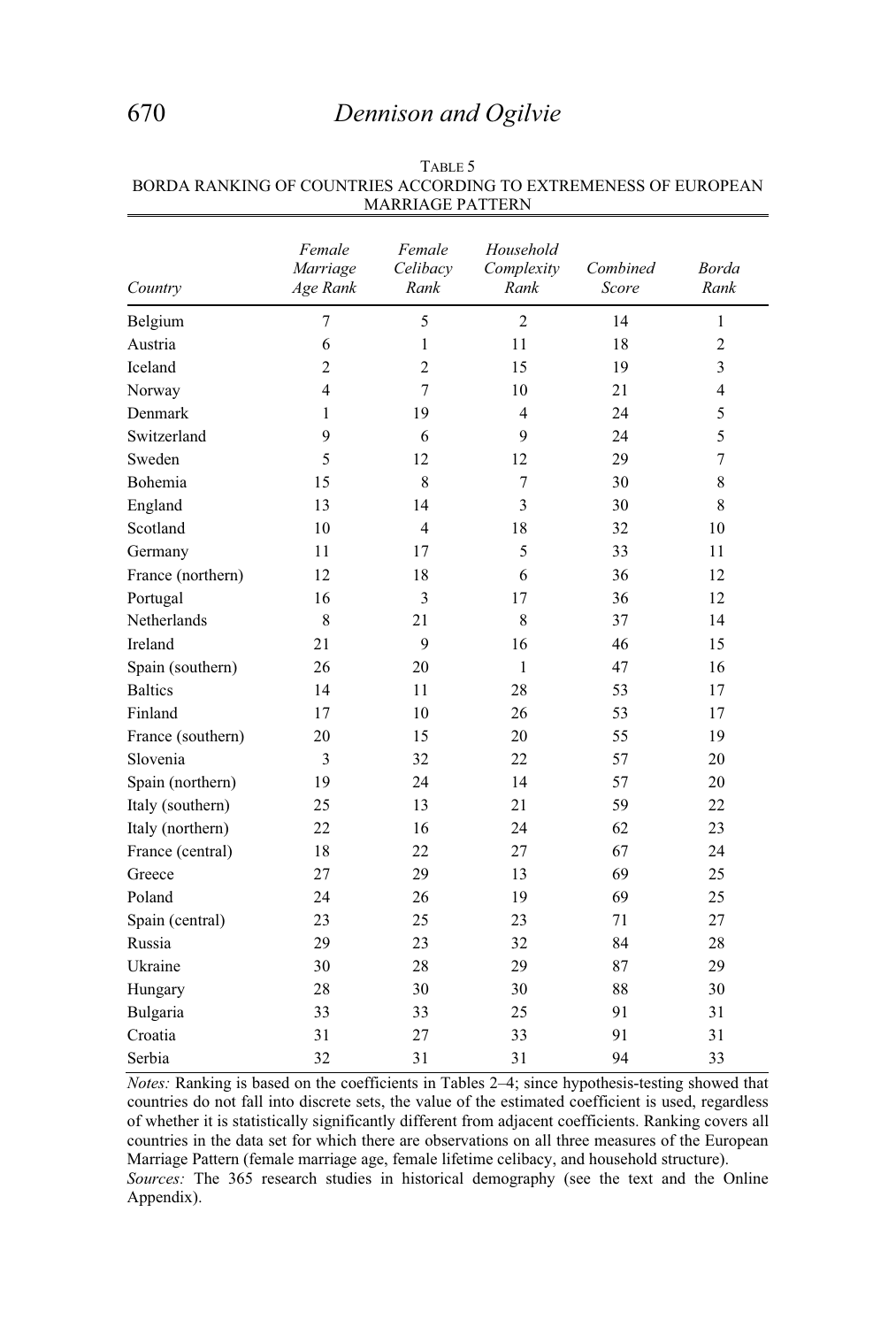female celibacy, and household complexity—based on the coefficients on the relevant country variables in Tables  $2-4$ .<sup>6</sup> The first finding to emerge from Table 5 is that strong manifestations of the three components of the EMP were not invariably associated with one another. The Spearman correlation coefficients between the marriage age rank and the two other ranks were both 0.61, and only 0.45 between the celibacy and the household structure rank. No country topped the ranking on more than one criterion out of the three.

 The combined Borda ranking in column 6 provides a clear confirmation that the economic success stories, England and the Netherlands, had moderate rather than extreme demographic patterns. Among the 33 societies in Table 5, England lay about one-quarter of the way down the ranking, and the Netherlands two-fifths of the way. Although the imperfect correlation among the three demographic benchmarks militates against unambiguous categorizations, the first 15 societies in the Table 5 ranking would be generally accepted as ones in which the EMP prevailed. Among these 15 societies manifesting the EMP, England lay squarely in the middle, sharing 8th position with Bohemia, a poor and slow-growing eastern-central European economy which was subject to the "second serfdom" until the late eighteenth century.<sup>7</sup> The Netherlands, whose economic success exceeded that of all other European countries save England, lay at rank 14, and thus towards the bottom of the 15 societies in Table 5 that manifested the EMP. Whatever definition of "pure" or "extreme" one adopts for the EMP, England and the Netherlands do not meet it. The extreme manifestations of the EMP were found in the German-speaking lands and Scandinavia, which experienced slow early modern growth and relatively late industrialization.

 The historical demographic data, then, fail to support central empirical claims advanced in the recent EMP literature. Counter to the idea that the EMP explains the "Great Divergence" between Europe and the rest of the world, late marriage, high celibacy, and nuclear families were not universal within "Europe." In core areas, including central France and northern Italy, women married early and universally, and extended families were widespread. In industrializing England during its fastest economic growth, demographic patterns moved further away from the EMP as marriage ages fell and household complexity rose

<sup>&</sup>lt;sup>6</sup> On Borda ranking of countries according to development indicators, see Dasgupta (1993, pp. 108–16).

 $^7$  On pre-Emancipation Bohemia, see Ogilvie 2001; Klein and Ogilvie 2013. After serf emancipation in 1781, the Bohemian economy grew much faster, by 1820 attaining estimated per capital GDP of 1990\$849, less than half that of England, and only just over the estimated 1990\$819 for Sweden, the poorest country in Figure 1; available online at http://www.ggdc.net/maddison/Historical\_Statistics/ vertical-file\_02-2010.xls.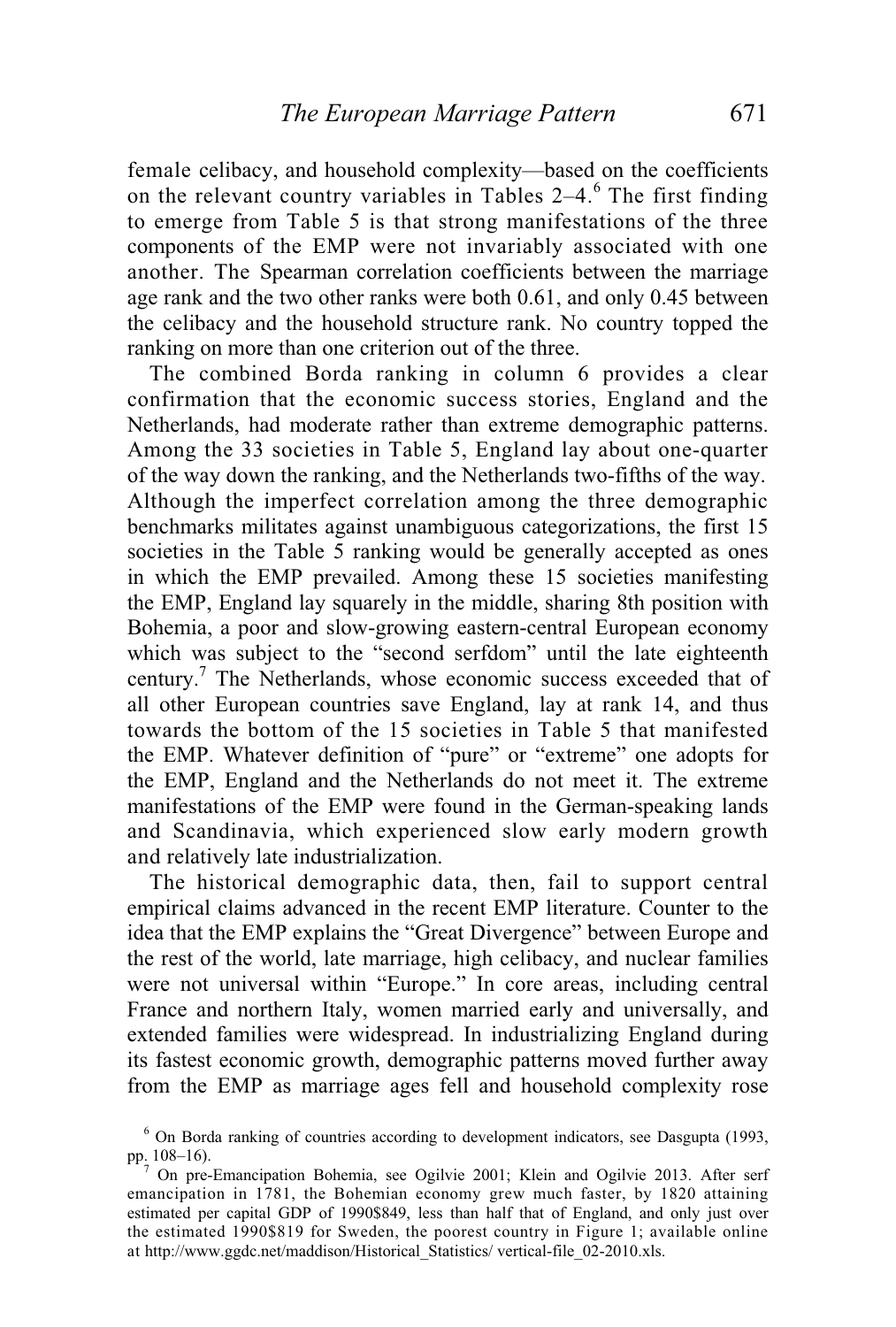(Anderson 1971; Wrigley and Schofield 1981). Late marriage, high celibacy, and nuclear families are therefore not plausible explanations for the Great Divergence. Nor do the data support using the EMP to explain English and Dutch economic primacy. Late marriage, high celibacy, and low kin complexity characterized huge swathes of Europe, extending even to societies under the second serfdom. Far from being extreme cases of the EMP, England and the Netherlands manifested moderate demographic patterns. The extremes were found in Scandinavian and central European economies which were much poorer and grew more slowly. Early modern Europe, it appears, had a number of different marriage patterns. The empirical regularity of late marriage, high celibacy, and low kin complexity which Hajnal called the EMP was not monolithic, but rather was subject to many gradations along its different components in different societies. Moreover, this demographic pattern was compatible with a wide range of economic and institutional outcomes.

 We turn now to the causal mechanisms through which the EMP is supposed to have bolstered economic development. Examining these mechanisms can help us better understand why scholars have posited a causal relationship between the EMP and economic success. Moreover, the qualitative evidence and other analytical approaches used to construct these causal accounts may reveal better empirical support for them. Furthermore, investigating the causal mechanisms involved can shed light on the endogeneity problems raised by the EMP literature, making clearer the ways in which demographic decisions are taken simultaneously with other economic and social choices.

### *Women's Position*

 A first causal mechanism adduced in the recent literature places women's economic position at center stage. England and the Netherlands grew more rapidly, it is argued, because their strong versions of the EMP weakened patriarchal authority over daughters, reduced son preference, improved women's property rights, encouraged female labor force participation, empowered widows, and created spousal equality, all of which fuelled economic growth (De Moor and Van Zanden 2010). In other variants, women's superior position under the EMP made fertility responsive to economic signals, ensuring capital accumulation which in turn caused growth (Voigtlander and Voth 2006, 2013). In still other versions, women's superior position under the EMP increased human capital investment and fuelled subsequent growth (Foreman-Peck 2011).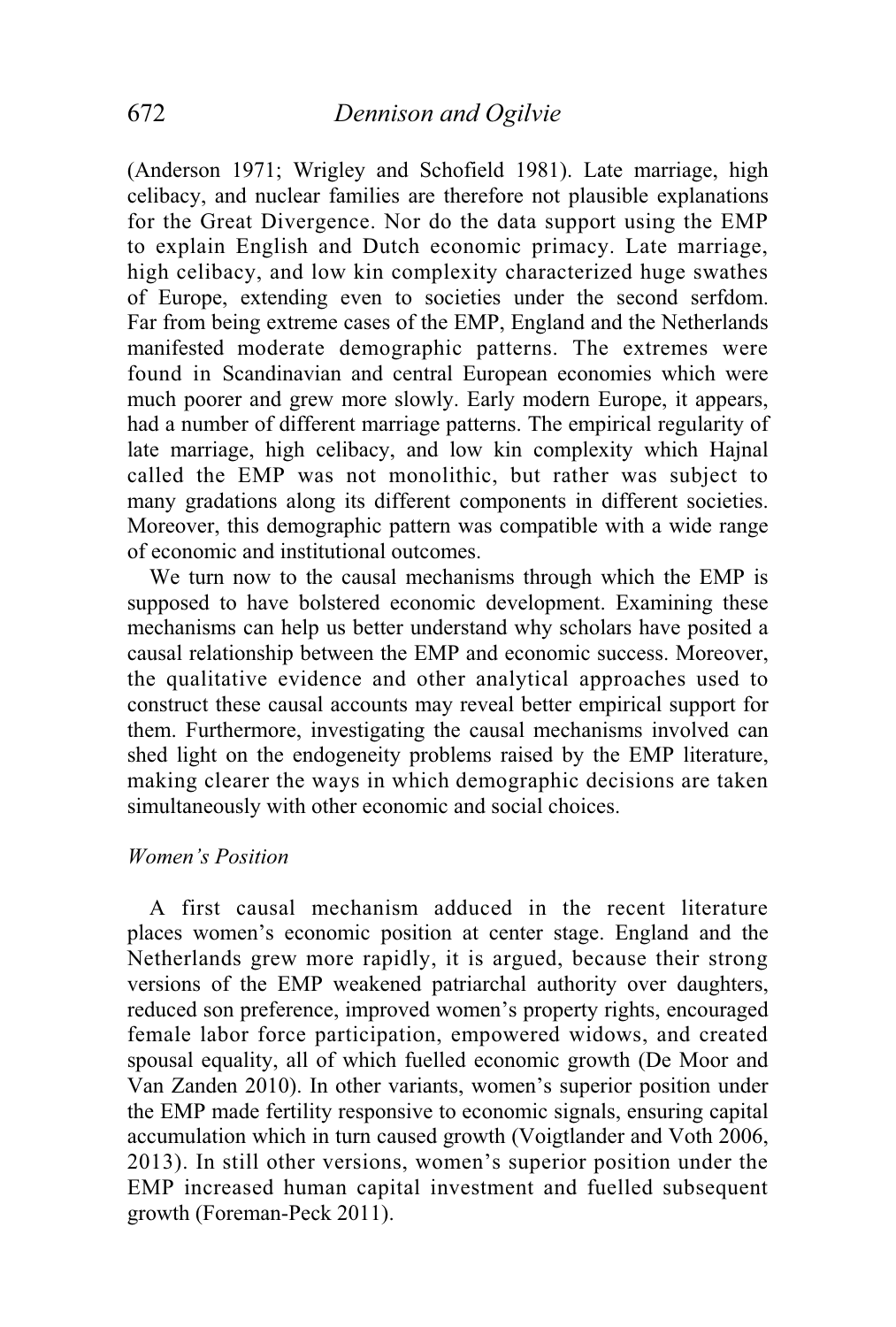This raises the issue of endogeneity. On the one hand, the EMP is supposed to have created a better economic position for women. But on the other, greater female autonomy is supposed to have given rise to the EMP. Moreover, both marriage patterns and women's position are ascribed to underlying factors such as cultural attitudes, the Black Death, and pastoral agriculture. Among these, only the Black Death can be regarded as a plausibly exogenous factor. Yet even this assumption is weakened by the fact that the occurrence of plague was influenced by underlying demographic and economic conditions, including urbanization, agricultural performance, nutritional status, warfare, and long-distance trade (Brenner 1976, 1982; Pamuk 2007). Furthermore, the causal influence of the Black Death in the context of the EMP is questionable, since the epidemic raged throughout Europe and the Near East, but was followed by very different patterns of marriage, gender relations, and economic growth in different societies, which can in turn be traced back to preexisting social and institutional differences (Brenner 1976, 1982; Pamuk 2007). The evident endogeneity of the different variables limits the scope of these claims to the merely descriptive assertion that the EMP was associated with a higher status for women, with concomitant economic benefits.

 Moreover, even this assertion is at odds with the evidence. The women's history literature suggests that women had a relatively good economic position in some societies with the EMP and a comparatively bad one in others. England and the Netherlands are certainly regarded as having endowed women with a favorable economic position compared to other European societies (for overviews of a vast literature, see Laurence 1994; Prior 1994; Dekker 1998; De Vries and Van der Woude 1997, pp. 598–601; Ogilvie 2003, pp. 344–51). But England and the Netherlands were also distinctive in their per capita incomes (as Figure 1 shows) and many other respects: their factor prices, resource endowments, geopolitical position, trade participation, parliaments, legal systems, financial arrangements, and early liberalization of manorial, communal, and corporative institutions, have all been adduced as causes of their early economic success (for recent contributions, see Allen 2009; Mokyr 2009; McCloskey 2010; De Vries and Van der Woude 1997; Van Zanden and Van Leeuwen 2012). The long-running discussion about what caused English and Dutch distinctiveness, whether in economic growth or gender issues, cannot be simplified away by invoking a feature such as the EMP which, as we have seen, England and the Netherlands shared with many other societies in western, Nordic, central, and eastern-central Europe whose economies grew slowly and industrialized late.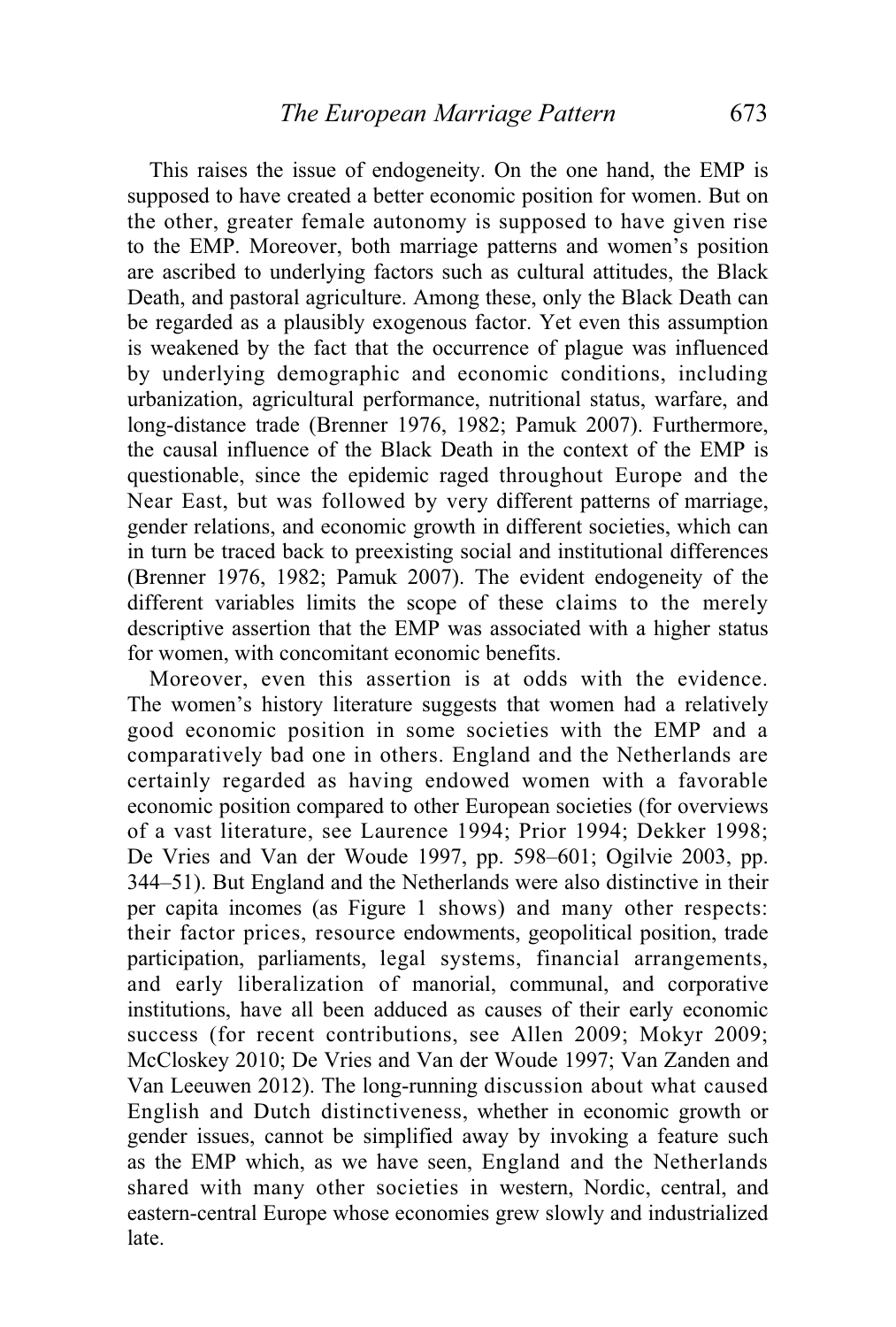Outside these two precociously advanced market economies, women had a much worse economic position. In Germany, Scandinavia, France, and many other regions, as historians of crafts and commerce have found, the EMP prevailed but women's participation in many occupations was significantly restricted by guilds of craftsmen, retailers, and merchants (Manninen 1984; Wiesner 1986, 1989, 2000; Collins 1989; Coffin 1994; Ogilvie 1997, 2003, 2004, 2010; Hafter 2007; Lanza 2007). Yet these are the precise corporative institutions which some of the new literature regards as a beneficial offshoot of the EMP (Greif 2006; De Moor and Van Zanden 2010). In many regions of Switzerland, Germany, and France, as local studies indicate, the EMP prevailed but women's work, wages, property rights, and in some cases even their consumption choices, were restricted by local communities —again, by corporative institutions (Ogilvie 1997, 2003, 2004, 2010; Dürr 1995; Ryter 1997; Hafter 2007; Ulbrich 1999). Among servants and laborers, the female-male wage ratio lay between 0.6 and 0.7 in early modern England and the Netherlands, but was as low as 0.4 in regions of Germany where wage ceilings and employment restrictions were enforced against women workers—again, by guilds and local communities (Ogilvie 2003, 2004; Van Zanden 2011). In the Netherlands, self-employed spinners earned competitive piece-rates high enough to attract even male workers (Van Nederveen Meerkerk 2010), but in the German territory of Württemberg, where an extreme form of the EMP prevailed (Guinnane and Ogilvie 2014), guilds allied with community institutions to cap spinners' rates, pushing them to the subsistence margins; among men, only the handicapped worked as spinners (Ogilvie 1997, 2003, 2004). In Bohemia, where the EMP was as "pure" as in England, female household headship was low, girls could not inherit, and serf communes collaborated with landlords to harass economically independent women (Ogilvie and Edwards 2000).

 Whether women enjoyed economic autonomy under any demographic system depended on the balance of power among other institutions. Strong guilds that excluded women from formal training and employment existed both in northern Italy (in the absence of the EMP) and in Germany (in its presence). Weaker guilds imposing looser constraints on women's work existed both in eastern Europe (in the absence of the EMP) and in England and the Netherlands (in its presence) (Ogilvie 2003). Village communities that limited female autonomy were strong in both Russia (outside the EMP) and Germany or Bohemia (where the EMP prevailed) (Ogilvie 1997, 2003, 2004, 2010; Dennison and Ogilvie 2007; Dennison 2011). Corporative institutions played a central role in constraining women's economic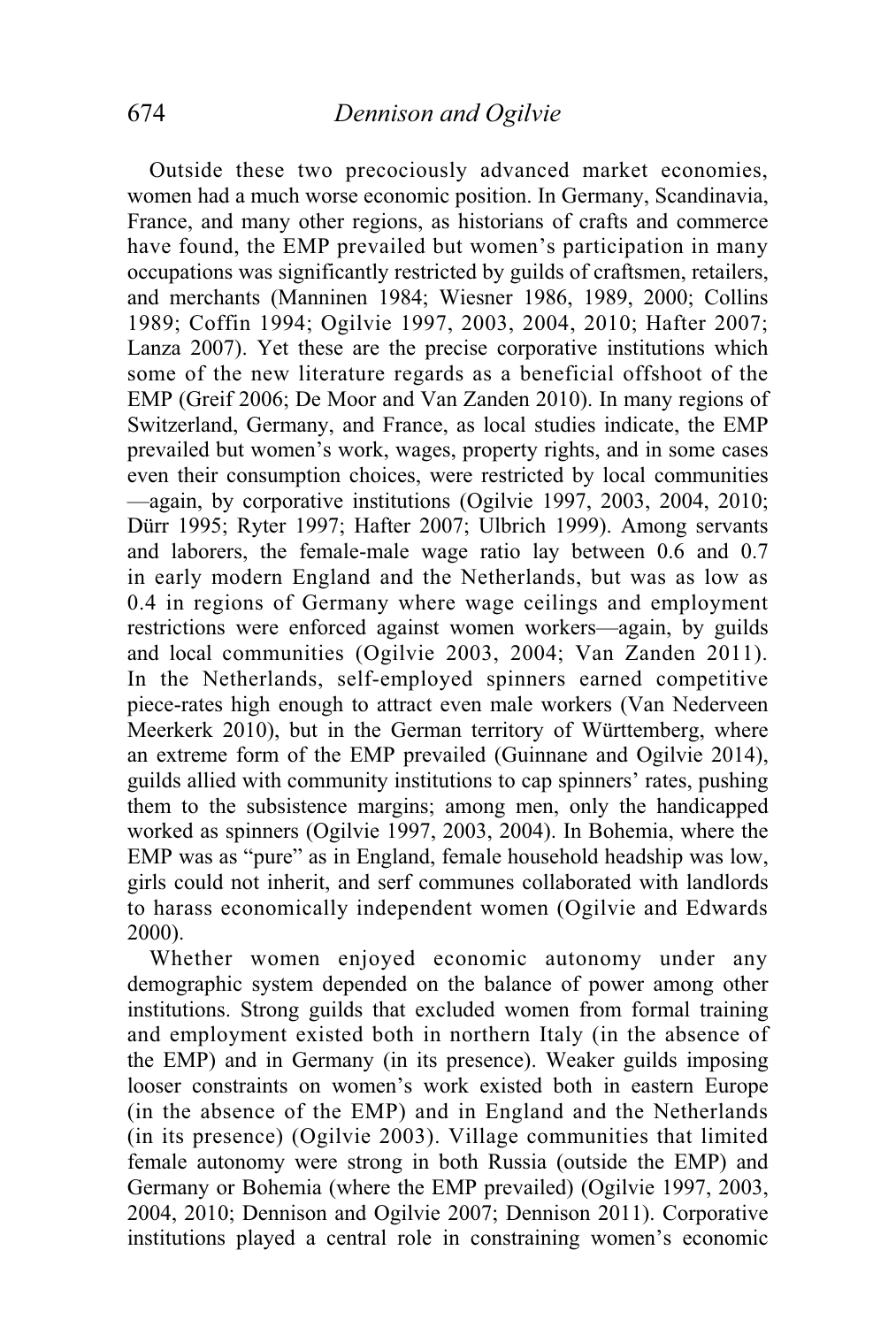activities, but show no systematic relationship with the EMP, counter to the recent literature. Where such institutions were strong, the mere prevalence of the EMP did not guarantee female autonomy.

 There were also societies where the EMP did *not* prevail, but indicators of female autonomy reached similar levels to those where it did. The female household headship rate, for instance, is one of the few available quantitative indicators of female autonomy in premodern societies. Female headship of 10–15 percent was typical of early modern western Europe, where it was often quantitatively associated with other measures of women's economic autonomy (Ogilvie and Edwards 2000; Van den Heuvel and Ogilvie 2013). But non-EMP societies could also have high female headship, together with large numbers of female laborers and servants, as shown by parts of nineteenth-century Russia (Dennison 2011, pp. 78–79, 160–71). As such findings indicate, women supported households and participated in the labor force under many different demographic systems. What mattered for female autonomy and any resulting economic benefits was not solely marriage or household patterns, but what kinds of work women were allowed to do and what wages they were allowed to earn. These in turn were strongly influenced by nonfamilial institutions—communes, guilds, manorial systems, the church, the state—which regulated women's economic options.

 European women's economic position fluctuated significantly across time, even while the EMP remained relatively stable. In agriculture, for instance, changes in technology, farm size, labor demand, and rural institutions reduced Dutch and English women's wages between the sixteenth and the eighteenth century—precisely the period when the EMP is supposed to have fuelled Dutch and English economic success (Snell 1981; Burnette 2008; Langdon 2010; Van Zanden 2011). In industry and commerce, guilds intensified restrictions on women's activities between the late Middle Ages and the eighteenth century in many European societies; the EMP provided no protection against this intensification, which depended rather on the balance of power between guilds and other institutions in different societies (Wiesner 1989, 2000; Bennett 1993; Ogilvie 2003, 2004, 2010; Van Nederveen Meerkerk 2006, 2010; Van den Heuvel 2007; Ogilvie, Küpker, and Maegraith 2011).

 Available evidence does not support the idea that women's status was determined exogenously by the household formation system, whether the EMP or any other. Rather, women decided when and whether to marry jointly with their other economic options. These options were strongly influenced by nonfamilial institutions constraining female labor force participation, earnings, property rights, market access,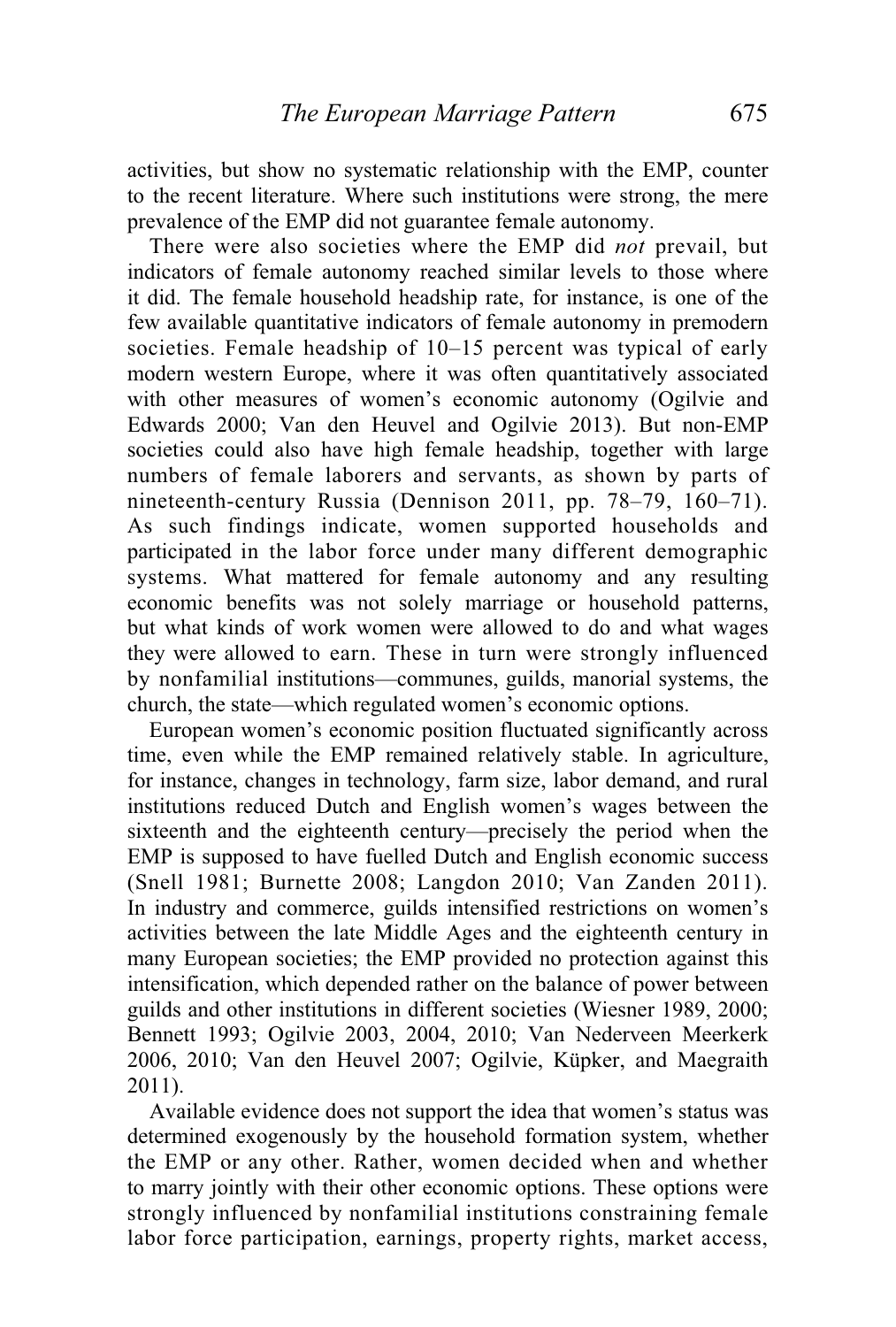consumption, and legal autonomy.<sup>8</sup> Such institutions were often manipulated in favor of male insiders, but to differing degrees in different societies—regardless of whether the EMP prevailed. Female empowerment indeed typically benefits economic development. But there is little evidence that female empowerment in early modern Europe was primarily influenced by the marriage system rather than by wider social and institutional constraints.

## *Human Capital Investment*

 Human capital investment is a second mechanism by which the EMP is supposed to have caused European economic growth. In one version, the EMP led to more schooling, apprenticeship, servant training, literacy, numeracy, and gender parity in education; in turn, "the comparatively high investment in human capital formation in the North Sea area in this period formed the necessary basis for the rapid growth of its economy in the seventeenth and eighteenth centuries" (De Moor and Van Zanden 2010, p. 23). Another variant argues that *nineteenth*-century western European economic growth is explained by the emergence of the EMP after the Black Death, 600 years earlier: "the lower time cost and general price of investing in 'child quality' of better informed mothers stimulated investment in human capital, which in turn eventually raised outputs and incomes" (Foreman-Peck 2011, p. 293). Still other versions contend that Europe developed faster than China after the ninth century because the European nuclear family fostered corporative institutions such as guilds, cities, and universities, which created and diffused knowledge (Greif 2006; Greif and Tabellini 2012).

 A first issue raised by these arguments concerns the logic behind families' investment in education. Parents will *invest* in their offspring's education (as opposed to buying it as a consumption good) if such investment promises a positive return. This incentive can work in two ways. First, parents may expect to share returns from their offspring's education via transfers from the offspring in adulthood. But this runs counter to a basic feature of the EMP, that net intergenerational wealth flow runs from parents to children: offspring leave home early, form independent households on marriage, often emigrate, and seldom remit earnings (Caldwell 1976). A family system with these characteristics creates *disincentives* to invest in offspring's human capital since parents cannot expect to share the returns.

<sup>&</sup>lt;sup>8</sup> For a more general analysis of the role played by nonfamilial institutions in influencing women's economic position, see Ogilvie and Edwards (2000); Ogilvie (2003, esp. chap. 7; 2004).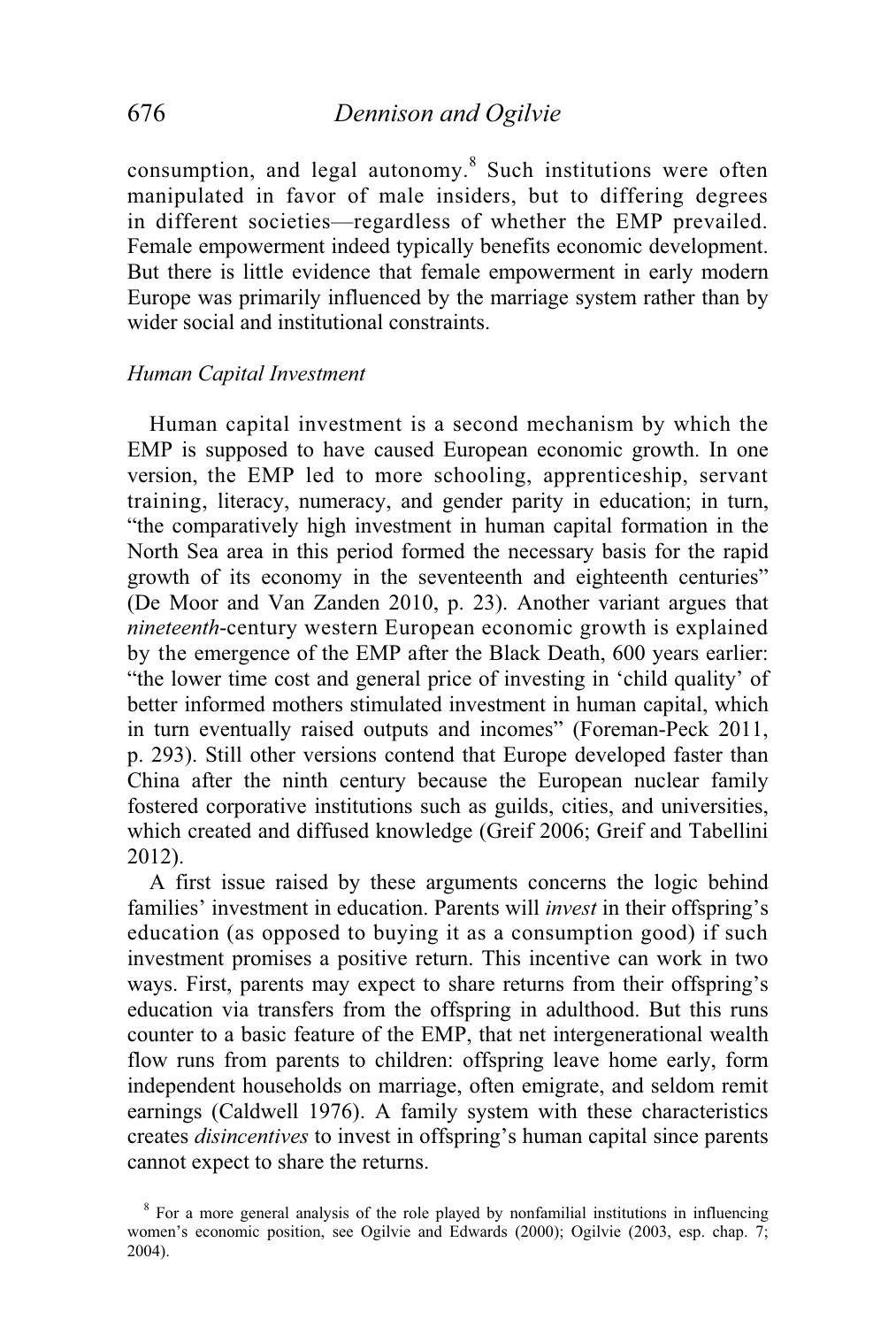Second, altruism may motivate parents to invest in their offspring's education: the offspring's expected future well-being increases parents' own well-being. But this incentive depends on whether occupations requiring education and training are open to offspring. Parents will invest in daughters' education (as opposed to buying it as a consumption good) if females are allowed to do work that requires skills, instead of being institutionally excluded from such occupations. Even to motivate sons' education, skilled occupations must be open to all capable entrants. But access to skilled occupations in preindustrial Europe did not depend on the marriage system, whether the EMP or any other. Rather, it depended on institutions regulating labor markets: craft guilds, merchant associations, urban privileges, village communities, and serfdom. As discussed earlier, women were institutionally permitted to practice skilled occupations (such as crafts and commerce) only in some societies with the EMP, specifically the Netherlands and England, and even there guilds often restricted female work (Van den Heuvel 2007; Van Nederveen Meerkerk 2010; Van den Heuvel and Ogilvie 2013). In other EMP societies, such as Germany, Scandinavia, and France, guilds excluded many females (and "outsider" males) from skilled crafts and trades. This reduced incentives to *invest* in daughters' education, although better-off parents still purchased it as a *consumption* good. The EMP by itself cannot have been crucial in creating incentives for female education since the EMP existed, as we have seen, both in societies where skilled occupations were comparatively open to women and in those where coercive institutions excluded them more thoroughly. What decided whether women learned vocational skills were barriers to entry imposed by corporative institutions seeking economic rents for insiders by restricting low-cost competitors.

 A deeper issue is the endogeneity of all the variables. On the one hand, the EMP is supposed to have *caused* high human capital investment: this is central to the argument that the EMP contributed to growth. But on the other, the rewards provided by high English and Dutch wages are supposed to have motivated workers to invest in skills, thereby increasing marriage ages and celibacy rates. Underlying variables—European culture, the Black Death, pastoral specialization—are also adduced as causes of both the EMP and human capital investment. Once again, the Black Death emerges as the only arguably exogenous variable, and yet both its exogeneity and its causal influence on the EMP seem doubtful given its divergent occurrence and impact in different societies (Brenner 1976, 1982; Pamuk 2007). The endogeneity of all variables again reduces the scope of the claims simply to the descriptive assertion that the EMP was associated with higher human capital investment, which in turn caused economic growth.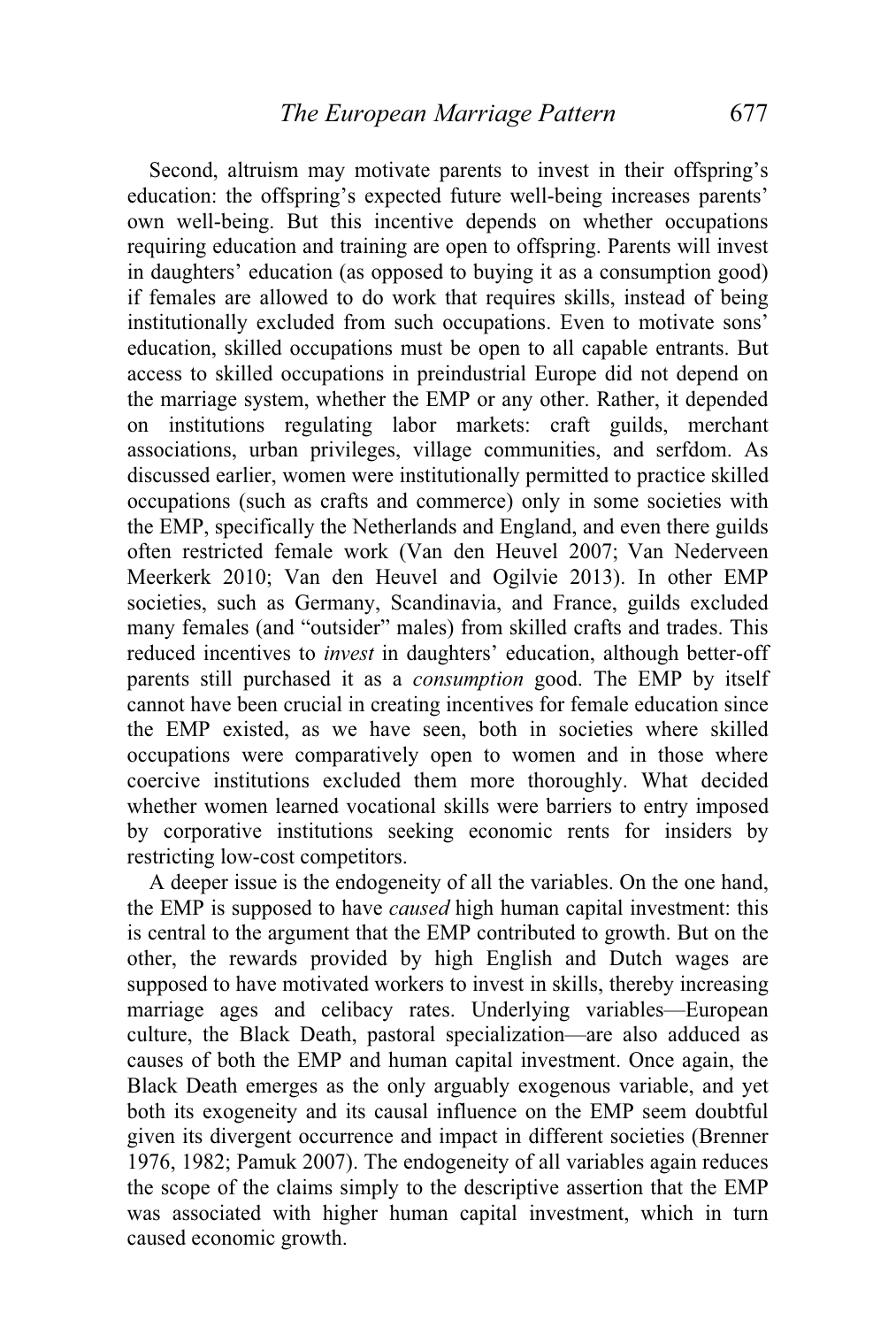# 678 *Dennison and Ogilvie*

| Country             |      | Primary<br>Enrollment |      |              | Literacy       |      | Numeracy |      |
|---------------------|------|-----------------------|------|--------------|----------------|------|----------|------|
|                     | 1830 | 1840                  | 1850 | 1800<br>Male | 1800<br>Female | 1700 | 1750     | 1800 |
| England             | 274  | 351                   | 498  | 60           | 40             | 93   | 93       | 93   |
| Netherlands         |      |                       | 541  | 73           | 51             |      |          | 98   |
| Belgium             | 346  | 526                   | 549  | 60           | 37             | 72   |          | 98   |
| Germany: Protestant |      |                       |      |              |                | 87   | 96       | 88   |
| Germany: Catholic   |      |                       |      |              |                | 68   | 86       |      |
| Germany: Prussia    | 695  | 714                   | 730  |              |                |      |          |      |
| Germany: Saxony     |      |                       |      | 80           | 44             |      |          |      |
| Germany: Hesse      |      |                       |      | 91           | 43             |      |          |      |
| Denmark             |      |                       |      |              |                | 90   | 96       | 100  |
| France (all)        | 388  | 513                   | 515  | 48           | 27             | 89   | 93       | 96   |
| France (northern)   |      |                       |      | 71           | 44             |      |          |      |
| Norway              | 685  | 671                   | 640  |              |                |      | 93       | 96   |
| Poland              |      |                       |      |              |                |      | 94       | 91   |
| Switzerland         |      |                       |      |              |                | 66   |          | 98   |
| Austria             |      | 367                   | 389  |              |                | 81   | 86       | 96   |
| Bohemia             |      |                       |      |              |                | 85   | 85       | 84   |
| Scotland            |      |                       | 592  | 65           | 15             |      |          |      |
| Ireland             |      |                       |      |              |                |      |          | 77   |
| Italy (all)         | 28   |                       | 124  |              |                |      |          |      |
| Italy (northern)    |      |                       |      |              |                |      | 89       | 87   |

#### TABLE 6 HUMAN CAPITAL LEVELS IN EUROPEAN ECONOMIES BEFORE AND DURING INDUSTRIALIZATION

*Notes*: School enrollment: pupils enrolled in primary schools, per 1,000 children aged 5–14. Literacy: percent of adults who could sign their name.

Numeracy: estimates based on age-heaping in census-type listings.

England = England and Wales for primary enrollment; UK for numeracy.

*Sources*: School enrollment: Lindert (2004, pp. 91–92, table 5.1).

Numeracy: A'Hearn, Baten, and Crayen (2009).

Literacy: Reis (2005, p. 203, table 8.2).

 But the descriptive assertion itself is problematic. Table 6 presents human capital indicators for eighteenth- and nineteenth-century Europe. These show that education levels varied hugely across EMP societies. This is not surprising, since the family was not the only, or the main, institution affecting education. Schooling, literacy, and numeracy were strongly influenced by other institutions: market, church, state, community, and guild. This wider institutional framework varied substantially across EMP societies. In some, such as Germany and Scandinavia, the church allied with the state and local communities to enforce compulsory schooling, leading to the high literacy and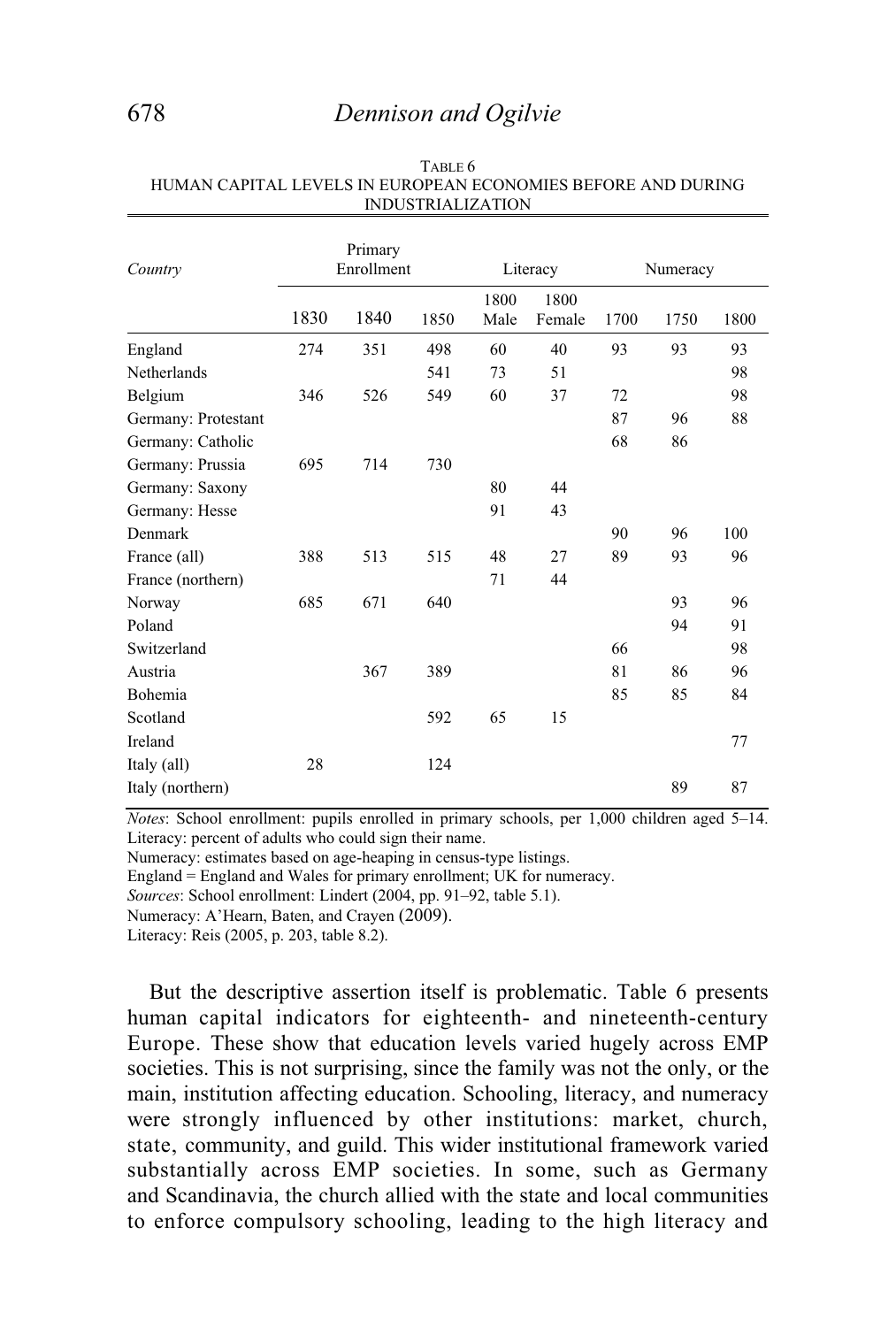enrollment levels shown in Table 6. In other EMP societies, such as England, these institutional pressures were weaker, resulting in much lower schooling and literacy. Numeracy was typically learned informally in response to market demand, explaining why England, with its mediocre enrollment and literacy rates, had numeracy similar to more institutionally regulated societies such as Germany or Scandinavia.

 Nor is it clear that human capital investment caused European economic growth before and during industrialization. As Figure 1 shows, England experienced rapid economic growth in the early modern period; it industrialized before any other society. Yet schooling and literacy stagnated there during the "long eighteenth century" and were not high by European standards until well into the nineteenth. Economic historians who differ on other explanatory issues concur that education played hardly any role in English industrialization (Mokyr 2009; Allen 2009; McCloskey 2010). In 1800 literacy for both sexes in England was lower than in the German states of Hesse and Saxony, the Netherlands, and northern France, much slower-growing economies; male literacy was lower in England than in Scotland (Reis 2005, table 8.2). In 1830–1850 school enrollment was lower in England than in the Netherlands, Belgium, France, Prussia, Norway, or Scotland, all much slower-growing economies (Lindert 2004, table 5.1). In numeracy, England's relative disadvantage was less pronounced, but in 1750 it lay below that in Denmark, Protestant Germany, and even Poland; in 1800 it was still lower than that of many poorer and slowergrowing economies, including Austria, Belgium, Denmark, France, the Netherlands, Norway, and Switzerland (A'Hearn, Baten, and Crayen 2009, table 4). As these figures show, many European societies with high educational levels had slow economic growth. The Netherlands had high enrollment, literacy, and numeracy, but after the end of its seventeenth-century Golden Age its economy stagnated (as Figure 1 illustrates), and it industrialized late.<sup>9</sup> German territories had higher enrollment and literacy than England or the Low Countries, but stagnated throughout the early modern period and did not industrialize until after c. 1840. A similar pattern is found in Scandinavia, with high enrollment and literacy, but slow growth and late industrialization (Skovgaard-Peterson 1990; Johansson 2009).

<sup>&</sup>lt;sup>9</sup> On Dutch economic stagnation after the Golden Age, see De Vries and Van der Woude (1997); Van Zanden and Van Riel (2004). Van Zanden and Van Leeuwen (2012) present new estimates suggesting that the province of Holland experienced stagnation rather than actual decline between c. 1670 and c. 1800, but their figures refer solely to Holland, by far the most economically successful province. Even for Holland, industry had a near-zero growth rate between 1665 and 1800 and trade contracted at a rate of 0.13 percent p.a. between 1720 and 1800 (Table 4).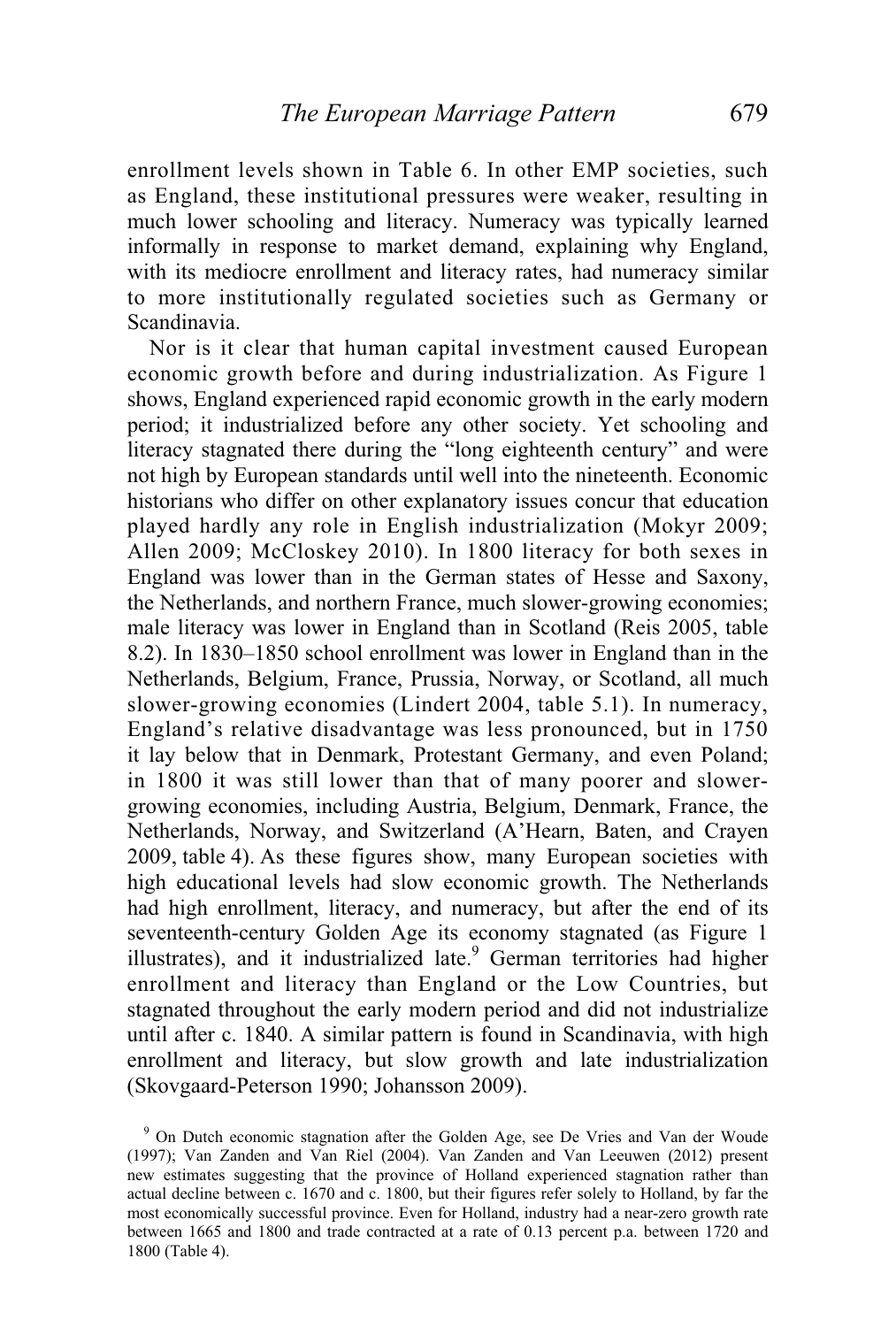Education levels thus varied greatly among EMP countries in a way that was not correlated with their economic performance in the early modern period. Nonetheless, it might be argued that there must have been some relationship between the three variables because education and income levels were, on average, higher in societies with the EMP than in those with "Mediterranean" or "Slavic" marriage patterns. But southern and eastern Europe differed from north-western Europe not just in their marriage patterns but also in many other economic, social, and institutional characteristics which affect both education and growth. Furthermore, as economic theory recognizes, one reason it is difficult to establish that education causes growth is endogeneity: improving education may increase incomes, but rising incomes increase consumption of education as a normal good. Regardless of the reasons for greater prosperity in northwest Europe, one would expect to see people there consuming (as opposed to investing in) more education.

 In many early modern European societies, educational investments were imposed by coercive institutions to serve elite interests rather than being chosen by ordinary people to improve their own or their children's economic productivity. It is therefore unsurprising that no causal relationship between demographic patterns, educational indicators, and economic performance emerges in Europe before the late nineteenth century.

### *Demographic Responsiveness to Economic Conditions*

 A third way the EMP is held to have contributed to economic growth is its restriction of marriage to those who could establish an independent household. This, it is argued, was necessary for ensuring that population growth responded to economic conditions. In parts of the recent EMP literature, such demographic responsiveness to economic trends is regarded as contributing to growth indirectly, via its effect on the two mechanisms already discussed: women's economic status (De Moor and Van Zanden 2011, pp. 18, 27) and human capital investment (Foreman-Peck 2011, pp. 293, 299–301). But other parts of the new literature portray demographic responsiveness as a primary and direct cause of economic growth, by ensuring capital accumulation: population growth slowed when the economy was doing poorly, ensuring that per capita incomes were high enough for capital accumulation to continue, but accelerated when the economy did well, generating more savers whose larger aggregate capital accumulation created positive externalities for growth via technological innovation. According to this view, England's "extreme" form of the EMP gave it two key advantages over other countries in accumulating capital. Before 1700, it is claimed, England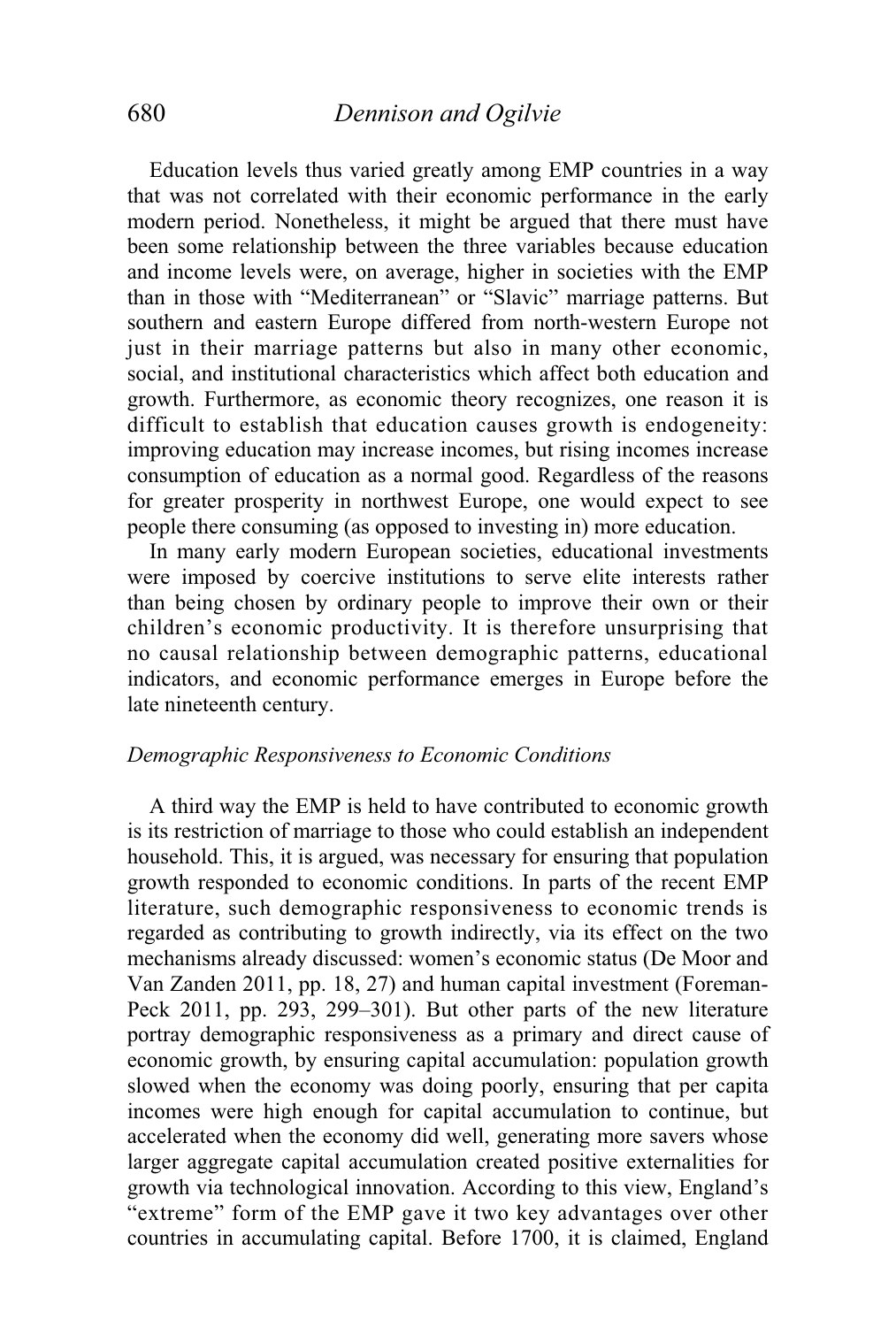started with a "better" demographic regime, resulting in higher initial incomes and larger initial capital externalities. Then after 1700 English population growth responded more sensitively to economic trends, guaranteeing continual capital accumulation with concomitant growth externalities (Voigtländer and Voth 2006).

 But how well do these arguments hold up empirically? A first empirical concern is that no factual support is offered for the idea that it was capital accumulation that caused England's economic success. This is merely maintained as a theoretical assumption, without reference to the literature on English economic growth, which does not assign capital accumulation an important role (Mokyr 2009; Allen 2009; McCloskey 2010).

 A second issue is the elision between England and Europe. Voigtländer and Voth, for instance, present simulations showing that if England had had high and economically unresponsive population growth (as they assume China's to have been), its economy would have collapsed. This, they contend, "underlines the crucial importance of fertility limitation as part of Europe's unique demographic regime" (Voigtländer and Voth 2006, p. 346). But "Europe" did not have a unique demographic regime, as Tables 2–4 show. Rather, it had a multiplicity of different regimes. Some of these involved early female marriage, low female celibacy, and high household complexity, similar to what is known of preindustrial Chinese demography (Lee and Feng 1999; Caldwell 2001). Since the EMP did not prevail all over Europe, any argument concerning possible demographic influences on economic divergence between Europe and China must refer to marriage patterns in a carefully differentiated way.

 In tacit acknowledgement that Europe did not have a monolithic demographic regime that distinguished it from China, Voigtländer and Voth assert that the growth benefits of the European demographic regime were limited to England, because it had an "extreme form" of the EMP; nearby France lacked this regime, they claim, which is why its economy fell behind (Voigtländer and Voth 2006, pp. 323, 343–45). But the simulations purporting to demonstrate this conclusion rely on two unsupported assumptions about demographic differences between England and France.

 The first is that demographic "starting conditions" differed between the two countries. In England, it is argued, "the demographic regime propped up initial incomes" before 1700, creating greater scope for the capital externality to work; in France, by contrast, these starting conditions were lacking, so the economy grew more slowly (Voigtländer and Voth 2006, pp. 321–22). But no empirical support is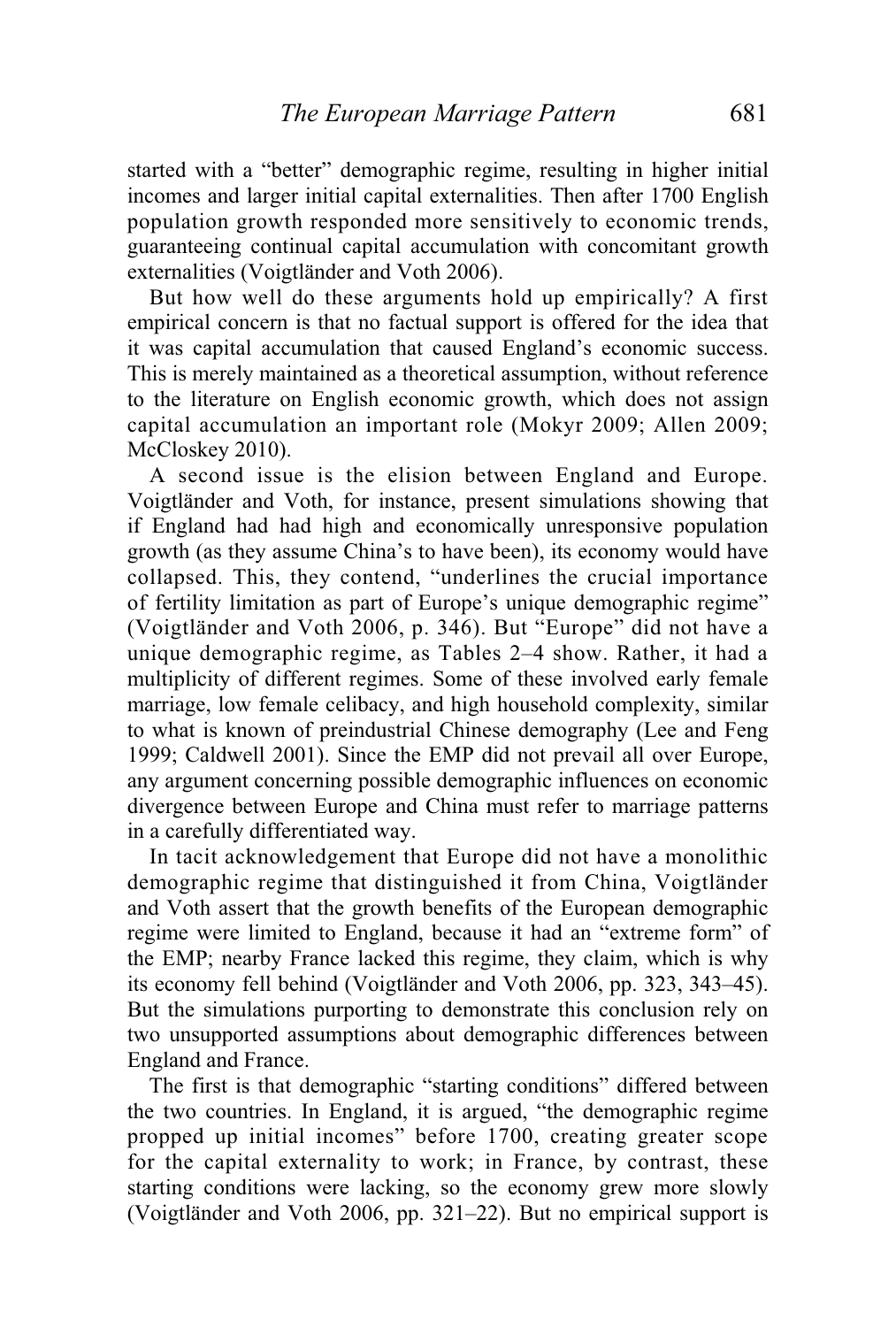provided for the assertion that it was demography that caused incomes to be higher in England than France before 1700, and indeed this seems an open question, given the many other differences between the two countries in factors affecting per capita income. Nor is evidence provided to support the claimed difference between pre-1700 English and French demography. Northern France manifested the EMP from a very early date (Perrin 1963) and did not differ significantly from England in marriage age, lifetime celibacy, or household structure across the entire early modern period (as Tables 2–4 show). Population growth before 1700 was very moderate across all of France (Dupâquier 1997) and Voigtländer and Voth themselves assume a low initial French population growth rate of 0.32 percent p.a. (2006, p. 344). This makes it unlikely that a claimed difference in demographic regime between France and England explains the two countries' gap in per capita income in 1700 which, in the simulations, drives much of the subsequent divergence in their growth trajectories.

 The second demographic assumption driving divergent growth rates in these simulations is that fertility was constant in France but economically elastic in England. French population growth consequently failed to decelerate when the economy flagged and failed to accelerate when the economy flourished, precluding the virtuous growth circle via more capital accumulation that was guaranteed by demographic responsiveness in England (Voigtländer and Voth 2006, p. 345). But this assumption is not consistent with findings in the large literature on demographic responsiveness to economic signals. David Weir (1984) showed that "at no time between 1670 and 1830 were marriages less responsive to economic conditions in France than in England." The causes of the gap between French and English growth performance, he concluded, "are not to be found in difference of demographic behavior" (pp. 43–44). In Germany, the elasticity of fertility with respect to economic signals was higher than in England, though slightly lower than in France, throughout the eighteenth century (Guinnane and Ogilvie 2008). In an analysis of nine early modern European economies, the response of fertility to a onestandard-deviation change in grain prices was weaker in England than in societies such as Austria, Sweden, Belgium, and the Netherlands, where economic growth was slower, or in Tuscany, where the EMP did not prevail (Galloway 1988). In China, where the EMP also did not prevail, recent studies show that eighteenth-century fertility rates responded to changes in grain prices (Wang, Campbell, and Lee 2010; Campbell and Lee 2010, pp. 107–11). For England itself, several studies have found that fertility became *less* responsive to economic signals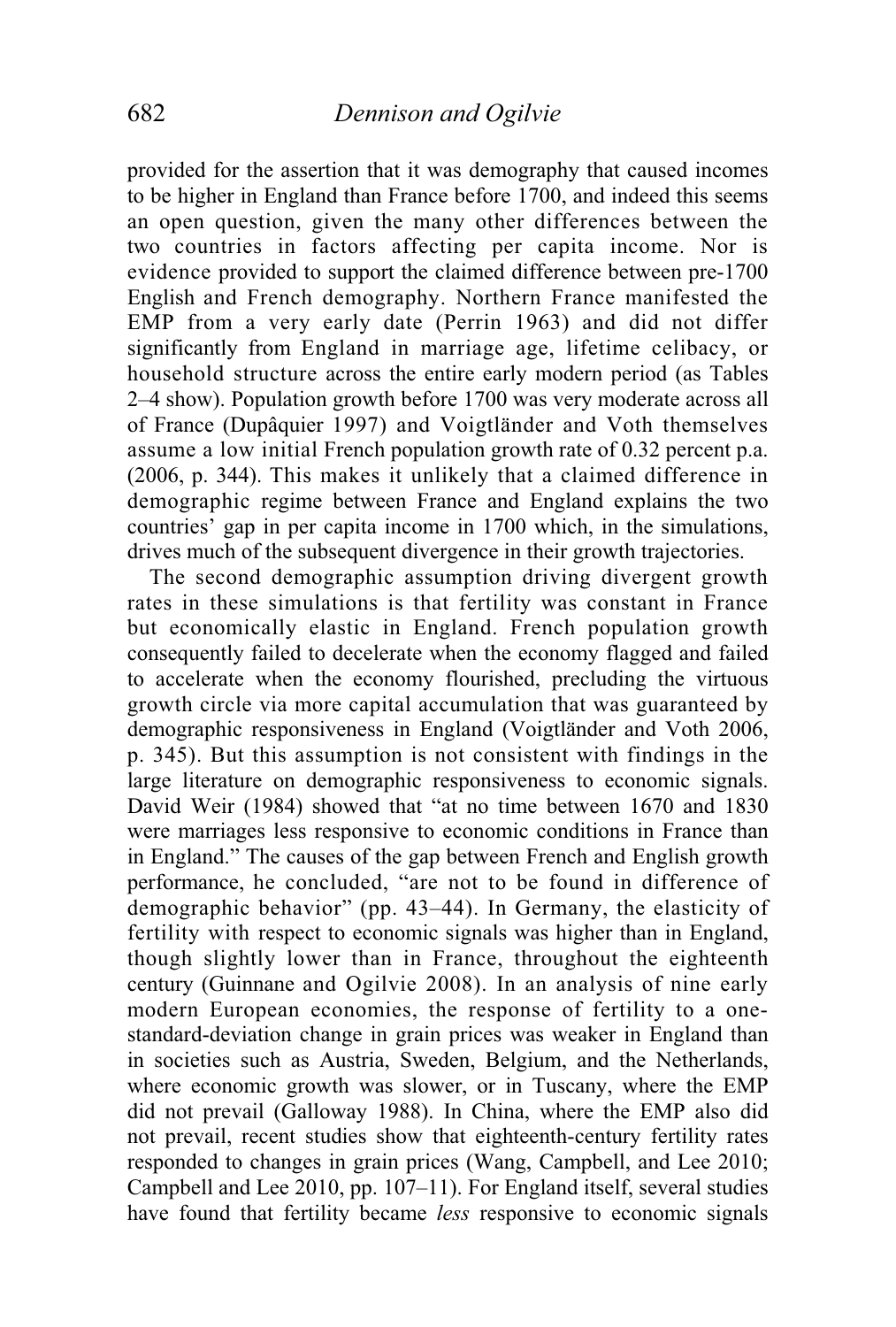around 1750, at the precise period that the English economy began to grow faster and diverge most from other western European economies (Galloway 1988; Nicolini 2007; Crafts and Mills 2009).<sup>10</sup>

 Demographic responsiveness to economic conditions thus did not depend solely on the EMP and can be observed in some societies in which the EMP did not prevail. It was also less extreme in England than in a number of slower-growing European economies. Therefore it makes little sense to attribute any growth gap between England and other economies to the EMP or the way it may have mediated population responses to economic signals.

## *Cultural Norms*

 Many proponents of the view that the EMP explains economic growth maintain that it was associated with cultural norms that further contributed to economic success. One variant emphasizes putative specificities of English culture: "social and cultural norms limited fertility in early modern England in a way that few other societies did" (Voigtländer and Voth 2006, p. 323). However, these are difficult claims to sustain empirically. The idea that England had distinctive cultural norms is vigorously debated among historians, and no study has presented evidence that English culture gave unusual emphasis to fertility limitation. $11$ 

 An older literature occasionally speculated that economic growth was favored by a Weberian Protestant culture that valued rational control of fertility (Landes 1969). Even that literature, however, was aware that fertility lay below the biological maximum not just in England but across large swathes of premodern Europe and indeed in non-European cultures such as Japan (Landes 1969, p. 22 n. 2). With regard to Weber, moreover, historical demographic research long ago demonstrated that the fertility-controlling practices of late marriage and high lifetime celibacy were widespread in Catholic as well as Protestant Europe, as shown by the results for Catholic Belgium, Austria, northern France, Bohemia, and Slovenia in Tables 2–3 above, as well as the notably high marriage age and celibacy in German Catholic states such as Bavaria (Guinnane and Ogilvie 2014, pp. 79, 110).

 Other variants of the recent literature relate the EMP and its putative economic benefits to cultural norms propagated by medieval

<sup>&</sup>lt;sup>10</sup> Kelly and  $\acute{O}$  Gráda (2012) find stronger responsiveness of fertility to economic conditions in early modern England using less aggregative approaches; but this merely suggests that similarly disaggregated approaches would yield amplified elasticities for other preindustrial societies.<br><sup>11</sup> On English cultural distinctiveness, see the lively debate about Macfarlane (1978), relating

to "English individualism."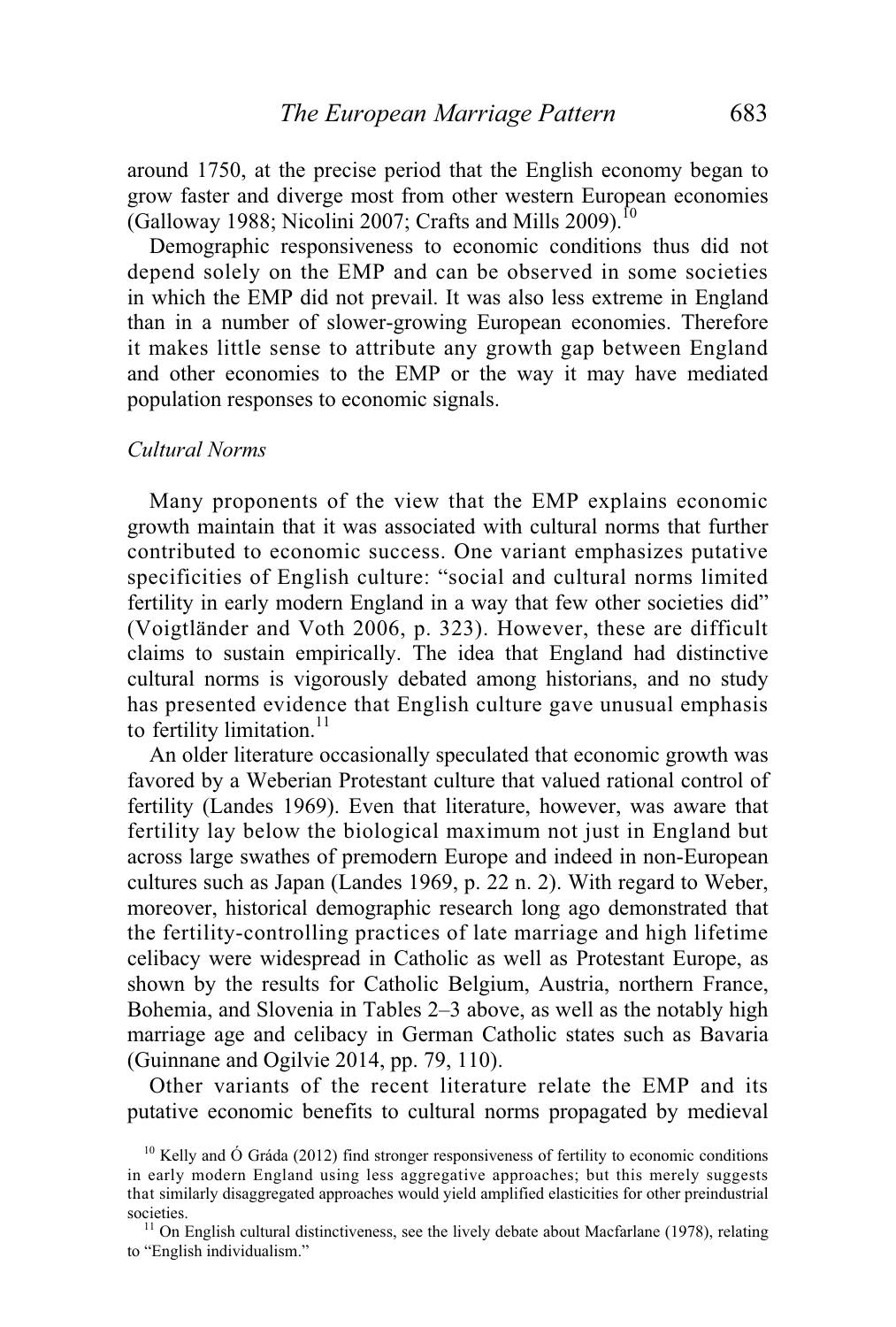Christianity. One account holds that in Europe by the ninth century, "tribal tendencies were gradually undone by the church which, in addition to generalized morality, advanced a marriage dogma that undermined large kinship organizations" (Greif and Tabellini 2010, p. 137). The resulting combination of nuclear families and corporative institutions supposedly fostered additional growth-inducing beliefs and norms, including "the rule of law, the legitimacy of majority rule, respect for minority rights, individualism, and trust among non-kin" (Greif 2006, p. 311). Another variant holds that the EMP and its economic benefits arose from, and helped to sustain, medieval Christian norms of consensual marriage and gender parity. Having once arisen, the EMP then helped sustain these norms, in contrast to less benign cultural norms sustained by non-European marriage patterns in eastern Europe or China (De Moor and Van Zanden 2010, pp. 1, 4–7; Van Zanden 2011, p. 333).

 A first problem with these claims is that they provide no evidence on how medieval Christian dogmas were implemented in practice. The relevant literature, by contrast, strongly emphasizes the role played by social institutions other than the family and the church in the widely varying enforcement of medieval ecclesiastical provisions concerning demographic matters. Peter Biller (2001), for instance, points out that lay society shaped religious views on demographic issues very differently in different parts of medieval Europe. Lloyd Bonfield (2001) finds that the medieval church could only implement theologically inspired marriage formation rules by allying with local institutions and interests. Charles Donahue (1983, 2008) observes significant differences across medieval Western Europe in enforcement of religious norms about marriage, which he ascribes to differences in legal systems, property rights, and other institutions.

 A second problem with linking the EMP to medieval Christian norms —whether of generalized morality, consensual marriage, or fertility control—is that marriage practices and kinship complexity varied enormously across Christian Europe. As Tables 2–4 illustrate, the EMP was not, and did not become, the prevalent family system in those parts of Europe where the church was strongest. Italy, for instance, was undisputedly and enduringly influenced by the Catholic Church whose seat was in Rome, yet many Italian regions had early female marriage, low female celibacy, and high kin complexity. In Spain, church regulation of marriage and sexuality had observable effects on nuptiality and fertility, yet church teachings were compatible with a "European" marriage pattern in some regions of Spain and a "non-European" pattern in others (Pérez Moreda 1997; Reher 1998a, 1998b).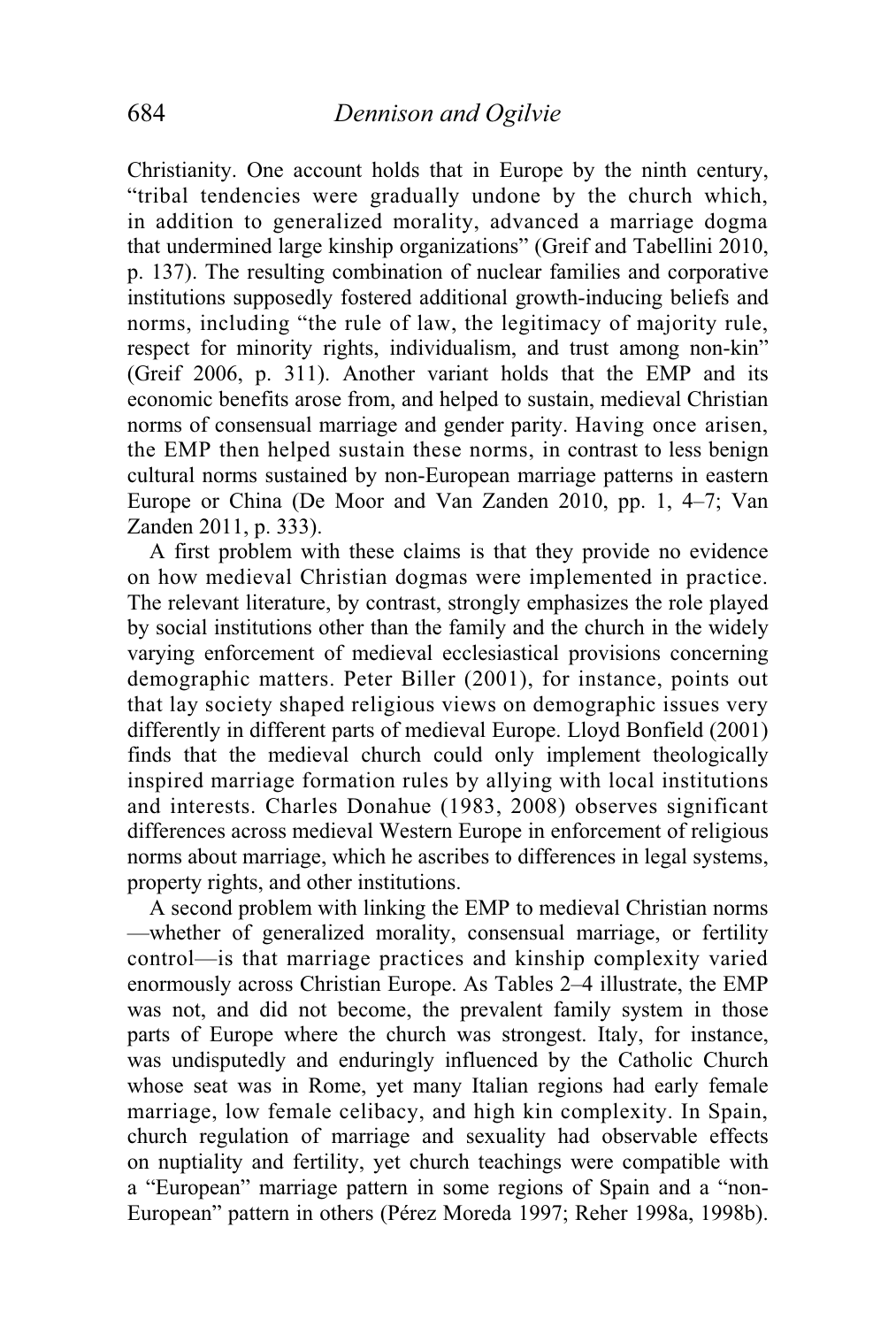The same was true of Portugal, strongly Catholic, but with a mixture of "European" and "non-European" marriage patterns (Sonnino 1997; Michelotto 2011).

 The wide variation in demographic behavior within ethnically and linguistically homogeneous regions casts further doubt on the idea that the EMP was associated with the beliefs and values of particular cultures. In southern Europe, historians have identified "two different family systems in the northern and southern regions of Iberia, and no less than three in Italy" (Viazzo 2003, p. 122). In the countryside around Bologna, sharecropping farmers lived in predominantly complex ("non-European") households while their neighbors who were agricultural laborers lived in predominantly nuclear-family ("European") households (Kertzer 2002). Within France, as Tables 2–4 show, marriage age, celibacy, and the balance between nuclear and extended families differed substantially between the south and north of the country. Across Spain, as well, marriage patterns and household structure varied greatly: within the same early modern Catalan community, for instance, household complexity was a "European" 15 percent among landless villagers but a "non-European" 50 percent among large peasant farmers (Kertzer 2002; Reher 1997). Hungary had regions dominated by nuclear families alongside ones where extended families predominated (Andorka and Faragó 1983). In Sweden, communities with only 10 percent complex households existed alongside others with 25 percent (Egherbladh 1989). European Russia, likewise, manifested diverse marriage patterns and family forms across culturally identical communities (Dennison 2011).

 It is difficult, therefore, to find empirical support for the notion that the EMP was caused by, or sustained, distinctive cultural norms. There was no systematic relationship between the teachings of the church on the one hand and marriage age, lifetime celibacy, or household complexity on the other. The extent to which the church was able to implement its ideology depended on the institutional characteristics of each European society. Strongly religious European societies included those with early marriage, low celibacy, and extended-family households as well as those with extreme forms of the EMP. The widely variegated distribution of European marriage patterns, shown in Tables 2–4, is not consistent with any notion of a distinctive culture—whether of fertility control, generalized morality, or gender parity—let alone one that accounts for European economic growth.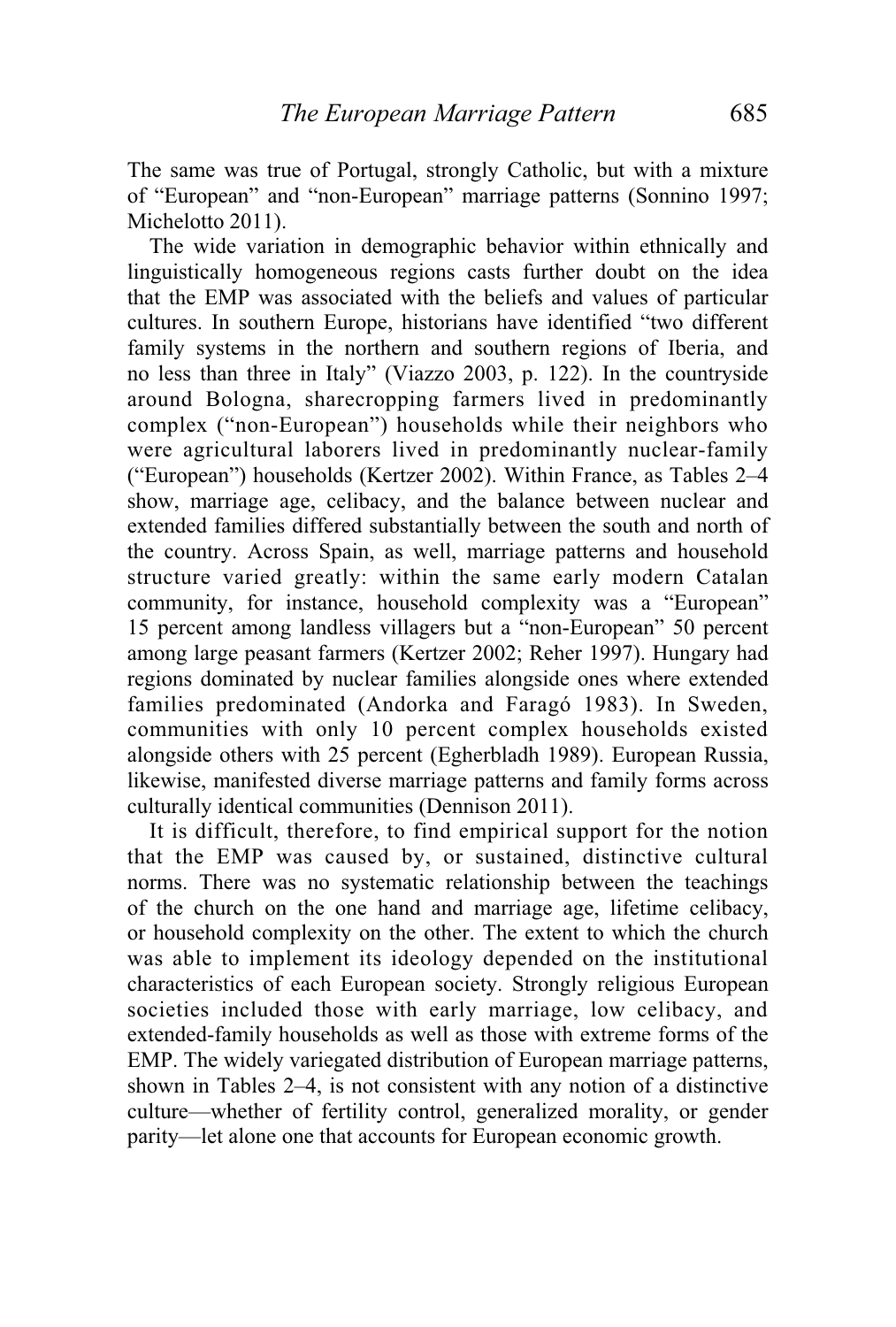### **CONCLUSION**

 The evidence presented in this article implies a new view of the interaction between demographic and economic decisions. That economists and economic historians have turned their attention to demographic behavior is a positive development (Guinnane 2012; Galor 2011; Acemoglu 2009). But recent attempts to attribute European economic success to the EMP cannot be sustained empirically or theoretically. The EMP did not prevail throughout Europe, or even throughout the core of Europe. The three key components of the EMP were not invariably associated with one another. Where the components of the EMP did coincide in their most "pure" form, economic growth was slower and industrialization later than in societies where the EMP took less extreme manifestations. Conversely, those European economies that grew fastest had moderate demographic patterns and, at least in the case of England, moved further away from the EMP in the century before industrialization and during the Industrial Revolution itself.

 Available evidence suggests that whether a society experienced economic growth depended not on its marriage or family pattern, but on wider characteristics of its economy and institutional framework. In early modern England, the EMP existed within a framework of reasonably well-functioning factor markets and relative economic freedom for women; economic growth was usually positive and ultimately spectacular. In the early modern Netherlands, the EMP initially existed in a similar framework of lively factor markets and successful economic growth; but later the economy stagnated and industrialization came late, for reasons that are still vigorously debated. In German-speaking central Europe and the Czech lands, the EMP existed in a more coercive framework of interlinked factor markets, mobility restrictions (including, in some areas, serfdom), and corporative barriers to entry (for most women and many men); economic growth remained slow until these institutional obstacles were removed. In parts of southern Europe, nuclear-family households were formed at marriage, but female marriage age, celibacy, and labor force participation were low. In other southern European societies, female marriage age and celibacy were high but women's work was severely constrained by nonfamilial institutions. In many parts of the Mediterranean region, economic growth was strong before c. 1500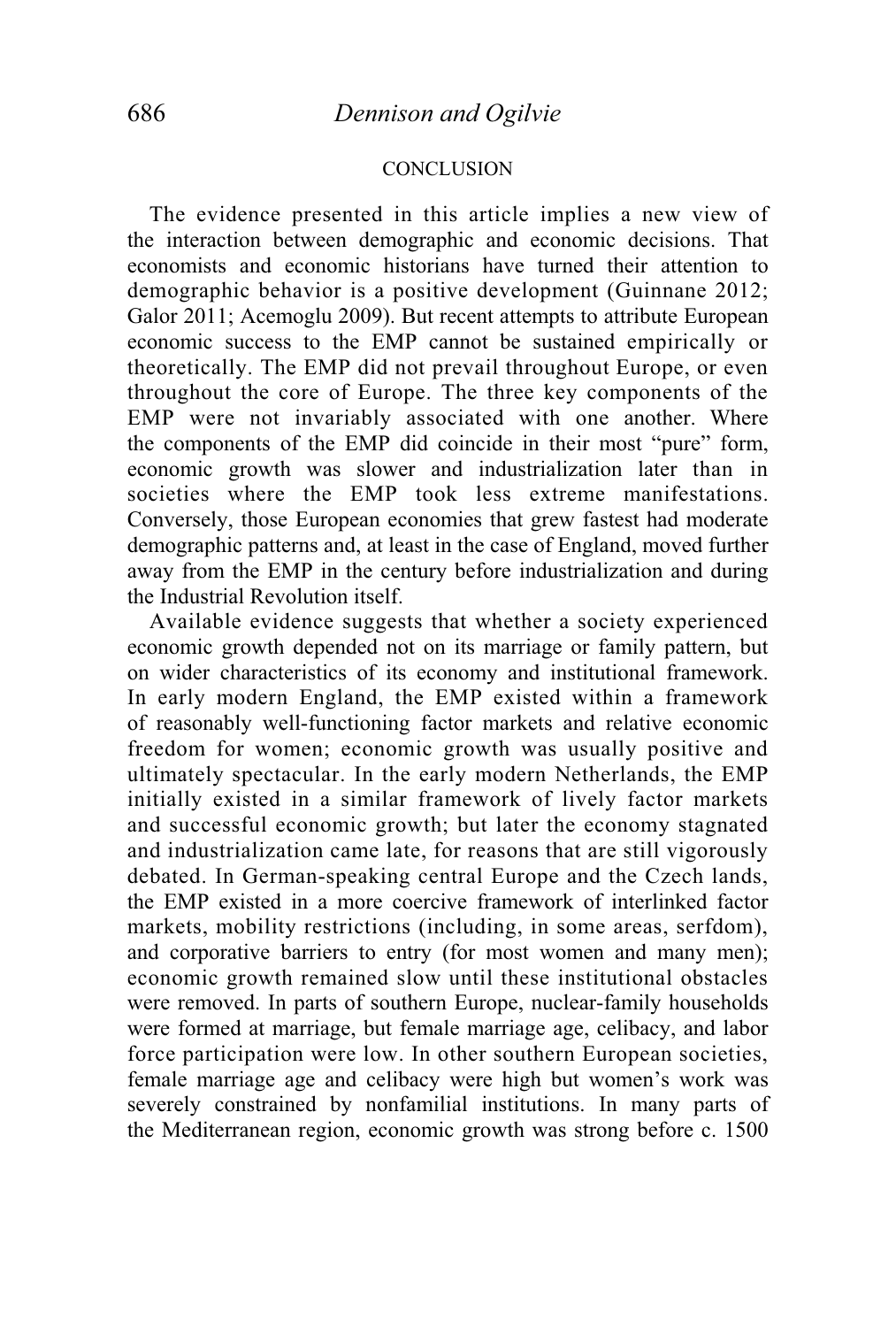and unimpressive thereafter. Under serfdom in Russia, at least in some regions, female labor force participation was high and substantial proportions of women remained unmarried, but complex households were still widespread; both male and female serfs grappled with daunting institutional constraints; economic growth was slow.

 What is needed is a theoretically coherent and empirically satisfactory account of how particular aspects of the EMP were connected to the wider institutional context, and which demographic and institutional features were responsible for which economic outcomes. We would speculate, based on current scholarship, that the demographic practices highlighted in the EMP were only possible within a wider social framework of strong nonfamilial institutions that could substitute for familial labor, insurance and welfare services that were unavailable to unmarried individuals and fragile nuclear families. However, it was not inevitable that this wider framework should consist of institutions that *also* benefited the economy, such as well-functioning factor markets or impartial legal systems, instead of those with more ambiguous growth effects such as serfdom, guilds, communities, religious bodies, or absolutist states. Future research, we suggest, must place at the center of analysis the *nonfamilial* institutions that circumscribed both demographic and economic decisions during European economic development.

### **REFERENCES**

- Acemoglu, Daron. *Introduction to Modern Economic Growth*. Princeton, NJ: Princeton University Press, 2009.
- A'Hearn, Brian, Jörg Baten, and Dorothee Crayen. "Quantifying Quantitative Literacy: Age Heaping and the History of Human Capital." *The Journal of Economic History* 69, no. 3 (2009): 783–808.
- Allen, Robert C. *The British Industrial Revolution in Global Perspective*. Cambridge: Cambridge University Press, 2009.
- Anderson, Michael. *Family Structure in Nineteenth-Century Lancashire*. Cambridge: Cambridge University Press, 2009.
- Andorka, Rudolf, and Tamás Faragó. "Preindustrial Household Structure in Hungary." In *Family Forms in Historic Europe*, edited by Richard Wall, Jean Robin and Peter Laslett, 281–305. Cambridge: Cambridge University Press, 1983.
- Bennett, Judith M. "Women's History: a Study in Continuity and Change." *Women's History Review* 2 (1993): 173–84.
- Biller, Peter. *The Measure of Multitude: Population in Medieval Thought*. Oxford: Oxford University Press, 2001.
- Bolt, Jutta, and Jan Luiten van Zanden. "The First Update of the Maddison Project: Reestimating Growth Before 1820." *Maddison-Project Working Papers* 4 (2013).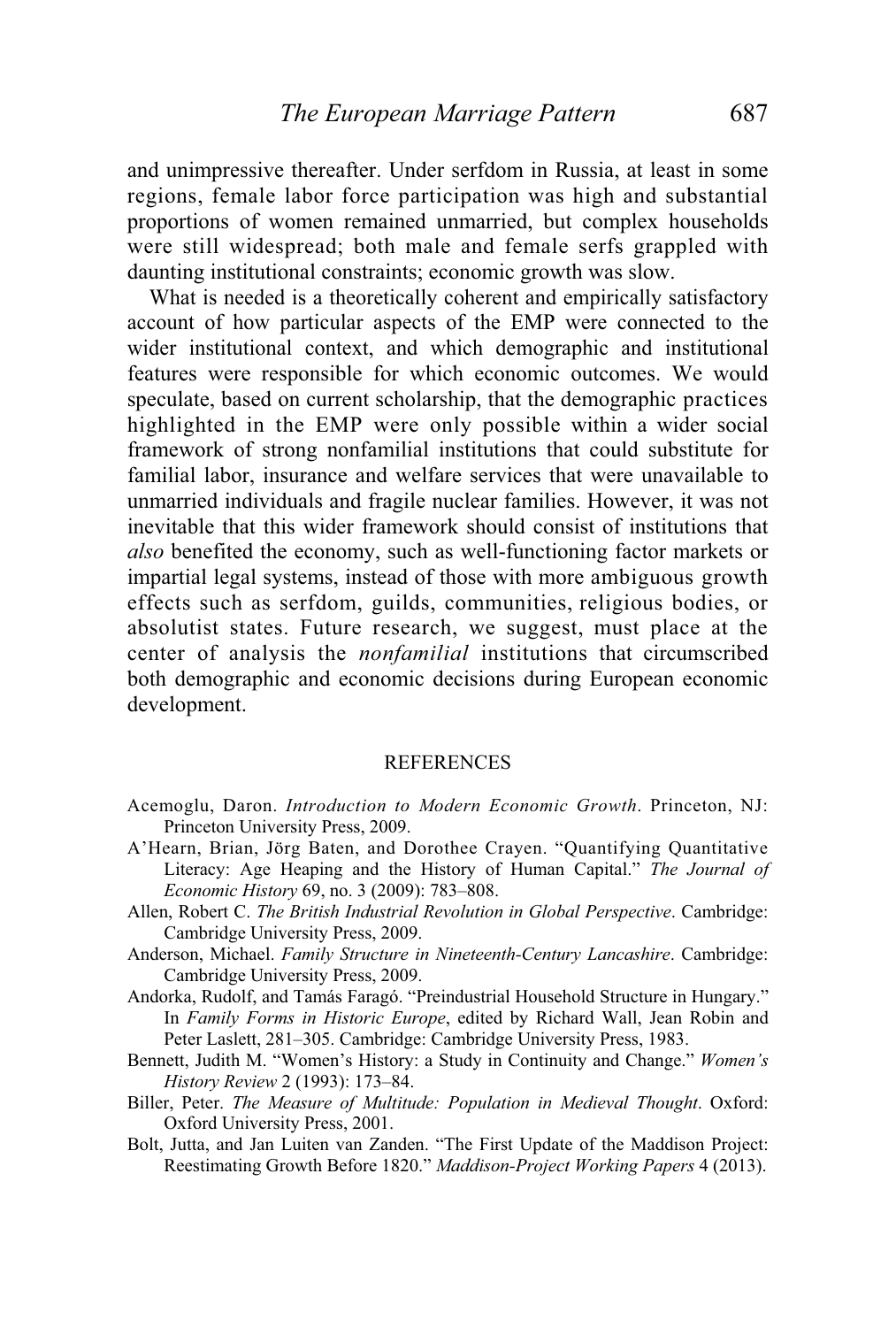- Bonfield, Lloyd. "Developments in European Family Law." In *The History of the European Family, Vol. 1: Family Life in Early Modern Times, 1500*–*1789*, edited by David I. Kertzer and Marzio Barbagli, 87–124. New Haven, CT: Yale University Press, 2001.
- Bradley, Brian P., and Franklin F. Mendels. "Can the Hypothesis of a Nuclear Family Organization Be Tested Statistically?" *Population Studies* 32, no. 2 (1978): 381– 94.
- Brenner, Robert. "Agrarian Class Structure and Economic Development in PreIndustrial England." *Past & Present* 70 (1976): 30–75.
- \_\_\_\_\_\_. "The Agrarian Roots of European Capitalism." *Past & Present* 97 (1982): 20–112.
- Burnette, Joyce. *Gender, Work, and Wages in Industrial Revolution Britain*. Cambridge: Cambridge University Press, 2008.
- Caldwell, John C. "Toward a Restatement of Demographic Transition Theory." *Population and Development Review* 2, no. 3/4 (1976): 321–66.
	- \_\_\_\_\_\_. "What Do We Know About Asian Population History? Comparisons of Asian and European Research." In *Asian Population History*, edited by Ts'uijung Liu, James Lee, David S. Reher, *et al.*, 3–23. Oxford: Oxford University Press, 2001.
- Campbell, Cameron, and James Z. Lee. "Demographic Impacts of Climatic Fluctuations in Northeast China, 1749–1909." In *Demographic Responses to Economic and Environmental Crisis*, edited by Satomi Kurosu, Tommy Bengtsson and Cameron Campbell, 107–32. Kashiwa: Reitaku University Press, 2010.
- Cerman, Markus. "Central Europe and the European Marriage Pattern: Marriage Patterns and Family Structure in Central Europe, Sixteenth-Nineteenth Centuries." In *Family History Revisited: Comparative Perspectives*, edited by Richard Wall, Tamara K. Hareven, Josef Ehmer, *et al.*, 282–307. Newark: University of Delaware Press, 2001.
- Coffin, Judith G. "Gender and the Guild Order: The Garment Trades in Eighteenth-Century Paris." *The Journal of Economic History* 54, no. 4 (1994): 768–93.
- Collins, James B. "The Economic Role of Women in Seventeenth-Century France." *French Historical Studies* 16, no. 2 (1989): 436–70.
- Crafts, N. F. R., and Terence C. Mills. "From Malthus to Solow: How Did the Malthusian Economy Really Evolve?" *Journal of Macroeconomics* 31, no. 1 (2009): 68–93.
- Dasgupta, Partha. *An Inquiry into Well-Being and Destitution*. Oxford: Clarendon Press, 1993.
- Dekker, Rudolf M. "Women in the Medieval and Early Modern Netherlands." *Journal of Women's History* 10, no. 2 (1998): 165–88.
- De Moor, Tina, and Jan Luiten van Zanden. "Girlpower: The European Marriage Pattern and Labour Markets in the North Sea Region in the Late Medieval and Early Modern Period." *Economic History Review* 63, no. 1 (2010): 1–33.
- Dennison, Tracy. *The Institutional Framework of Russian Serfdom*. Cambridge: Cambridge University Press, 2011.
- De Vries, Jan, and Ad van der Woude. *The First Modern Economy: Success, Failure, and Perseverance of the Dutch Economy, 1500*–*1815*. Cambridge: Cambridge University Press, 1997.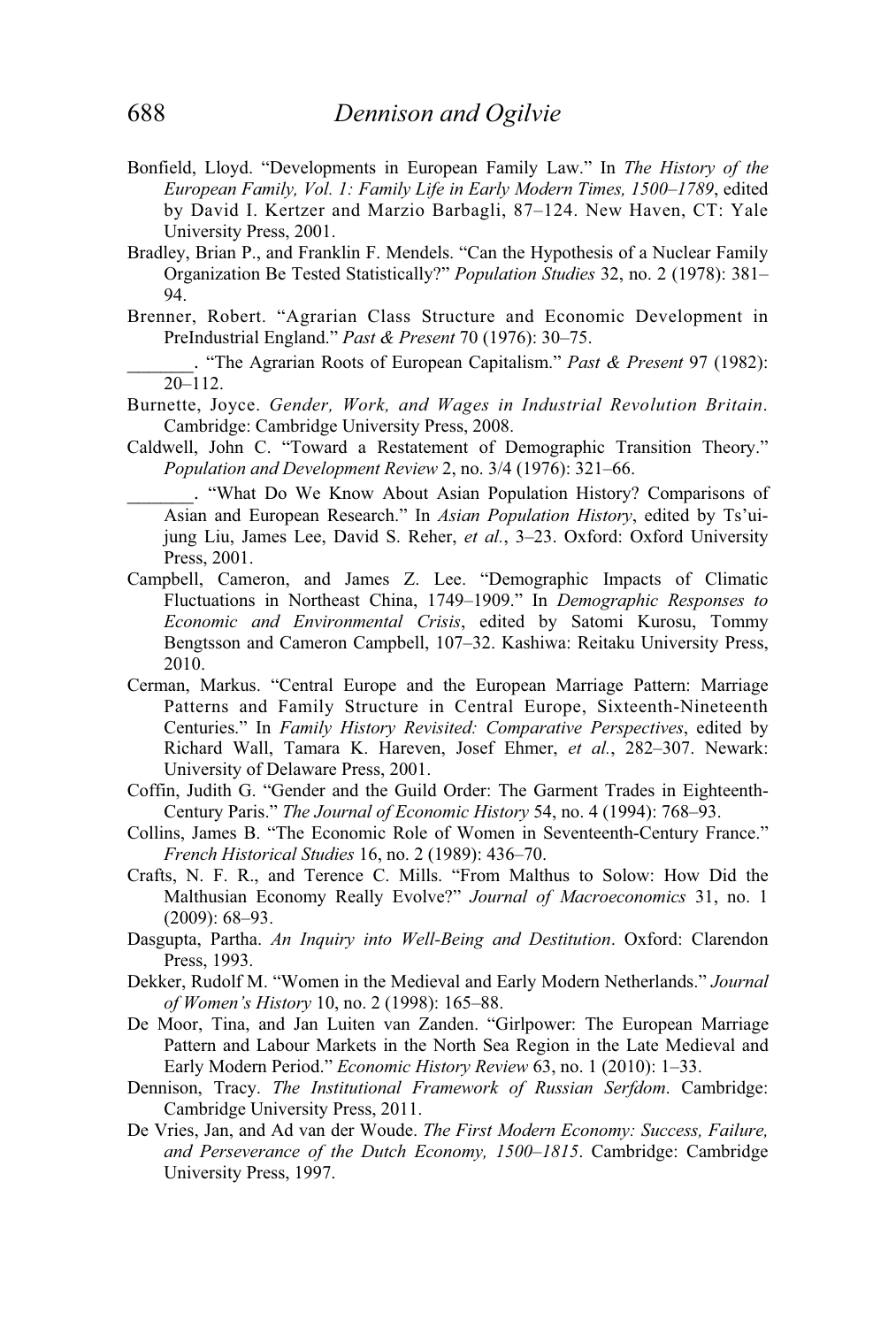Donahue, Charles. "The Canon Law on the Formation of Marriage and Social Practice in the Later Middle Ages." *Journal of Family History* 8, no. 2 (1983): 144–58.

\_\_\_\_\_\_. *Law, Marriage, and Society in the Later Middle Ages: Arguments About Marriage in Five Courts*. Cambridge: Cambridge University Press, 2008.

- Dupâquier, Jacques. "La France avant la transition démographique." In *Histoire des populations de l'Europe*, edited by Jean-Pierre Bardet and Jacques Dupâquier, Vol. 1, 443–62. Paris: Fayard, 1997.
- Dürr, Renate. *Mägde in der Stadt. Das Beispiel Schwäbisch Hall in der Frühen Neuzeit*. Frankfurt: Campus, 1995.
- Fauve-Chamoux, Antoinette. "Marriage, Widowhood, and Divorce." In *The History of the European Family, Vol. 1: Family Life in Early Modern Times, 1500*–*1789*, edited by David I. Kertzer and Marzio Barbagli, 221–56. New Haven, CT: Yale University Press, 2001.
- Flinn, Michael W. *The European Demographic System, 1500*–*1820*. Brighton: Harvester, 1981.
- Foreman-Peck, James. "The Western European Marriage Pattern and Economic Development." *Explorations in Economic History* 48, no. 2 (2011): 292–309.
- Galloway, Patrick R. "Basic Patterns in Annual Variations in Fertility, Nuptiality, Mortality, and Prices in Preindustrial Europe." *Population Studies* 42, no. 2 (1988): 275–303.
- Galor, Oded. *Unified Growth Theory*. Princeton, NJ: Princeton University Press, 2011.
- Goubert, Pierre, and Gerald Denault. "Family and Province: A Contribution to the Knowledge of Family Structures in Early Modern France." *Journal of Family History* 2, no. 3 (1977): 179–95.
- Greif, Avner. "Family Structure, Institutions, and Growth: The Origins and Implications of Western Corporations." *American Economic Review: Papers and Proceedings* 96, no. 2 (2006): 308–12.
- Greif, Avner, and Guido Tabellini. "Cultural and Institutional Bifurcation: China and Europe Compared." *American Economic Review: Papers and Proceedings* 100, no. 2 (2010): 135–40.
- Guinnane, Timothy W. "The Historical Fertility Transition: A Guide for Economists." *Journal of Economic Literature* 49, no. 3 (2011): 589–614.
- Guinnane, Timothy W., and Sheilagh Ogilvie. "Institutions and Demographic Responses to Shocks: Württemberg, 1634–1870." *Yale University Economic Growth Center Discussion Paper* 962, 2008.
	- \_\_\_\_\_\_. "A Two-Tiered Demographic System: 'Insiders' and 'Outsiders' in Three Swabian Communities, 1558–1914." *The History of the Family* 19, no. 1 (2014): 77–119.
- Hafter, Daryl M. *Women at Work in Preindustrial France*. University Park, PA: Penn State Press, 2007.
- Hajnal, John. "European Marriage Patterns in Perspective." In *Population in History: Essays in Historical Demography*, edited by David V. Glass and David E. C. Eversley, 101–43. London: Arnold, 1965.

\_\_\_\_\_\_. "Two Kinds of Preindustrial Household Formation System." *Population and Development Review* 8, no. 3 (1982): 449–94.

\_\_\_\_\_\_. "Two Kinds of Preindustrial Household Formation System." In *Family Forms in Historic Europe*, edited by Richard Wall, Jean Robin and Peter Laslett, 65–104. Cambridge: Cambridge University Press, 1983.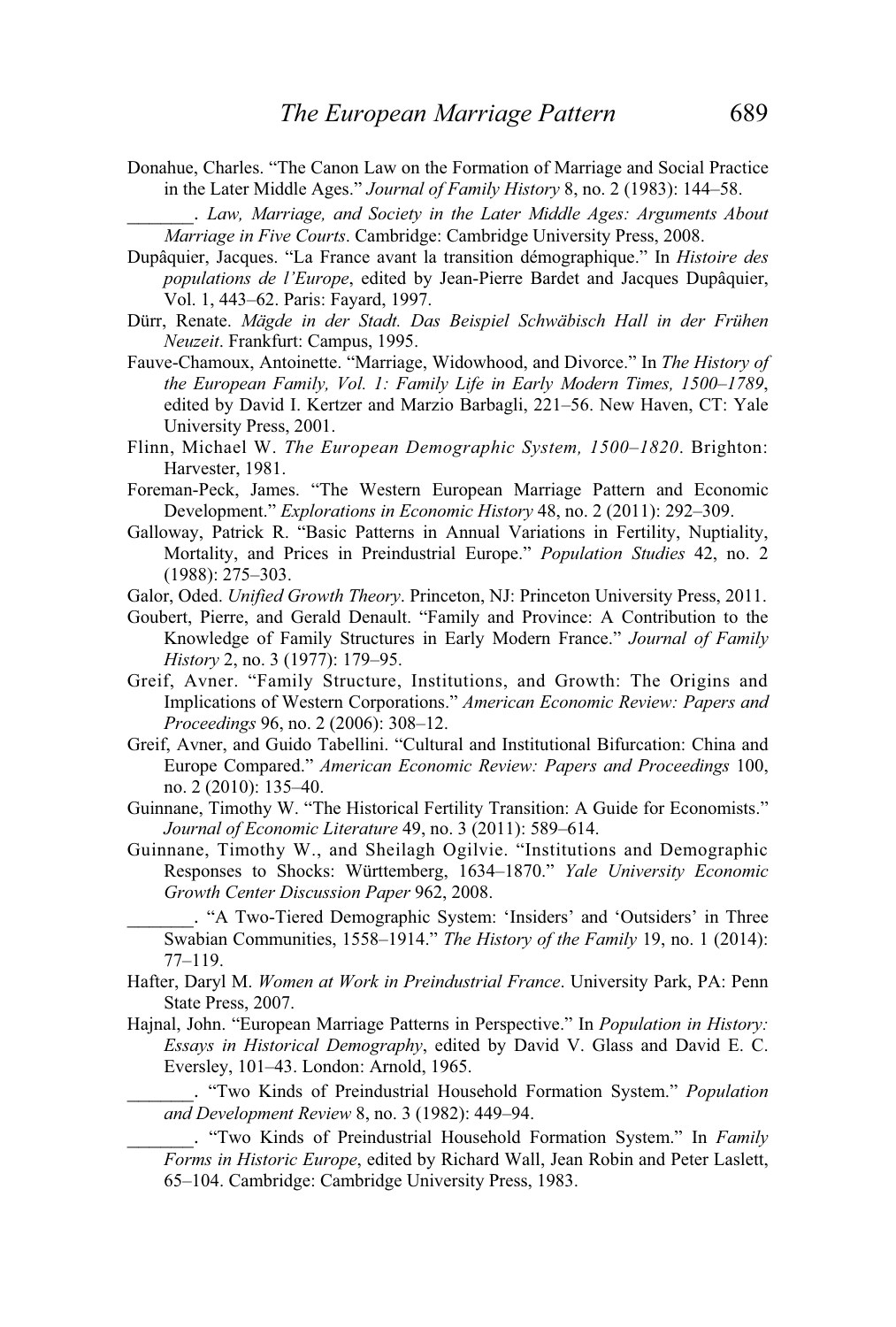- Johansson, Egil. "The History of Literacy in Sweden, in Comparison with Some Other Countries." In *Understanding Literacy in Its Historical Contexts*, edited by Harvey J. Graff, Alison Mackinnon, Bengt Sandin, *et al.*, 28–59. Lund: Nordic Academic Press, 2009.
- Kelly, Morgan, and Cormac Ó Gráda. "The Preventive Check in Medieval and Preindustrial England." *The Journal of Economic History* 72, no. 4 (2012): 1015– 35.
- Kertzer, David I. "Living with Kin." In *The History of the European Family, Vol. 1: Family Life in the Long Nineteenth Century, 1789*–*1913*, edited by David I. Kertzer and Marzio Barbagli, 40–72. New Haven, CT: Yale University Press, 2002**.**
- Klein, Alexander, and Sheilagh Ogilvie. "Occupational Structure in the Czech Lands Under the Second Serfdom." *CAGE Online Working Paper Series* 176, 2013.
- Landes, David S. *The Unbound Prometheus.* Cambridge: Cambridge University Press, 1969.
- Langdon, John. "Women and Workers on Royal Building Sites Before the Black Death." Paper presented at the Tenth Anglo-American Seminar on the Medieval Economy and Society, Durham, 2010.
- Lanza, Janine M. *From Wives to Widows in Early Modern Paris: Gender, Economy, and Law*. Aldershot: Ashgate, 2007.
- Laslett, Peter. "The European Family and Early Industrialization." In *Europe and the Rise of Capitalism*, edited by Jean Baechler, John A. Hall, and Michael Mann, 234–42. Oxford: Blackwell, 1988.
- Laurence, Anne. "How Free Were English Women in the Seventeenth Century?" In *Women of the Golden Age*, edited by Els Kloek, Nicole Teeuwen, and Marijke Huisman, 127–35. Hilversum: Verloren, 1994.
- Lindert, Peter H. *Growing Public: Social Spending and Economic Growth Since the Eighteenth Century*. Cambridge: Cambridge University Press, 2004.
- Macfarlane, Alan. *The Origins of English Individualism*. Oxford: Blackwell, 1978.
- Maddison, Angus. "Statistics on World Population, GDP and Per Capita GDP, 1–2008 AD (Vertical file, copyright Angus Maddison, University of Groningen)" [http://www.ggdc.net/maddison/Historical Statistics/vertical-file 02-2010.xls].
- Manninen, Merja. "The Opportunities of Independent Life for Women in an Eighteenth-Century Finnish Provincial Town." *Scandinavian Journal of History* 9, no. 2–3 (1984): 149–69.
- McCloskey, Deirdre. *Bourgeois Dignity: Why Economics Can't Explain the Modern World*. Chicago: University of Chicago Press, 2010.
- Mokyr, Joel. *The Enlightened Economy: An Economic History of Britain, 1700*–*1850*. Princeton, NJ: Princeton University Press, 2009.
- Nicolini, Esteban A. "Was Malthus Right? A VAR Analysis of Economic and Demographic Interactions in Preindustrial England." *European Review of Economic History* 11, no. 1 (2007): 99–121.
- Ogilvie, Sheilagh. *State Corporatism and Proto-Industry: The Württemberg Black Forest, 1580*–*1797*. Cambridge: Cambridge University Press, 1997.
	- \_\_\_\_\_\_. "The Economic World of the Bohemian Serf: Economic Concepts, Preferences and Constraints on the Estate of Friedland, 1583–1692." *Economic History Review* 54, no. 3 (2001): 430–53.

\_\_\_\_\_\_. *A Bitter Living: Women, Markets, and Social Capital in Early Modern Germany*. Oxford: Oxford University Press, 2003.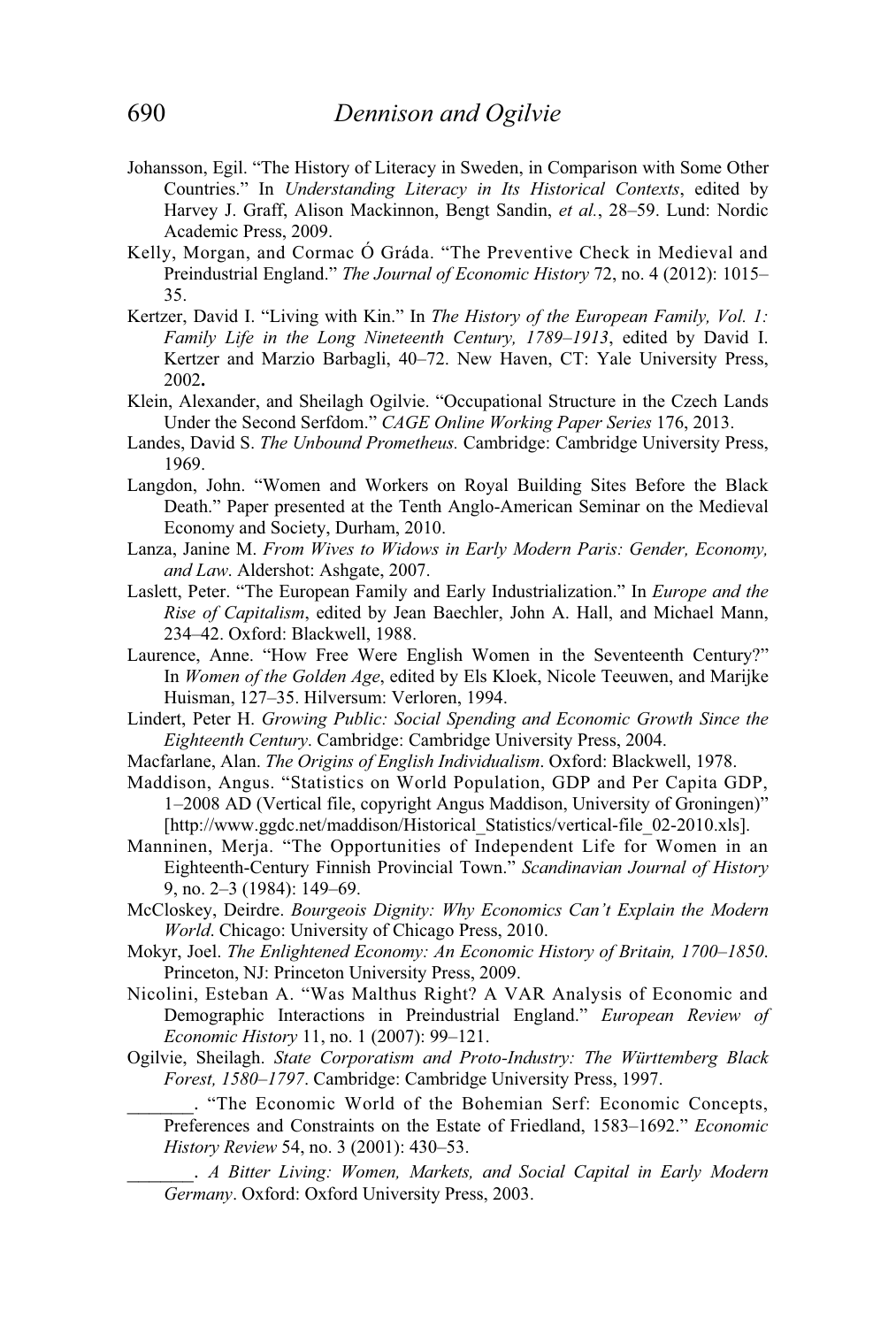\_\_\_\_\_\_. "How Does Social Capital Affect Women? Guilds and Communities in Early Modern Germany." *American Historical Review* 109, no. 2 (2004): 325–59. \_\_\_\_\_\_. "Consumption, Social Capital, and the 'Industrious Revolution' in Early

Modern Germany." *The Journal of Economic History* 70, no. 2 (2010): 287–325.

- Ogilvie, Sheilagh, and J. S. S. Edwards. "Women and the "Second Serfdom": Evidence from Early Modern Bohemia." *The Journal of Economic History* 60, no. 4 (2000): 961–94.
- Ogilvie, Sheilagh, Markus Küpker, and Janine Maegraith. "Krämer und ihre Waren im ländlichen Württemberg zwischen 1600 und 1740." *Zeitschrift für Agrargeschichte und Agrarsoziologie* 59, no. 2 (2011): 54–75.
- Pamuk, Şevket. "The Black Death and the Origins of the 'Great Divergence' Across Europe, 1300–1600." *European Review of Economic History* 11, no. 3 (2007): 289–317.
- Pérez Moreda, Vincente. "La péninsule Ibérique: I. La population espagnole à l'époque modern (XVIe–XVIIIe siècle)." In *Histoire des populations de l'Europe*, edited by Jean-Pierre Bardet and Jacques Dupâquier, Vol. 1, 463–79. Paris: Fayard, 1997.
- Perrin, Charles-Edmond. "Note sur la population de Villeneuve-St Georges au IXe siècle." *Le Moyen Âge* 69 (1963): 75–86.
- Prior, Mary. "Freedom and Autonomy in England and the Netherlands: Women's Lives and Experience in the Seventeenth Century." In *Women of the Golden Age*, edited by Els Kloek, Nicole Teeuwen, and Marijke Huisman, 137–40. Hilversum: Verloren, 1994.
- Reher, David S. "Le Monde ibérique: I. L'Espagne." In *Histoire des populations de l'Europe*, edited by Jean-Pierre Bardet and Jacques Dupâquier, vol. 2, 533–53. Paris: Fayard, 1997a.

\_\_\_\_\_\_. *Perspectives on the Family in Spain: Past and Present*. Oxford: Clarendon, 1997b.

\_\_\_\_\_\_. "Family Ties in Western Europe: Persistent Contrasts." *Population and Development Review* 24, no. 2 (1998): 203–34.

- Reis, Jaime. "Economic Growth, Human Capital Formation, and Consumption in Western Europe Before 1800." In *Living Standards in the Past: New Perspectives on Well-Being in Asia and Europe*, edited by Robert C. Allen, Tommy Bengtsson, and Martin Dribe, 195–225. Oxford: Oxford University Press, 2005.
- Ruggles, Steven. "The Limitations of English Family Reconstitution: English Population History from Family Reconstitution 1580–1837." *Continuity and Change* 14, no. 1 (1999): 105–30.
- Ryter, Annamarie. "Die Geschlechtsvormundschaft in der Schweiz: Das Beispiel der Kantone Basel-Landschaft und Basel-Stadt." In *Frauen in der Geschichte des Rechts: von der frühen Neuzeit bis zur Gegenwart*, edited by Ute Gerhard, 494– 508. Munich: Beck, 1997.
- Skovgaard-Petersen,Vagn. "Literacy in the Nordic Countries 1550–1900: A Comparative Study." *Scandinavian Journal of History* 15, no. 1–2 (1990): 1–5.
- Smith, Richard M. "Some Reflections on the Evidence of the Origins of the 'European Marriage Pattern' in England." In *The Sociology of the Family: New Directions for Britain*, edited by Christopher C. Harris, 74–112. Keele: University of Keele, 1979.
	- \_\_\_\_\_\_. "Relative Prices, Forms of Agrarian Labour, and Female Marriage Patterns in England, 1350–1800." In *Marriage and Rural Economy: Western Europe Since 1400*, edited by Isabelle Devos and Liam Kennedy, 19–48. Brussels: Brepols, 1999.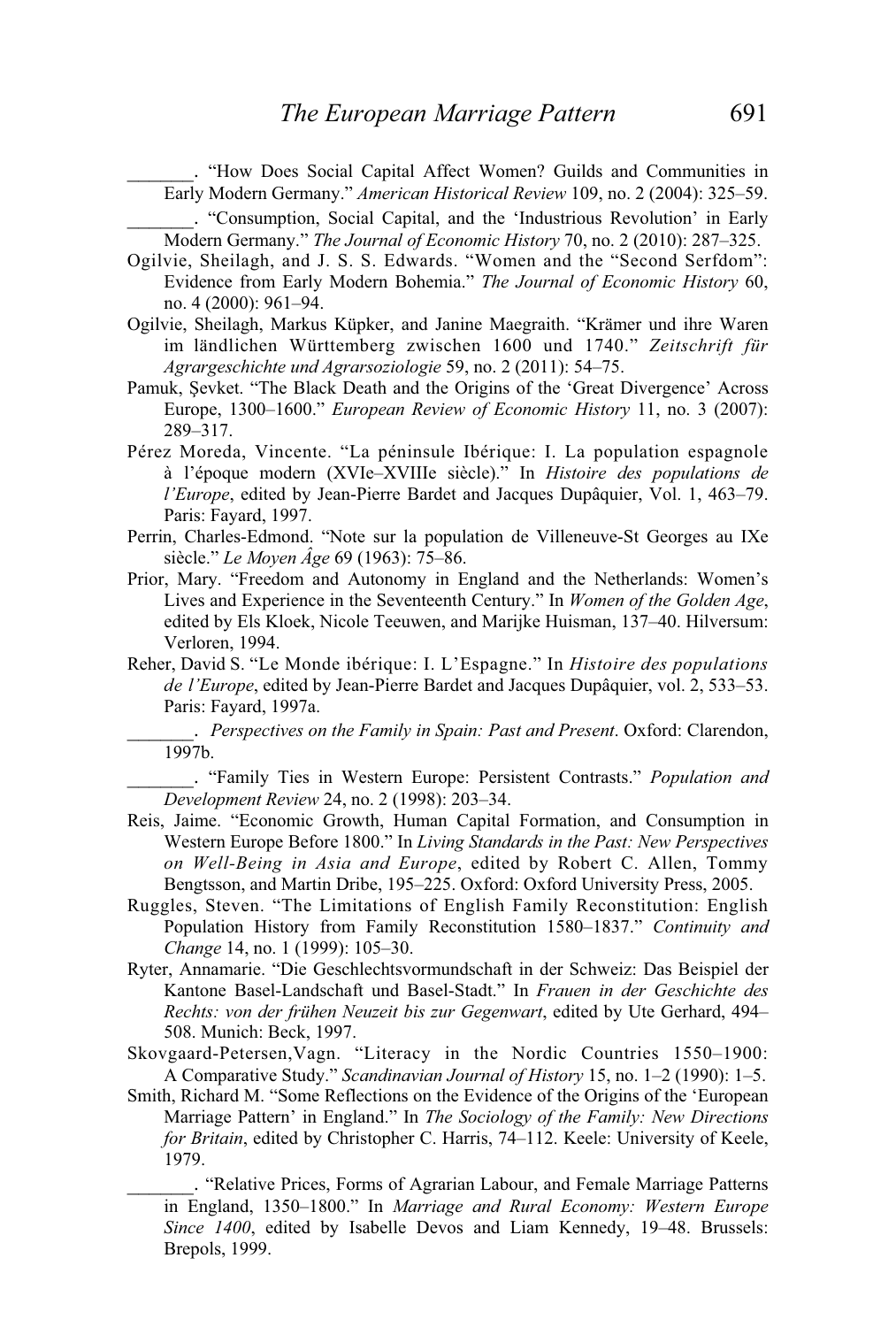- Snell, K. D. M. "Agricultural Seasonal Unemployment, the Standard of Living, and Women's Work in the South and East, 1690–1860." *Economic History Review* 34, no. 3 (1981): 407–37.
- Solar, Peter M. "Poor Relief and English Economic Development Before the Industrial Revolution." *Economic History Review* 48, no. 1 (1995): 1–22.
- Sonnino, Eugenio. "L'Italie: II. Le tournant du XVIIe siècle." In *Histoire des populations de l'Europe*, edited by Jean-Pierre Bardet and Jacques Dupâquier, vol. 1, 496–508. Paris: Fayard, 1997.
- Todd, Emmanuel. *The Explanation of Ideology: Family Structures and Social Systems*. Oxford: Blackwell, 1983.
- Ulbrich, Claudia. *Shulamit und Margarete: Macht, Geschlecht und Religion in einer ländlichen Gesellschaft des 18. Jahrhunderts*. Vienna etc.: Böhlau, 1999.
- Van den Heuvel, Danielle. *Women and Entrepreneurship: Female Traders in the Northern Netherlands, c. 1580*–*1815*. Amsterdam: Aksant, 2007.
- Van den Heuvel, Danielle, and Sheilagh Ogilvie. "Retail Development in the Consumer Revolution: The Netherlands, c. 1670–c. 1815." *Explorations in Economic History* 50, no. 1 (2013): 69–87.
- Van Nederveen Meerkerk, Elise. *De draad in eigen handen. Vrouwen in loonarbeid in de Nederlandse textielnijverheid, 1581*–*1810*. Amsterdam: Vrije Universiteit, 2006.
	- \_\_\_\_\_\_. "Market Wage or Discrimination? The Remuneration of Male and Female Wool Spinners in the Seventeenth-Century Dutch Republic." *Economic History Review* 63, no. 1 (2010): 165–86.
- Van Zanden, Jan Luiten. "The Malthusian Intermezzo: Women's Wages and Human Capital Formation Between the Late Middle Ages and the Demographic Transition of the Nineteenth Century." *The History of the Family* 16, no. 4 (2011): 331–42.
- Van Zanden, Jan Luiten, and Bas van Leeuwen, "Persistent But Not Consistent: The Growth of National Income in Holland, 1347–1807." *Explorations in Economic History* 49, no. 2 (2012): 119–30.
- Viazzo, Pier Paolo. "What's So Special About the Mediterranean? Thirty Years of Research on Household and Family in Italy." *Continuity and Change* 18, no. 1 (2003): 111–37.
- Voigtländer, Nico, and Hans-Joachim Voth. "Why England? Demographic Factors, Structural Change, and Physical Capital Accumulation During the Industrial Revolution." *Journal of Economic Growth* 11, no. 4 (2006): 319–61.
	- \_\_\_\_\_\_. "How the West 'Invented' Fertility Restriction." *American Economic Review* 103, no. 6 (2013): 2227–64.
- Wang, Feng, Cameron Campbell, and James Z. Lee. "Agency, Hierarchies, and Reproduction in Northeastern China, 1749–1840." In *Prudence and Pressure: Reproduction and Human Agency in Europe and Asia, 1700*–*1900*, edited by Noriko O. Tsuya, Feng Wang, George Alter, *et al.*, 287–316. Cambridge, MA: MIT Press, 2010.
- Weir, David R. "Life Under Pressure: France and England, 1670–1870." *The Journal of Economic History* 44, no. 1 (1984): 27–47.
- Wiesner, Merry E. *Working Women in Renaissance Germany*. New Brunswick, NJ: Rutgers University Press, 1986.
	- \_\_\_\_\_\_. "Guilds, Male Bonding, and Women's Work in Early Modern Germany." *Gender & History* 1, no. 1 (1989): 125–37.
	- \_\_\_\_\_\_. *Women and Gender in Early Modern Europe*. Cambridge: Cambridge University Press, 2000.